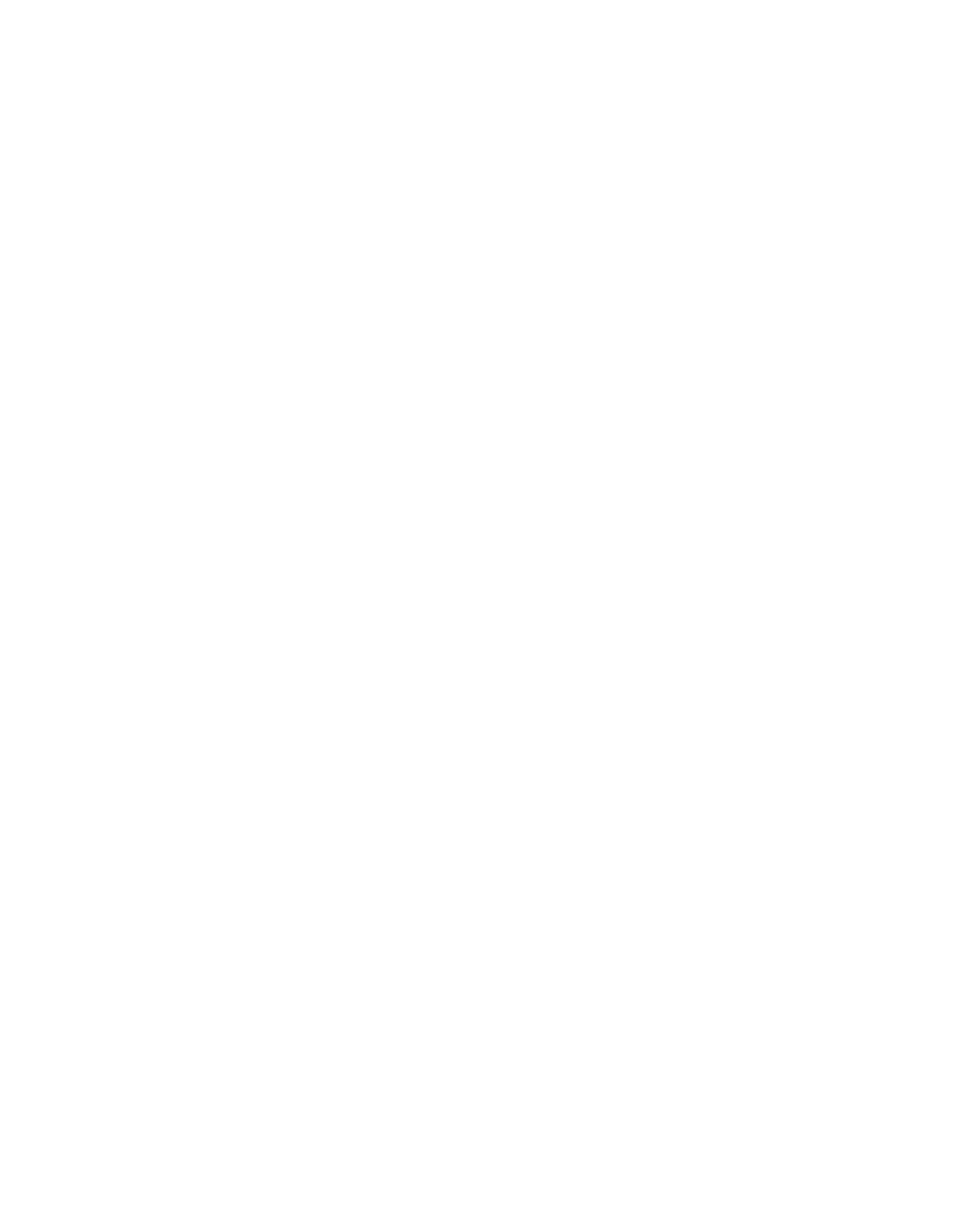*Investment growth in emerging market and developing economies (EMDEs) has slowed sharply since 2010. This deceleration has been most pronounced in the largest emerging markets and commodity-exporting EMDEs, but has now spread to the majority of these economies: investment growth is below its long-term average in the most EMDEs over the past quarter century except during serious global downturns. These economies account for more than one-third of global GDP and about three-quarters of the world's population and the world's poor. While slowing investment growth is partly a correction from high pre-crisis growth rates in some EMDEs, it also reflects a range of obstacles holding back investment: terms-of-trade shocks (for oil exporters), slowing foreign direct investment inflows (for commodity importers), as well as private debt burdens and political risk (for all EMDEs). Weak investment is a significant challenge for EMDEs in light of their sizable investment needs to make room for expanding economic activity, to accommodate rapid urbanization, and to achieve sustainable development goals. Sluggish investment also sets back future growth prospects by slowing the accumulation of capital and productivity growth. Although policy priorities depend on country circumstances, including the availability of policy space and economic slack, policymakers should be ready to employ the full range of cyclical and structural policies to accelerate investment growth.* 

# **Introduction**

Investment growth in emerging market and developing economies (EMDEs) has slowed sharply since 2010, declining from 10 percent, on average, in 2010 to 3.4 percent in 2015.<sup>1</sup> It has likely decelerated by more than half a percentage point in 2016. Investment growth is now not only well below its pre-crisis average, but also below its long-term average in the highest share of EMDEs in 25 years with the exception of during serious global downturns. EMDEs with below long-term average investment growth account for 35 percent of global GDP and contain 71 percent of the world's population and 73 percent of the world's poor. Moreover, expectations for long-term investment growth in EMDEs have been revised down significantly, partly because the slowdown in investment has been highly synchronous and protracted among these economies.

Recent investment weakness in EMDEs has followed the significant slowdown in investment growth in advanced economies (AEs) in the immediate aftermath of the global financial crisis. However, post-crisis investment weakness has different features in EMDEs than in AEs. In AEs, investment contracted sharply during the global financial crisis and, in the Euro Area, during the subsequent debt crisis. Investment in AEs recovered somewhat in 2014-16, but at a slower pace than in recoveries following earlier global downturns. In contrast, in EMDEs, investment continued growing through the global financial crisis and its immediate aftermath, but this expansion has slowed since 2010. World investment growth has also gradually lost steam over the past six years.

The slowdown in investment growth is occurring despite large unmet investment needs in many EMDEs. EMDEs' infrastructure, education, and health systems are struggling to keep pace with rapid urbanization, economic activity, and changing demands on workforces. Commodityexporting EMDEs require investment to shift away from natural resource-based sectors toward other engines of growth. Vigorous private investment could give momentum to slowing productivity growth.

More generally, investment is critical to sustaining long-term growth. Capital accumulation raises

Note: This chapter was prepared by M. Ayhan Kose, Franziska Ohnsorge, Lei Sandy Ye, and Ergys Islamaj, with contributions from Jongrim Ha, Raju Huidrom, Csilla Lakatos, Hideaki Matsuoka, Trang Nguyen, Yoki Okawa, Naotaka Sugawara, Congyan Tan, Ekaterine Vashakmadze, and Shu Yu. Mai Anh Bui, Collette Wheeler, Yirou Li, Liwei Liu, and Cristhian Vera Avellan provided research assistance.

<sup>1</sup>Throughout this chapter, unless otherwise specified, investment refers to real gross fixed capital formation (public and private combined). For the sake of brevity, "investment" is understood to indicate investment levels. Investment growth is measured as the annual percent change in real investment. The long-term average refers to the average of available data for 1990-2008, the pre-crisis average to the average during 2003-08.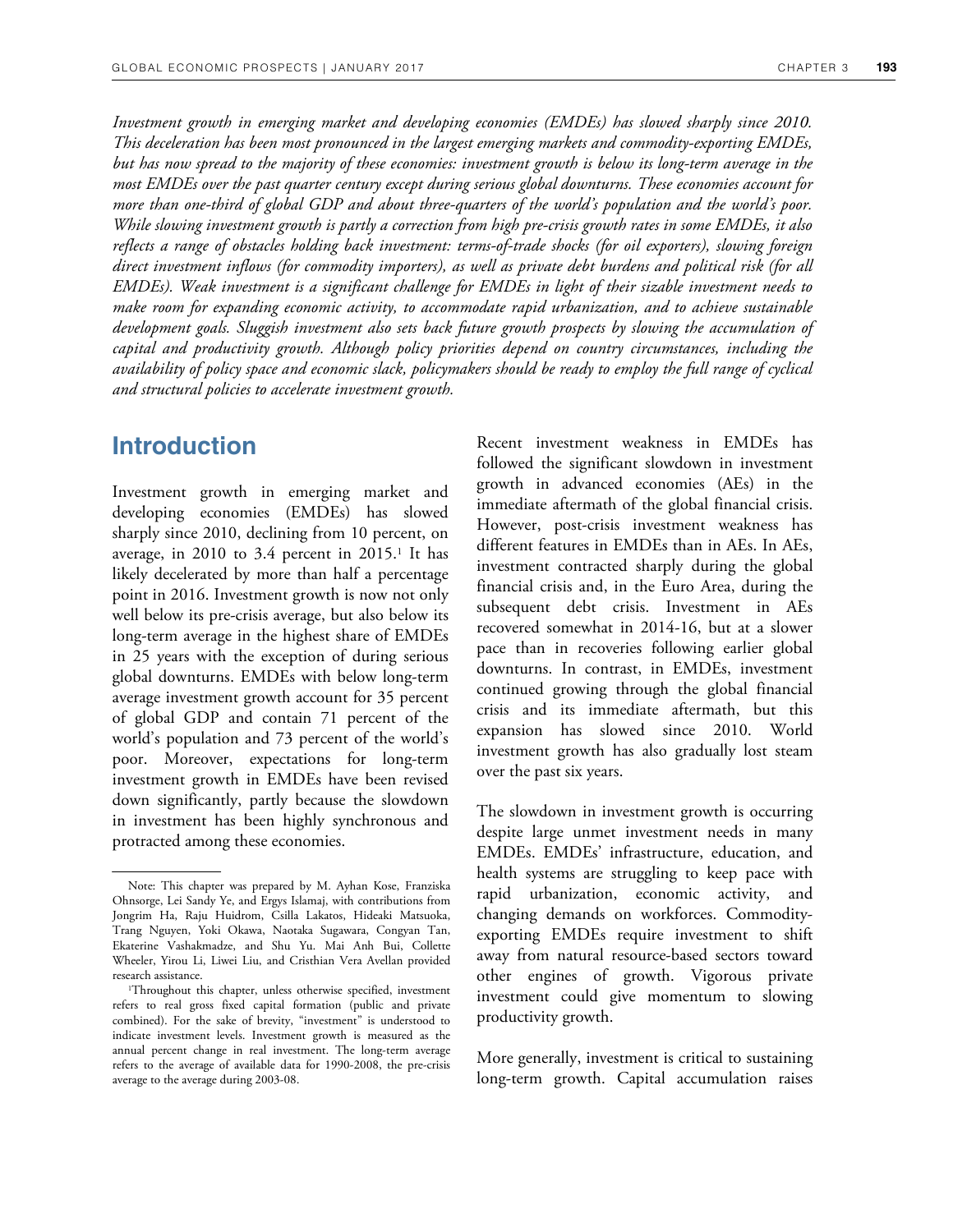#### **FIGURE 3.1 Investment growth slowdown**

Investment growth in EMDEs has slowed sharply since the global financial crisis. In 2015, the share of EMDEs with investment growth below its longterm average reached its highest level excepting global downturns. Longterm forecasts suggest continued weakness in investment growth. The investment growth differential between EMDEs and AEs has narrowed.

#### **A. Investment growth**





**B. Share of EMDEs with investment growth below its long-term average**

Percent of EMDEs

#### **C. Catch-up to U.S. per capita income**



**D. Five-year-ahead forecasts of investment growth**



#### **E. Difference between investment F. Share of world investment growth in EMDEs and AEs**





Sources: Consensus Economics; Haver Analytics; International Monetary Fund; Oxford Economics; World Development Indicators, World Bank.

labor productivity, a key driver of the long-term growth of real wages and household incomes, not only by capital-deepening—equipping workers with more capital—but often also by embodying productivity-enhancing technological advances. While feeble investment in AEs has featured

prominently in recent policy and academic debates, slowing investment growth in EMDEs has received less attention.<sup>2</sup> Yet, EMDEs constituted about 45 percent of world investment and two-thirds of world investment growth during 2010-2015 (Figure 3.1).

This chapter examines the recent weakness in EMDE investment, its underlying drivers, and possible policy responses to revive investment growth. In particular, it addresses the following questions:

- What are the main features of the investment slowdown?
- What is the macroeconomic backdrop to slowing investment growth in EMDEs?
- What are the factors associated with the investment slowdown, including spillovers from weak activity and investment in major economies?
- What are the implications of weak investment growth for long-term growth prospects?
- Which policies can support investment?

The chapter informs the debate on the recent slowdown in investment by making the following contributions:

• *EMDE focus and regional perspectives.* The chapter focuses on EMDEs, whereas the bulk of the existing literature has focused on AEs. The few existing studies that analyze EMDE investment are either based on pre-crisis data or confine their analysis narrowly to the 2008- 09 crisis or simply focus on specific regions.<sup>3</sup> The analysis in this chapter is accompanied by an in-depth discussion of regional perspectives

A. Weighted averages. Long-term average starts in 1991 for EMDEs due to lack of earlier data.

B. Long-term averages are country-specific and refer to 1990-2008. Latest year is 2015. C. Number of years needed to catch-up with 2015 real per capita GDP level in the United States, assuming average growth rates over each period denoted for each group.

D. Each line shows five-year-ahead Consensus Forecasts as of the latest available month in the year

denoted. Unweighted averages of 21 EMDEs and 25 advanced economies. World sample includes 46 countries. Last observation is for October 2016. E. The sample includes 100 EMDEs and 34 AEs. Difference between EMDEs' and AEs' weighted

average investment growth rates.

F. Each column shows the period average of the share of global investment contributed by each respective group denoted. The world sample includes 100 EMDEs and 34 AEs.

<sup>2</sup>Post-crisis investment weakness in advanced economies has been explored in Banerjee, Kearns, and Lombardi (2015); IMF (2015a); Leboeuf and Fay (2016); and Ollivaud, Guillmette, and Turner  $(2016).$ 

<sup>3</sup>These include Anand and Tulin (2014); Caselli, Pagano, and Schivardi (2003); Qureshi, Diaz-Sanchez, and Varoudakis (2015); Bahal, Raissi, and Tulin (2015); and Cerra et al. (2016). Firm-level studies include Magud and Sosa (2015) and Li, Magud, and Valencia (2015).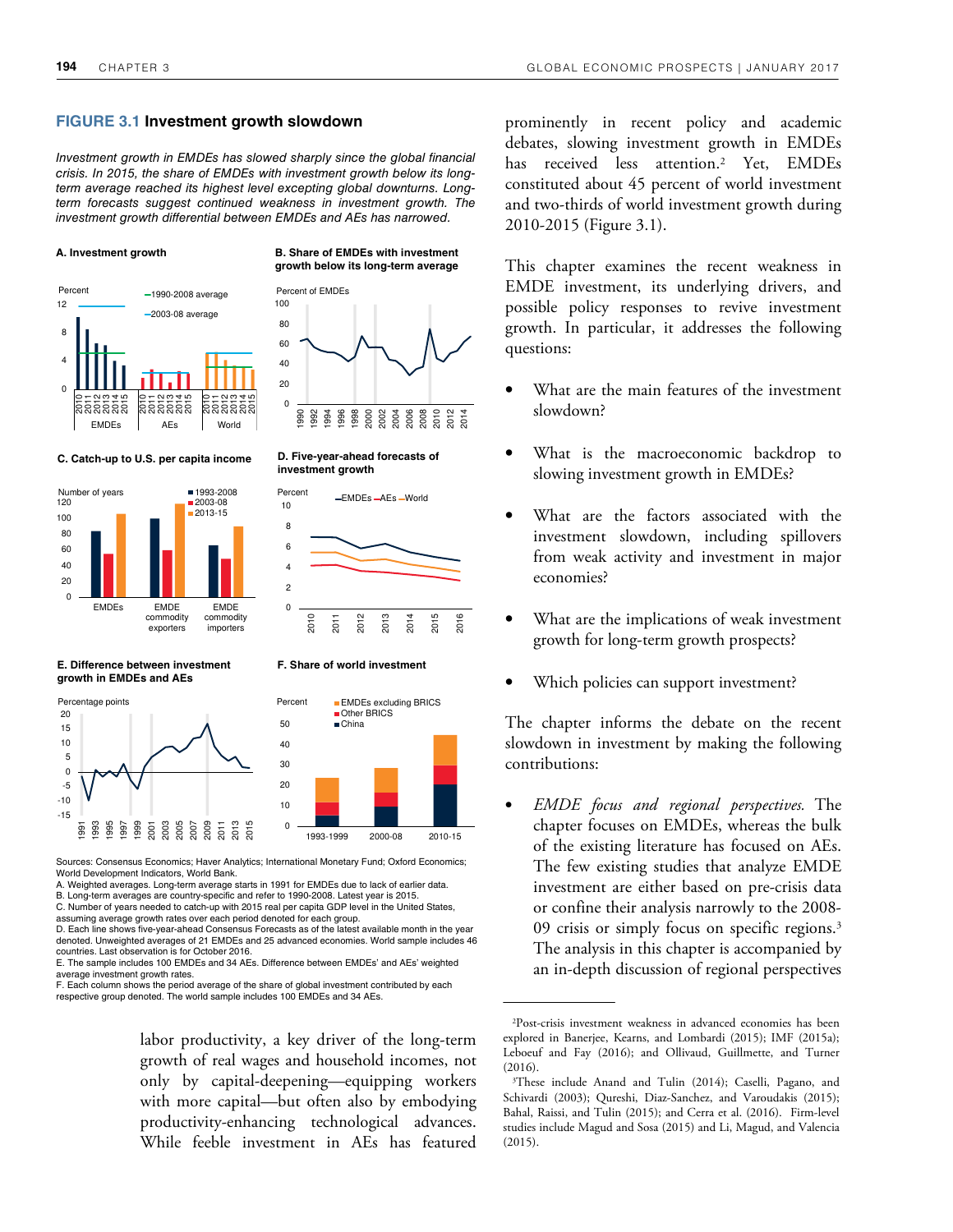on investment weakness (see Boxes 2.1.1- 2.6.1 in Chapter 2).

- *Comprehensive set of factors.* It estimates the contributions of a comprehensive set of factors associated with weak investment growth. A number of empirical methods are used to zoom in on specific external and domestic factors.
- *Long-term implications.* It examines the implications of investment weakness in EMDEs for global trade, long-term prospects for growth and catch-up, and it highlights the potential impact on productivity growth.
- *Policy implications.* In light of its findings and insights from an extensive literature, the chapter provides a wide range of macro- and microeconomic policy recommendations to revive investment growth.

The chapter's main findings are as follows.

**Investment growth slowdown.** While broadbased, the investment slump in EMDEs has been most pronounced in the BRICS countries (Brazil, Russia, India, China, and South Africa), commodity-exporting EMDEs, and in regions with a larger number of commodity exporters. China accounted for about one-third of the investment growth slowdown in EMDEs since 2010, and Brazil and Russia together for onethird. Surveys of long-term forecasts suggest that investment weakness is expected to persist.

**Factors associated with the slowdown.** Whereas investment weakness in AEs mainly reflected anemic output growth, investment weakness in EMDEs has had a range of sources.

- In *commodity importers*, slowing FDI inflows and spillovers from soft activity in major advanced economies accounted for much of the slowdown in investment growth since 2011.
- In *commodity exporters*, a sharp deterioration in their terms of trade (for energy exporters), slowing growth in China, and mounting private debt burdens accounted for much of the slowdown in investment growth.

In several EMDEs, political and policy uncertainty has been a key factor associated with investment contractions or slowdowns.

**Spillovers.** Over the past five years, AE growth has repeatedly fallen short of expectations partly because of crisis legacies. Sub-par growth and growth prospects in AE trading partners and source countries for FDI into EMDEs have slowed EMDE output growth. For every 1 percentage point lower output growth in the United States or Euro Area, EMDE output growth fell 0.8-1.3 percentage points within a year. Perhaps in recognition of prospects for a weaker external environment, EMDE investment growth responded about twice as strongly as EMDE output to declines in U.S. and Euro Area growth.

Sluggish economic activity in major AEs has coincided with a policy-driven slowdown in investment growth in China (Hong et al. 2016). This has contributed to weakening global commodity prices and has weighed on growth in other EMDEs through inter-sectoral input-output links and, indirectly, via output growth spillovers. A 1 percentage point decline in China's output growth is associated with a decline in output growth within a year of 0.5 percentage point (in commodity importers) to 1.0 percentage point (in commodity exporters). In addition to the overall output growth slowdown in China, a rebalancing of growth away from trade-intensive investment towards less trade-intensive sources of growth has generated adverse spillovers to other EMDEs, especially for commodity exporters.

**"Investment-less" credit booms.** Investment weakness has been set against the backdrop of exceptionally benign domestic (and global) financing conditions until late 2016. Policy interest rates of AE central banks are at or near record lows and, in several instances, negative (Arteta et al. 2016; World Bank 2016a). Private credit growth in about 30 EMDEs was near or above levels associated with credit booms at some point during 2010-15. Historically, around 40 percent of credit booms have coincided with investment surges. However, similar credit booms since 2010 have taken place with virtually no such investment surges but, instead, often with rapidly rising consumption.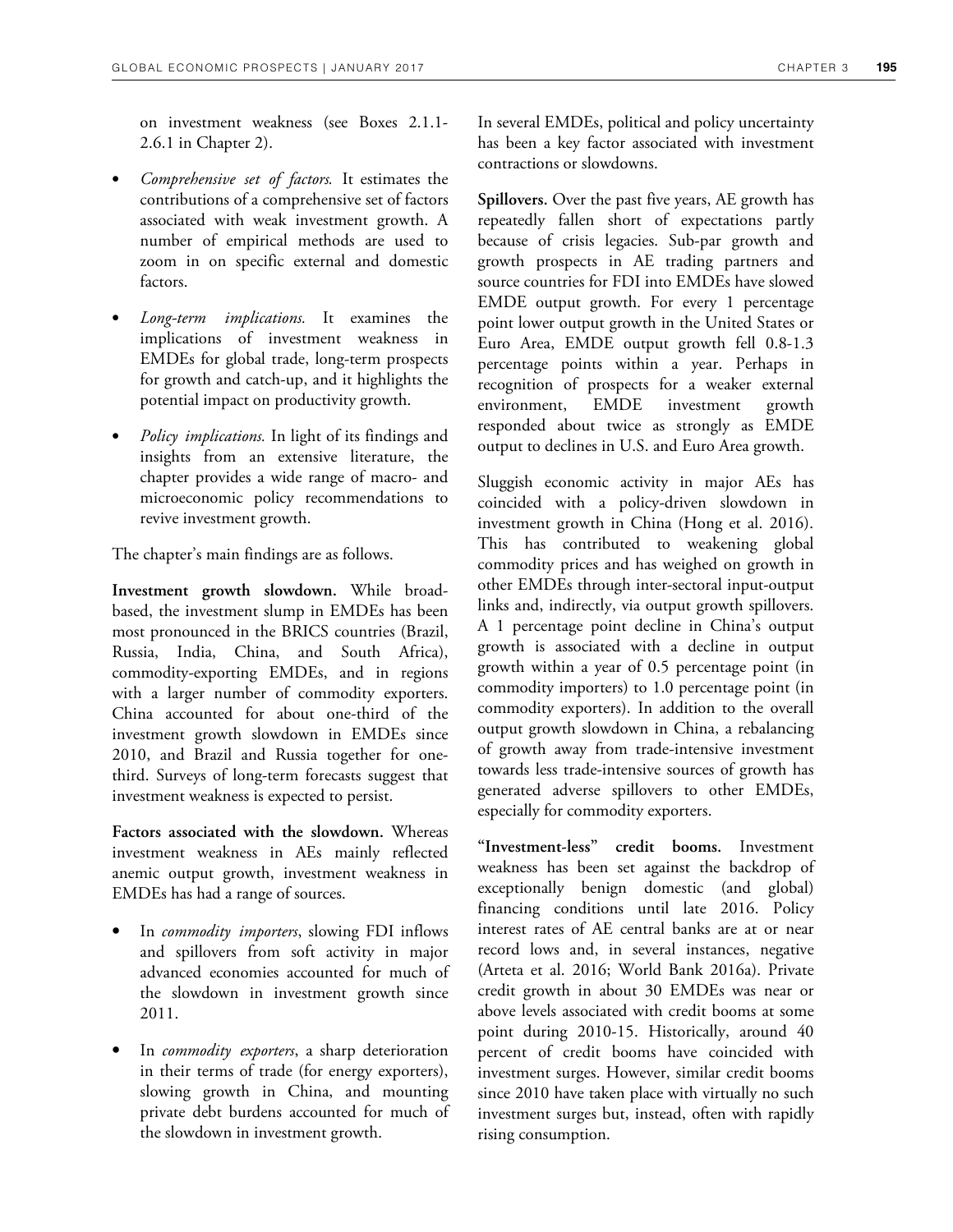#### **FIGURE 3.2 Investment growth slowdown: Group-specific and regional dimensions**

The slowdown in EMDE investment growth has been pronounced and persistent among BRICS, commodity exporters, and many commodity importers. It has been concentrated in EMDE regions with predominantly commodity-exporting countries, in Europe and Central Asia, Latin America and Caribbean, and Middle East and North Africa.



Indicators, World Bank. A.B. Weighted averages. Long-term average starts in 1991 for EMDEs due to lack of earlier data. The EMDE sample includes 126 economies. "ex BRICS" excludes BRICS economies within each

group. Large importers refer to the seven EMDE commodity importers ranked in the top 20 EMDEs (ex BRICS) in nominal GDP terms. Other importers include 42 economies. C. Weighted averages. Includes 28 EMDEs with available quarterly data. Long-term averages start in

1991 for EMDEs and are based on annual data. Last observation is for Q2 2016.

D. Percentage point contribution by each country group to EMDE investment growth.

E.F. Medians across EMDEs of each region to ensure broad-based representation. Long-term averages are period averages of annual medians. East Asia and Pacific, Europe and Central Asia, Latin America and Caribbean, Middle East and North Africa, South Asia, and Sub-Saharan Africa include 8, 12, 18, 10, 5, and 26 economies, respectively.

> **Long-term implications of weak investment growth.** By slowing capital accumulation and technological progress embedded in investment, weak post-crisis investment growth has reduced potential output growth relative to pre-crisis rates. This slowdown in potential growth could be

intensified if weakness in investment also sets back total factor productivity growth through a slowdown in embodied technological progress.

**Policy responses.** Policymakers can boost investment both directly, through public investment, and indirectly, by encouraging private investment, including foreign direct investment (FDI), and by undertaking measures to improve overall growth prospects and the business climate. Doing so directly through expanding public investment in infrastructure and human capital (especially education and health) would help raise demand in the short-run, increase potential output in the long-run and improve the environment for private investment and trade. Public investment would also help close investment gaps targeted by the United Nations Sustainable Development Goals, which have been estimated at up to 3 percent of global GDP per year.

More effective use of counter-cyclical fiscal and monetary policies can also promote private investment indirectly by strengthening output growth, especially in commodity-exporting EMDEs. These policies may be less effective, however, if employed to mitigate the impact of a persistent terms of trade shock. Also, there may be little scope for increased public investment or expansionary fiscal policy, if there is limited fiscal space. In any event, to raise investment growth sustainably, such policies will need to be buttressed by structural reforms to encourage both domestic private and foreign direct investment. Historically, reform waves in EMDEs have been associated with higher investment and output growth. Policy frameworks committed to reform, such as expansion of cross-border trade flows, can help lift investment by boosting confidence in growth prospects—not least via attracting FDI.

# **Main features of the investment slowdown**

During 2003-08, EMDE investment growth reached historic highs averaging 12 percent a year, more than twice the long-term average growth rate of 5 percent (Figure 3.2). The investment boom was particularly pronounced in commodity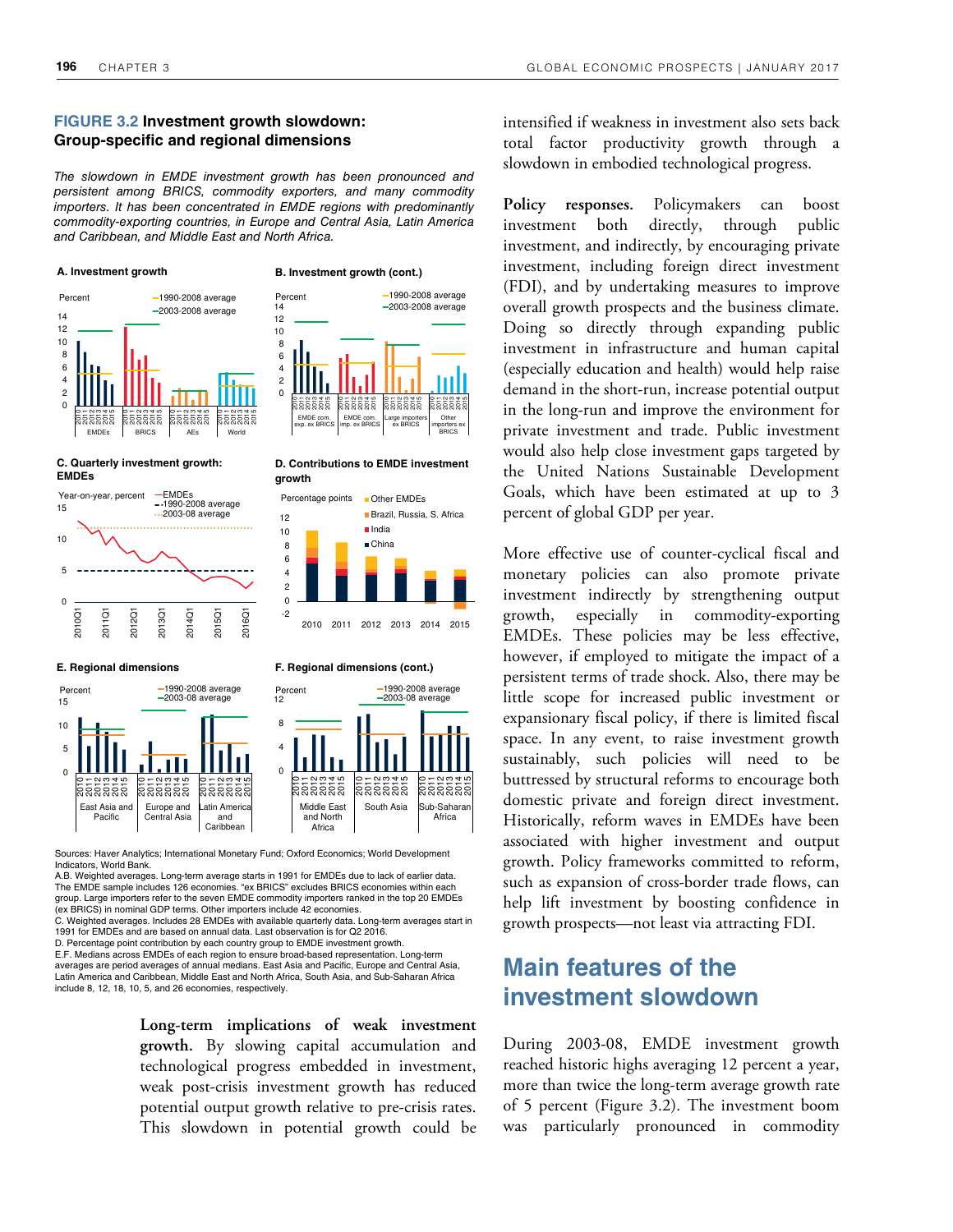exporters, where soaring commodity prices encouraged investment in resource exploration and development and, in anticipation of higher future incomes, in non-resource projects (World Bank 2016a). Some of this elevated pre-crisis investment fueled activity in nontradables sectors (e.g., real estate) or in sectors whose growth prospects have dimmed considerably (e.g., mining). Since 2010, however, EMDE investment growth has slowed steadily from 10 percent in 2010 to 3.4 percent in 2015. By 2014, it was not only well below its double-digit pre-crisis average rates but also below its long-term average over 1990-2008.

The investment slowdown has been broad-based. It has been more sustained in EMDEs than in AEs and more pronounced than in periods following earlier global downturns. The slowdown has been visible in both private and public components of investment. Repeated downgrades to consensus forecasts for investment growth suggest a gradual recognition of its likely persistence.

**Unusually weak.** Investment growth remains more anemic—and its weakness has been more persistent—than in the aftermath of previous global recessions and slowdowns (Figure 3.3). From an unusually strong rebound in 2010, investment growth in EMDE commodity exporters has now slowed well below growth rates observed after previous global recessions and slowdowns.

**Broad-based.** In 2015, investment growth was below its long-term average in more than 60 percent of EMDEs, the largest share over the past quarter-century outside serious global downturns (Figure 3.4). In the majority of EMDEs, investment growth has slowed in at least two out of three years during 2013-15.

**Different between commodity exporters and importers.** The slowdown in EMDE investment growth has been most pronounced among the BRICS and commodity-exporting economies. By 2015, investment growth had dropped to 3.7 percent in the BRICS and to 1.6 percent in non-BRICS commodity-exporting EMDEs from about 13 percent and 7 percent, respectively, in 2010.

#### **FIGURE 3.3 Investment growth after global downturns**

After an unusually strong rebound in 2010, investment growth in EMDE commodity exporters in 2014-15 slowed well below the average growth rates after previous global downturns. In EMDE commodity importers, investment growth has been consistently more anemic than after previous global downturns.



#### -8 -4  $\Omega$ 4 8 12 16 -2 -1 0 1 2 3 4 5 6 Year -8 -4  $\Omega$ 4 8 12 16 -2 -1 0 1 2 3 4 5 6 Year  $-Averane -2009$

Sources: Haver Analytics, International Monetary Fund, Oxford Economics, World Bank. Notes: Unweighted average investment growth. The horizontal axis denotes years. Zero refers to the year of the start of global downturns, which include global recessions and slowdowns. Average refers to unweighted average investment growth during global recessions and slowdowns of 1975, 1982, 1991, 1998, and 2001.

### **FIGURE 3.4 Economies with investment growing below its long-term average**

The share of EMDEs with investment growth below its long-term average has risen since 2012. The increase has been especially pronounced for commodity exporters.

**A. EMDEs with investment growth below long-term average** 





**below long-term average**  Percent of countries



Sources: Haver Analytics; International Monetary Fund; Oxford Economics; World Development Indicators, World Bank.

A.B. Long-term averages are country-specific and refer to the period 1990-2008. The world sample includes 157 economies. The AE sample includes 35 economies, and the EMDE sample includes 78 commodity exporters and 44 commodity importers.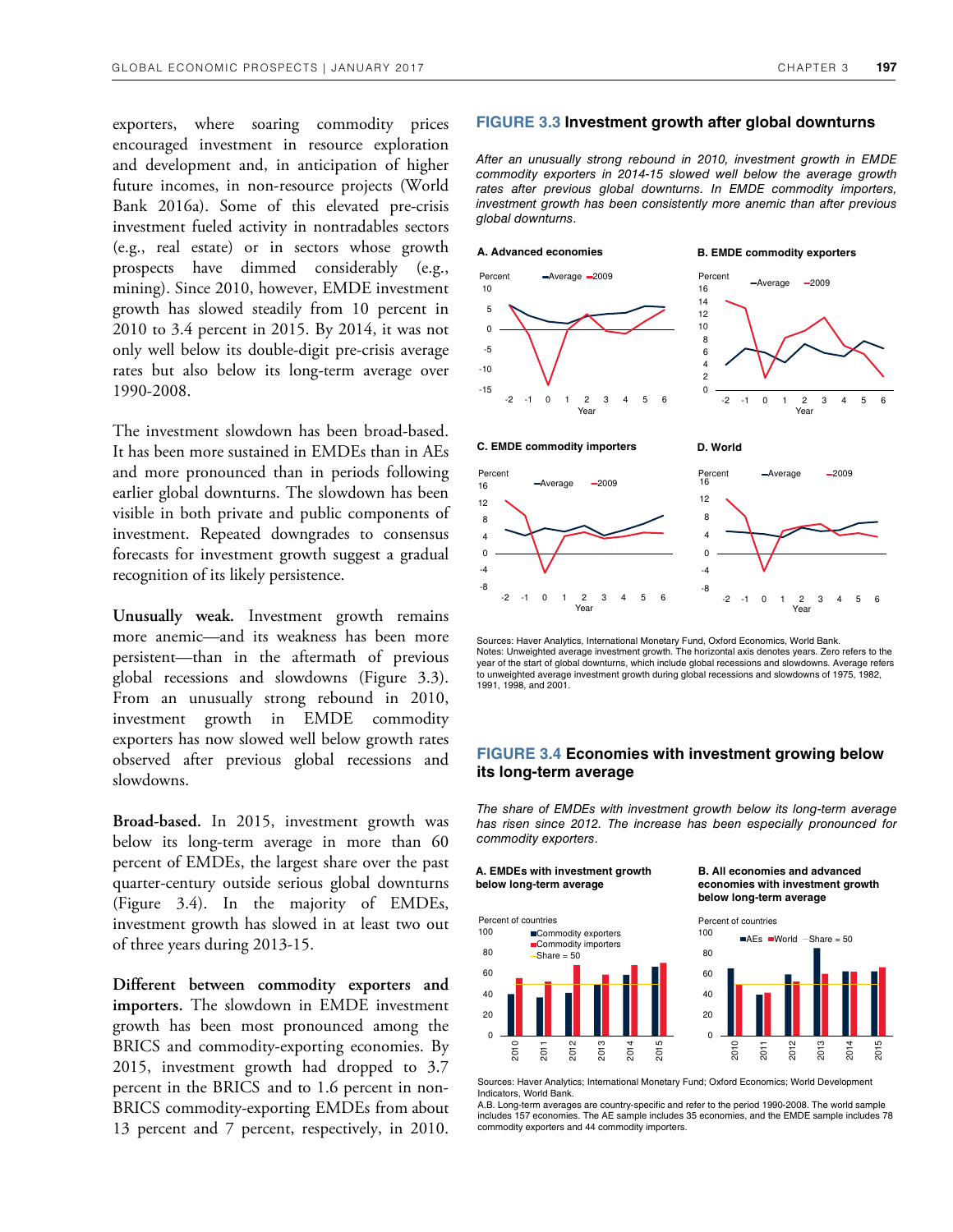#### **FIGURE 3.5 Investment growth forecasts**

Short-term and long-term forecasts for investment growth in EMDEs have declined steadily since 2010.



Source: Consensus Economics.

A. Next-year monthly Consensus Forecasts of investment and output growth. Unweighted averages across 18 EMDEs. Latest observation is October 2016.

B. Each column shows five-year-ahead Consensus Forecasts as of the latest available month in the year denoted. Unweighted averages among 11 EMDE commodity importers and 10 EMDE commodity exporters. Diamond denotes average actual investment growth in 2015 for 21 EMDEs. Last observation is for October 2016.

#### **FIGURE 3.6 Global financial conditions and activity**

Global financing conditions have been exceptionally benign from 2010 until late 2016, with policy rates in EMDEs and AEs at historic lows. Since 2010, output growth has slowed sharply in EMDEs and has been mediocre in AEs.



Sources: Haver Analytics, World Bank.

A. Medians for available data for 69 EMDEs and 26 AEs. Last observation is for November 2016. B. Weighted averages.

> China accounted for about one-third of the investment growth slowdown in EMDEs between 2010 and 2015, and Brazil and Russia for another one-third.

> In commodity exporters, investment weakness affected all types of investment (machinery and equipment as well as construction) and all sources of investment (public and private). Reflecting the divergence between commodity exporters and importers, the EMDE investment growth slowdown has been concentrated in EMDE

regions with a large number of commodityexporting economies (Boxes 2.1.1-2.6.1 in Chapter 2). This includes Europe and Central Asia (ECA), where investment growth has been anemic from 2012-2015, Middle East and North Africa (MNA), and Latin America and the Caribbean (LAC), where investment has contracted in several large countries.

Although investment growth in commodityimporting EMDEs (excluding China and India) has been resilient as a group, this resilience has been mainly driven by a few large commodity importers. Among smaller commodity importers (those not part of the largest twenty EMDEs in nominal GDP terms), investment growth has stagnated over the post-crisis period.

**Different from advanced economies.** The sustained investment growth slowdown in EMDEs contrasts with the partial recovery in AE investment growth since the global financial crisis. Investment growth in AEs averaged 2.1 percent over 2010-15. By 2014, it had reattained its longterm average growth rate, with investment growth not far below pre-crisis rates. The share of AEs investing below their long-term average rates declined from more than 80 percent in 2013 to about 60 percent in 2015.

**Weak public and private investment.** During 2010-15, private investment accounted for roughly 70 percent of total EMDE investment on average. The coordinated fiscal stimulus of 2008- 09 lifted public investment growth above longterm averages in both AEs and EMDEs. In AEs, this boost was subsequently reversed. In EMDEs, public investment growth has remained positive but weaker during 2010-13 and, from 2014-15, dropped to below its long-term average, as discussed in detail later in the chapter. Since the post-crisis rebound of 2010, private investment growth slowed in synch with public investment growth. In more than half of all EMDEs, private investment growth remained below the long-term average during 2010-15.

**Expected to persist.** EMDE investment growth has consistently fallen short of expectations (Figure 3.5). While 2010 consensus forecasts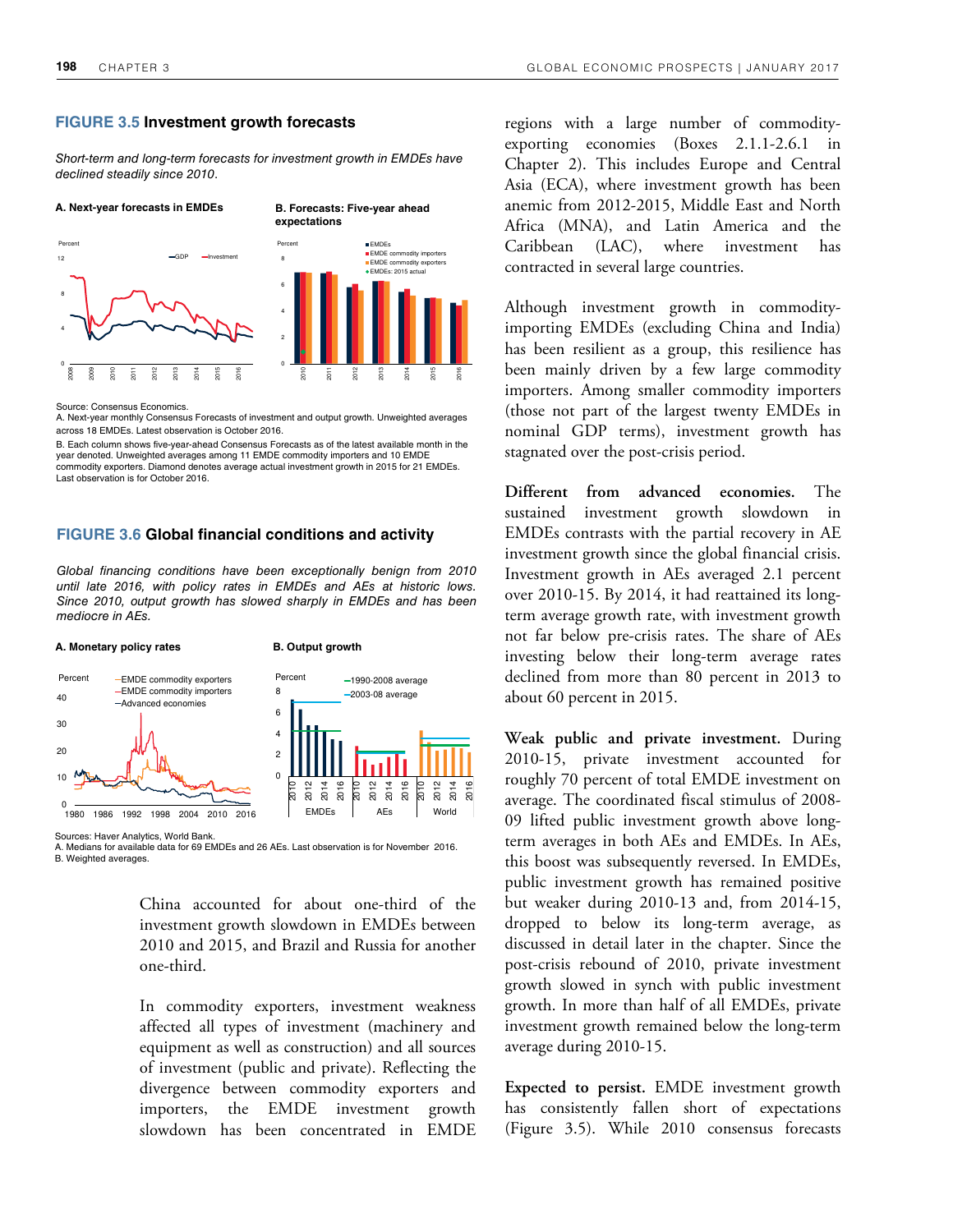expected investment growth for EMDEs to reach 7 percent in 2015, the outturn was 0.9 percent. Both short-term forecasts and long-term expectations for investment growth in EMDEs have declined since 2010. This may partly reflect a recognition that the investment slowdown is returning growth to long-term average rates from record-high pre-crisis rates. However, the depth and reach of the weakness in investment suggest that the recent slowdown could be more than a simple reversion to the long-term trends. The downward revisions have been considerably more pronounced than those for real GDP growth. In AEs, long-term expectations about investment growth have been more steady, with a decline of just 1 percentage point over 2010-15.

# **Macroeconomic backdrop**

Before delving into the main obstacles associated with the slowdown in investment in EMDEs, it is useful to consider the macroeconomic backdrop, shaped by a wide range of competing factors. Globally, borrowing costs have been at record lows and financial market liquidity has been ample since the financial crisis (Figure 3.6). In several EMDEs, domestic private credit to the nonfinancial private sector surged. However, multiple headwinds have offset the tailwinds to investment from historically low financing cost until late 2016. The headwinds have included disappointing activity and weak growth prospects, severe adverse terms of trade shocks for commodity exporters, easing and volatile capital flows, bouts of policy uncertainty in major economies, and rapid accumulation of private debt.

**Weak activity.** EMDE output growth has slowed sharply post-crisis, from 6.4 percent in 2011 to 3.5 percent in 2015, well below its pre-crisis average of 7 percent (Figure 3.6). To the extent that growth weakness is structural, investment weakness may be expected to persist (Didier et al. 2015). About one-third of the growth slowdown in EMDEs has been estimated to reflect structural causes. While the sources of the growth slowdown have varied across EMDEs, these have included a new era of lower commodity prices, spillovers from soft activity in major economies, weakening productivity growth, and a maturing of supply chains that has slowed global trade growth.

In major economies, activity has been soft postcrisis despite unprecedented monetary policy action. The Euro Area crisis was accompanied by a recession in 2012-13 that hurt trading partners, especially in Eastern Europe and North Africa. Euro Area growth prospects have continued to be subdued as crisis legacies have unwound. A series of one-off events, such as the debt ceiling debate in the U.S., caused disappointing growth outcomes. A secular decline in productivity growth has also reduced growth prospects in the United States. Growth in Japan has fluctuated around zero as a result of one-off events (e.g., major earthquakes in 2011 and 2016), earlier than expected policy tightening (VAT hike in 2014), long-term population pressures, and a slow pace of structural reforms. Weak growth prospects across advanced economies have raised the possibility of secular stagnation and a protracted period of extremely low long-run equilibrium interest rates that restrict monetary policy options (Summers 2014; Teulings and Baldwin 2014). In China, growth has slowed gradually towards more sustainable levels, with a rebalancing from manufacturing to services. This healthy transition has reduced commodity demand, with adverse spillovers to commodity-exporting EMDEs (World Bank 2016a).

**Adverse terms of trade shocks.** About two-thirds of EMDEs are reliant on exports of energy, metals, or agricultural commodities. Most commodity prices have fallen sharply from their early-2011 peaks—with metals and energy prices plunging by more than 40 percent (Figure 3.7). As a result, the terms of trade of commodity exporters have deteriorated by 4 percent since 2011, and those of oil exporters by 21 percent.

**Subdued and volatile capital flows.** FDI has been an important source of investment in EMDEs. FDI inflows to EMDEs have more than tripled since 2000 and accounted for about onethird of global FDI inflows in 2015. On average among EMDEs, gross FDI inflows amounted to 3 percent of GDP and 20 percent of domestic investment in 2015. Since 2010, however, growth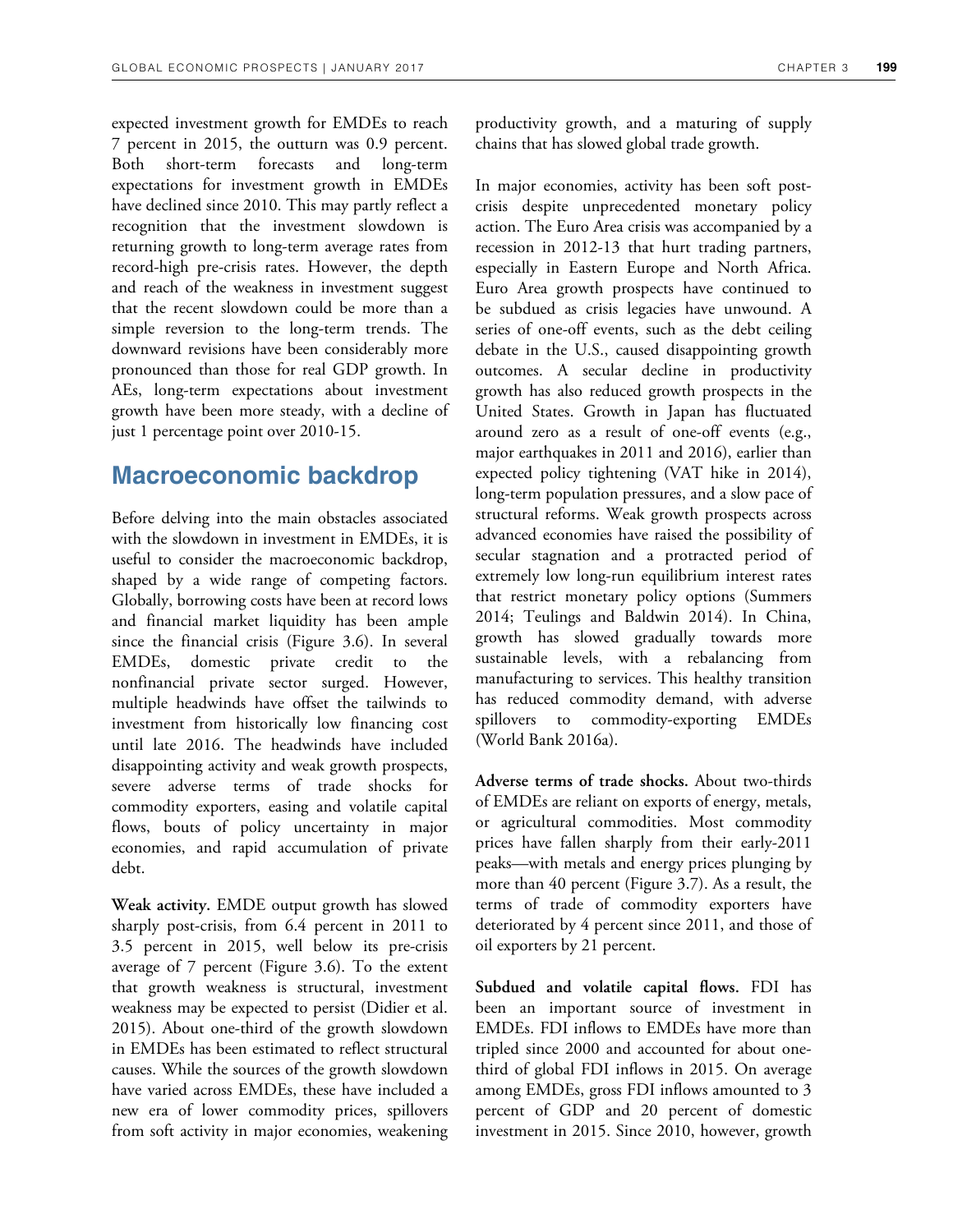#### **FIGURE 3.7 Terms of trade and investment growth**

The terms of trade of commodity exporters have deteriorated since 2011, reflecting the 30-60 percent declines in global energy, metals, and agricultural commodity prices from their early-2011 peaks. EMDEs with larger declines in their terms of trade experienced lower investment growth over 2010-15.



Source: World Bank.

A. Energy index includes crude oil (85 percent weight), coal, and natural gas. Agriculture index includes 21 agricultural commodities. Metals and minerals index includes 6 metals traded on the Land & Metal Exchange, plus iron ore.

B. "Low" and "High" indicates annual terms of trade growth in the bottom and top one-thirds of the distribution, respectively. Difference in medians between "high" and "low" subsamples is significant at the five percent level. Group medians for 108 EMDEs during 2010-15.

#### **FIGURE 3.8 FDI flows and investment growth**

Since 2010, weak investment growth has partly reflected shrinking FDI inflows among both EMDE commodity importers and exporters.



Sources: International Monetary Fund, World Bank.

A. Gross FDI inflows as ratios to GDP. Weighted averages. Includes 75 EMDEs.

B. "Low" and "High" indicate annual change in the FDI to GDP ratio in the bottom and top one-thirds of the distribution, respectively. Difference in medians between "high" and "low" subsamples is significant at the five percent level. Group medians for 120 EMDEs during 2010-15.

> in FDI inflows to EMDEs has slowed, partly as a result of weak activity in AEs (Figure 3.8). Non-FDI inflows have been more resilient—but notably volatile—reflecting investors' search for yield amid low AE interest rates, with a shift away from bank flows to non-bank flows (McQuade and Schmitz 2016).

**Heightened uncertainty.** Political uncertainty has increased in many EMDEs since the 2008-09 global financial crisis (Figure 3.9). This has reflected geopolitical tensions in Eastern Europe, security challenges and conflicts in the Middle East, and acute domestic political tensions in several large EMDEs. Even in major AEs and EMDEs without significant political tensions, major policy shifts have often been accompanied by policy uncertainty. For example, bouts of policy uncertainty—e.g., government shutdowns and political stalemates in the United States, the Taper tantrum episode associated with the U.S. Federal Reserve Bank's policy plans, concerns around the future of the Euro Area during the Euro Area crisis, the U.K. referendum vote to leave the European Union (EU), and reforms related to financial markets and currency regime in China—have been a source of global financial market volatility further weighing on investor sentiment.

**Rapid credit growth and debt overhang.** On average, private credit in both commodity exporters and importers has increased by near 20 percentage points of GDP from 2000 to 2015 (Figure 3.10). The share of EMDEs with private credit-to-GDP ratios exceeding 60 percent had reached about one-fifth by 2015, the highest share since 1990. Historically, during the three decades prior to the 2008-09 crisis, about 40 percent of all credit booms have overlapped with investment surges within one or two years. Credit booms since 2010, however, have been unusually "investment-less": virtually none of the post-crisis credit booms in EMDEs have been accompanied by investment surges. In several countries, rapid credit growth instead fueled above-average consumption growth. In the past, when such investment-less credit booms unwound, output contracted more than when the credit boom had been accompanied by an investment surge.

# **Factors associated with the investment slowdown**

A series of econometric exercises is conducted to estimate the relative importance of these external and domestic factors to investment growth. First,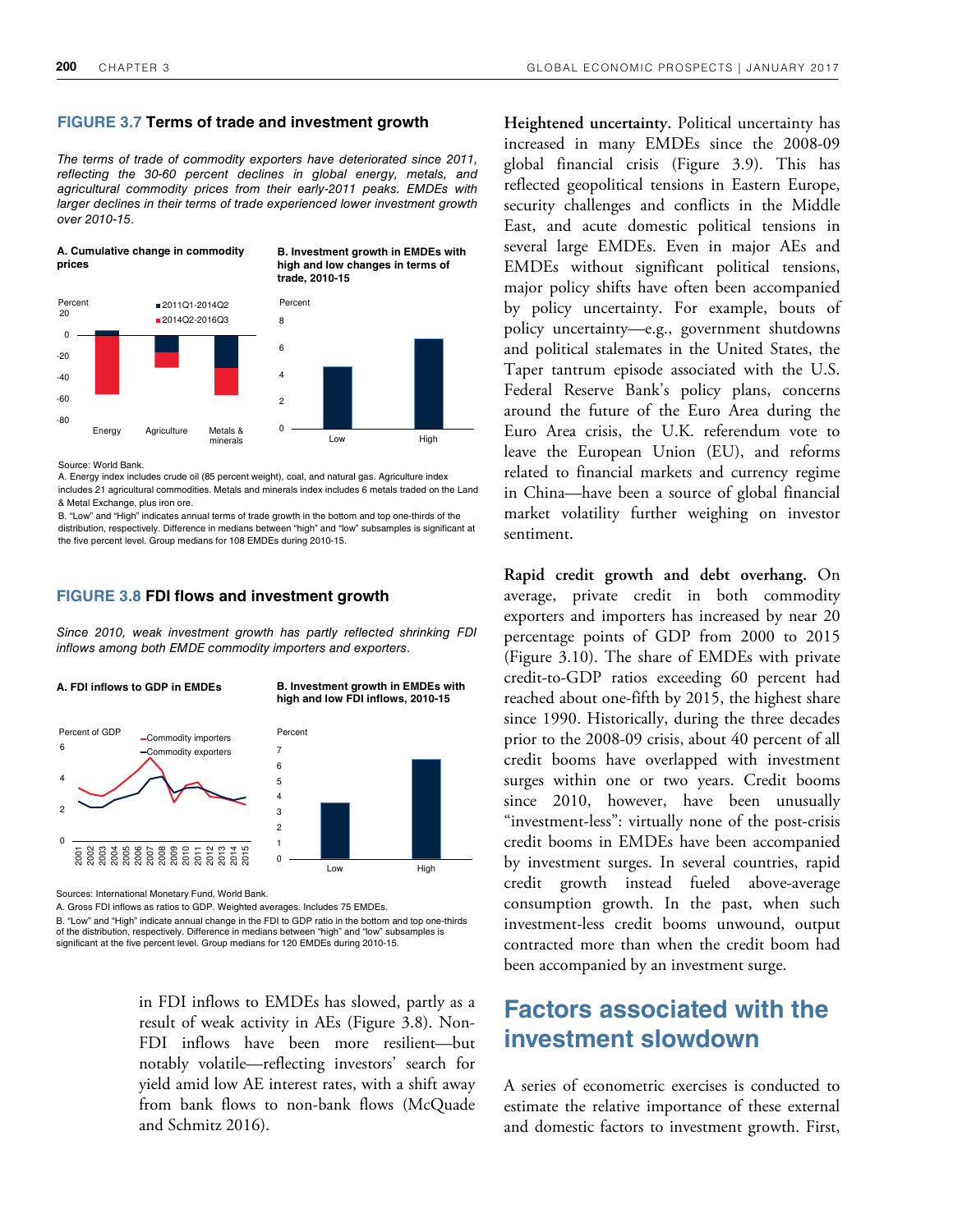in a panel regression, investment in 73 EMDEs and 26 AEs for 1998-2015 is modelled following the standard framework implying that the level of investment is chosen such that the marginal return on capital matches the risk-adjusted cost of capital. Specifically, the regression model includes as explanatory variables the proxies for the drivers of investment, including the marginal return to capital (e.g., output growth and terms of trade growth) and the risk-adjusted cost of capital (e.g., measures of uncertainty, FDI inflows, and the private credit-to-GDP ratio).<sup>4</sup> These also are the factors that have shaped the macroeconomic backdrop as previously discussed.

Second, the analysis drills down into the shortterm effects of uncertainty and weak activity in major advanced economies on EMDE investment growth using time-series methods. This is done in two sets of vector autoregressions tailored to examine each factor in detail. The need for quarterly data restricts the cross-country dimension of the sample (to 18 EMDEs) used in these exercises.

## Medium-term correlates of EMDE investment growth

Figure 3.11 summarizes the estimated effects of these variables on investment growth. Details of the panel regression model used to derive these results are presented in Annex 3.1 (Annex Tables 3.1.1 and 3.1.2).

Whereas investment weakness in AEs has mainly reflected sluggish output, investment weakness in EMDEs has been associated with a wider number of factors.<sup>5</sup> While slowing output growth can account for three-quarters, on average, for

## **FIGURE 3.9 Political stability and investment growth**

Weak investment growth compared to pre-crisis rates partly reflects reduced political stability since the global financial crisis.

**A. Political stability in EMDEs**

**B. Investment growth in EMDEs with strong and weak improvement in political stability, 2010-15**



Sources: Political Risk Services International Country Risk Guide (ICRG). A. Lines show unweighted annual average, as measured by the ICRG index, for each group. A decrease in the index denotes deteriorating political stability. Includes 95 EMDEs. B. "Strong improvement" and "Weak improvement" indicate improvement in political stability from 2010-15 in the top and bottom one third of the distribution, respectively. Difference in medians between "strong improvement" and "weak improvement" subsamples is significant at the ten percent level. Group medians for 61 EMDEs during 2010-15.

#### **FIGURE 3.10 Private debt and investment growth**

Domestic private debt has risen sharply in EMDEs since the global financial crisis. EMDEs with larger private debt experienced slower investment growth during 2010-15.



Source: World Bank.

Notes: Private debt refers to domestic credit to private sector by banks as percent of GDP. A. Unweighted averages. Includes 115 EMDEs.

B. "Low" and "High" indicate median credit-to-GDP ratios over 2010-15 in the bottom and top onethirds of the distribution, respectively. Difference in medians between "high" and "low" subsamples is significant at the five percent level. Group medians for 107 EMDEs during 2010-15.

slowdowns in investment growth among AEs during 2011-15, it accounted for a small share of the investment growth slowdown in the average EMDE. More important were terms-of-trade shocks (for oil exporters), and slowing FDI inflows (for commodity importers) as well as private debt burdens and political risk (for all groups of EMDEs).

<sup>4</sup>A large cross-country dataset for investment growth is only available for aggregate gross fixed capital formation, which includes both private and public investment. The correlates of investment modelled here are mainly those relating to private investment whereas public investment is assumed to be mostly subject to discretionary policy decisions. In EMDEs, private investment on average constitutes about 70 percent of total investment. To mitigate concerns about endogeneity, output growth prospects are proxied by lagged output growth, in line with other studies (see Annex 3.1)**.** 

<sup>5</sup>The predominant role of output weakness for AEs was also noted by G20 (2016a) and IMF (2015a).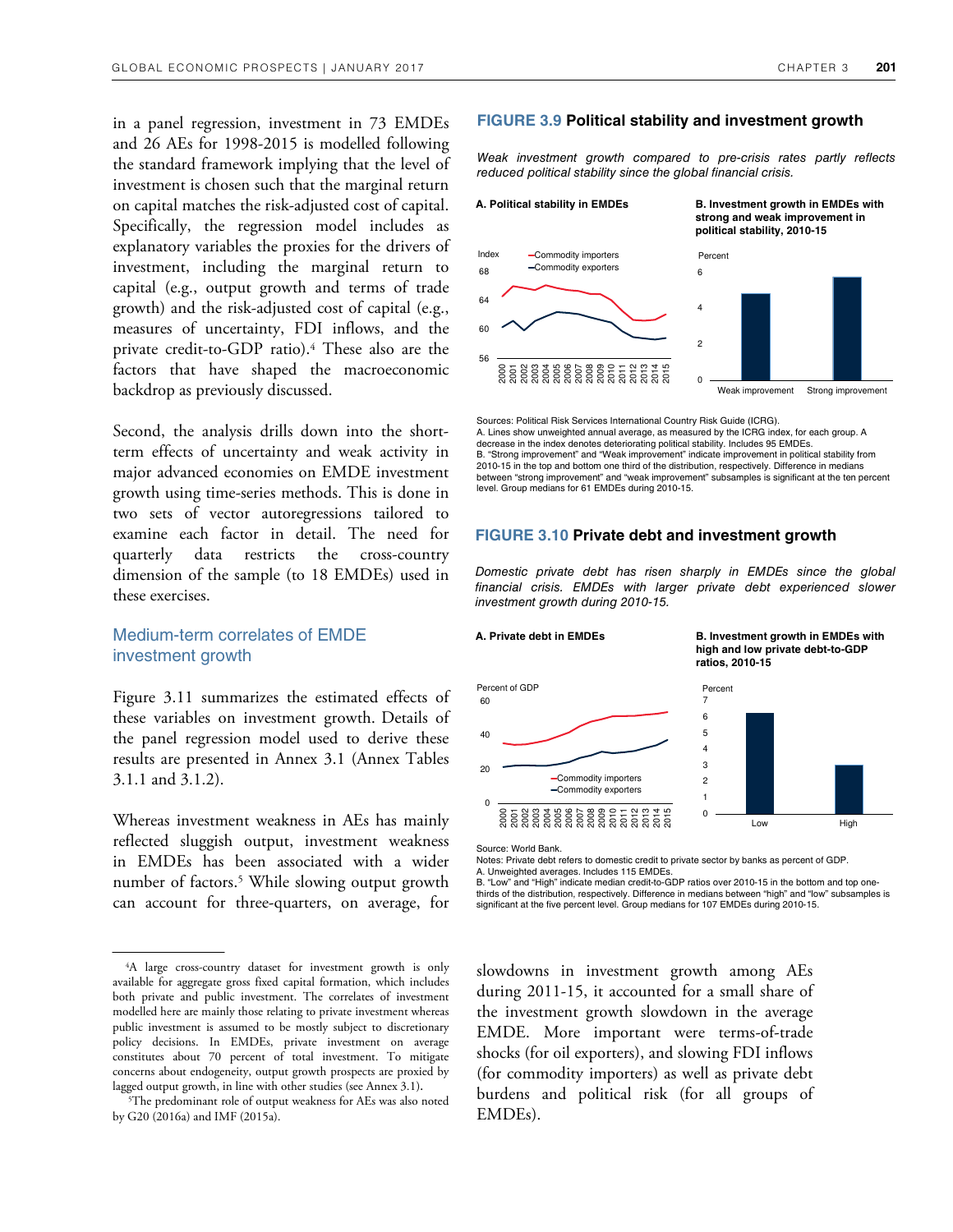#### **FIGURE 3.11 Correlates of investment growth**

Slowing output growth, declining FDI inflows, and worsening terms of trade (for commodity exporters) are associated with lower investment growth in EMDEs. Rising private debt and deteriorating political stability are additional headwinds for many EMDEs.

| <b>Variable</b>            | <b>Effect</b> |
|----------------------------|---------------|
| Real GDP growth            | $\ddot{}$     |
| Increase in FDI inflows    | $\ddot{}$     |
| Political stability        | $\ddot{}$     |
| Private debt               | .             |
| Private debt squared       |               |
| Terms of trade improvement | $\ddot{}$     |
| Reform spurt               | $\ddot{}$     |

Source: World Bank.

Notes: Estimated impact of explanatory variables on investment growth in 73 EMDEs during 1998- 2015, based on a panel regression with country fixed effects. The explanatory variables denoted with plus/minus signs are significant at the five percent level. Details are discussed in Annex 3.1.

- In oil exporters, on average, the terms-of-trade shock caused by the oil price decline from 2014 onwards accounted for about one-half of the investment growth slowdown.
- In commodity importers, on average, slowing FDI inflows accounted for more than half of the slowdown in investment growth.
- Private sector debt-to-GDP ratios have had nonlinear effects on investment: with mounting private debt burdens, the beneficial effects of financial deepening on investment are increasingly outweighed by adverse effects of debt overhang (Box 3.1).<sup>6</sup> The post-crisis deleveraging in some commodity-importing EMDEs has relieved some of the headwinds to investment growth. In contrast, in several non-energy commodity exporters, elevated private debt has weighed on investment. In some energy exporters with initially moderate post-crisis private debt stocks, a rapid buildup

of private sector debt has increasingly held back investment growth.

Rising political uncertainty may have accounted for about one-tenth of the slowdown in investment growth in commodity-importing and exporting EMDEs since 2011.

The actual investment growth slowdowns were considerably steeper than predicted by this econometric analysis. This suggests that there may be other, unobserved factors at work or that important nonlinearities have been present that have amplified the investment growth slowdown over time. The next two exercises consider some additional factors that could have been responsible for the slowdown in investment.

# Short-term impact of uncertainty on investment growth

The annual measure of political risk used in the panel regression above is available for a large group of countries over an extended time period. For a considerably smaller group of countries and a shorter time window, two more granular quarterly measures of uncertainty are examined: uncertainty related to policies, as measured by the Economic Policy Uncertainty (EPU) index by Baker, Bloom, and Davis (2016), and uncertainty about financial market prospects (as proxied by stock market volatility).

The impact of these two variables on EMDE investment growth is estimated separately in a series of vector autoregression models for 18 EMDEs during 1998Q1-2016Q2 (Box 3.2). Details of the estimation are presented in Annex 3.2B. The results emphasize the importance of uncertainty in driving investment growth:

• *Global financial market uncertainty.* The VIX index, which tracks the implied volatility of the U.S. S&P 500 stock market price index, captures global financial market uncertainty as well as U.S. policy uncertainty. It is a key explanatory variable in driving EMDE investment, especially when there has been a sustained increase in the index. For example, a 10 percent increase in the VIX would

<sup>6</sup>Credit to the private sector is used as a proxy for private sector debt. At 80 percent of GDP, an increase in private debt was associated with a one-third sharper decline in investment growth than a similarly sized increase in private debt from a starting point of 40 percent of GDP (See Box 3.1 and Annex 3.2A for details on the methodology).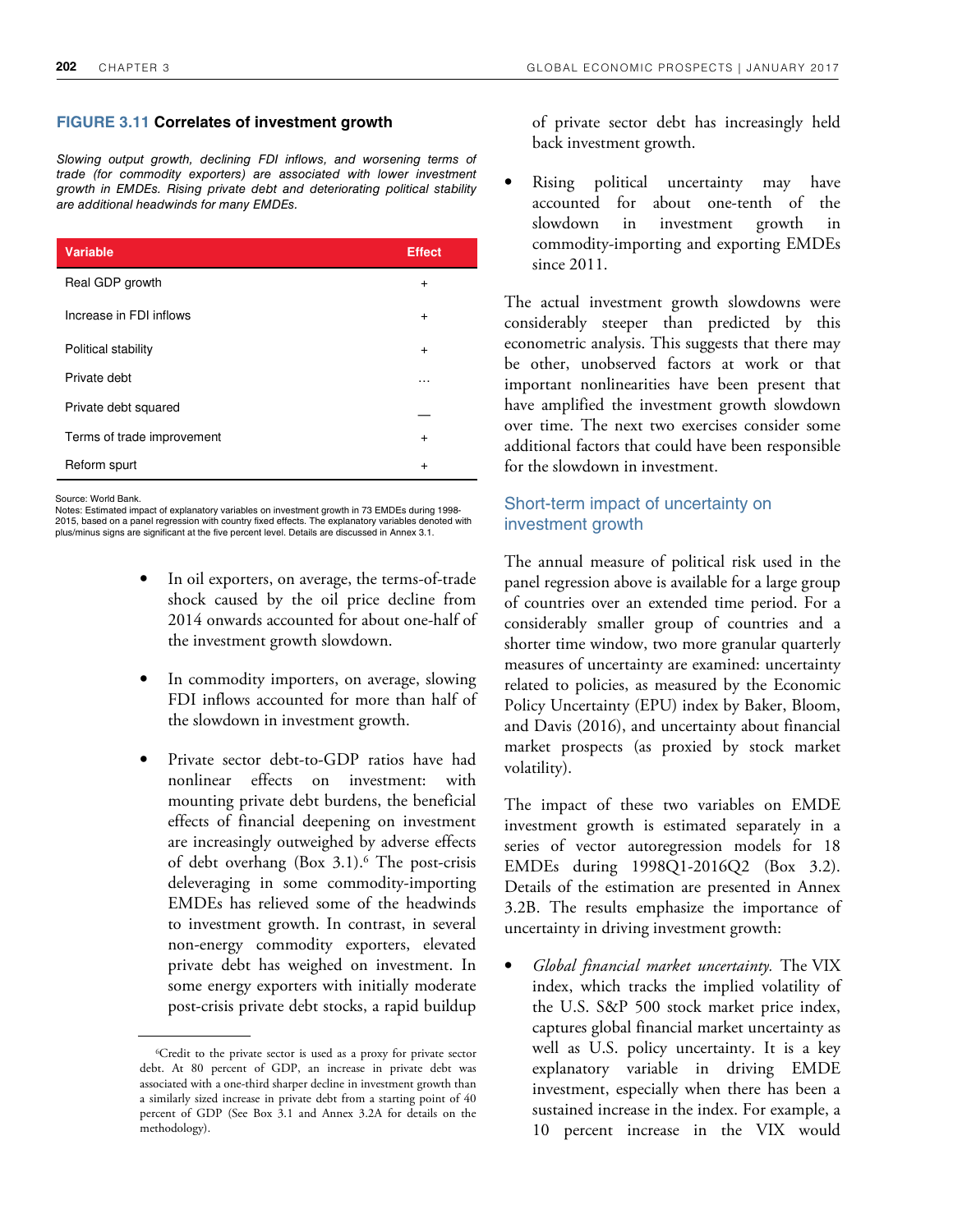#### **BOX 3.1 Investment-less credit booms**

*Since the global 2nancial crisis, private credit has risen sharply in several emerging market and developing economies (EMDEs) and advanced economies (AEs). During this period, credit booms have been unusually "investment-less." Virtually none of the*  post-crisis credit booms have been accompanied by the investment surges that were common in earlier episodes. The absence of *investment surges during credit booms is accompanied by lower growth once the credit boom unwinds.* 

Since the global financial crisis, credit to the nonfinancial private sector has risen rapidly in several EMDEs while investment growth has slowed. In the past, credit booms have often financed rapid investment growth, with investment subsequently stalling. Against this background, this box addresses the following questions:

- How has total investment, including both private and public investment, evolved during credit booms and deleveraging episodes in EMDEs?
- How often have credit booms been accompanied by investment booms?
- How has output growth evolved during credit booms and deleveraging episodes in EMDEs?

The results indicate that while investment often rose sharply during previous credit booms, this has not been so for credit booms since 2010. Mis pattern is cause for concern since, when credit booms unwind, GDP growth tends to contract more if the credit boom was not accompanied by an investment surge.

**Data and methodology.** Credit to the nonfinancial private sector consists of claims—including loans and debt securities—on households and nonfinancial corporations by the domestic financial system as well as external creditors. Details of the dataset can be found in Annex 3.1A.

A credit boom is defined as an episode during which the private sector credit-to-GDP ratio is more than 1.65 standard deviations above its Hodrick-Prescott (HP) filtered trend in at least one year (World Bank 2016b; Ohnsorge and Yu 2016). An episode starts when the deviation first exceeds one standard deviation and ends when the credit-to-GDP ratio begins to fall. Conversely, a deleveraging episode is defined as an episode during which the private sector credit-to-GDP ratio is more than 1.65 standard deviations below trend in at least one year. Me deleveraging episode starts when the ratio falls more than one standard deviation below trend and ends when the credit-to-GDP ratio begins to climb.

Credit booms and deleveraging episodes are studied within a 7-year event window that covers their peak or trough years (t=0), the three prior years, and the three following years. In the sample used here, there have been 59 credit booms and 28 deleveraging episodes in EMDEs. A typical credit boom lasted about 1.7 years, while an average deleveraging episode lasted about 1.4 years.

### Investment behavior during credit booms and deleveraging episodes

Credit booms have typically been associated with rising investment. During the median credit boom over the past two to three decades, real investment grew by 1 percentage point of GDP above its long-term (HP-filtered) trend until the peak of the credit boom (Figure 3.1.1). In a quarter of previous credit booms, the real investment-to-GDP ratio dropped about 2 percentage points below its long-term (HP-filtered) trend over the two years after the peak. Investment swung sharply in the most severe credit boom and bust episodes. For example, during the Asian financial crisis of the late 1990s, in the median affected EMDE, investment contracted by 3 percentage points of GDP in 1998 and by 5.6 percentage points of GDP in 1999.<sup>1</sup>

Similarly, investment growth slowed during deleveraging episodes. Real investment dropped below its long-term trend by about 2 percentage points of GDP during the last three years of the median deleveraging episode (Figure 3.1.1). After the trough of a typical deleveraging episode, real investment growth bounced back and, within three years, rose near or slightly above its long-term trend.

#### Credit and investment booms together

Although investment growth tended to rise during credit booms, not all credit booms were associated with investment booms. For instance, Mendoza and Terrones (2012) document that the coincidence between investment booms and credit booms in EMDEs was about 34 percent (26 percentage points lower than the coincidence in AEs). The moderate coincidence of credit booms and investment booms may reflect credit booms that mainly fueled consumption (Mendoza and Terrones 2012; Elekdag and

<sup>&</sup>lt;sup>1</sup>The directly affected EMDEs include China, Indonesia, Malaysia, Note: This box was prepared by Shu Yu. Mongolia, the Philippines, and Thailand.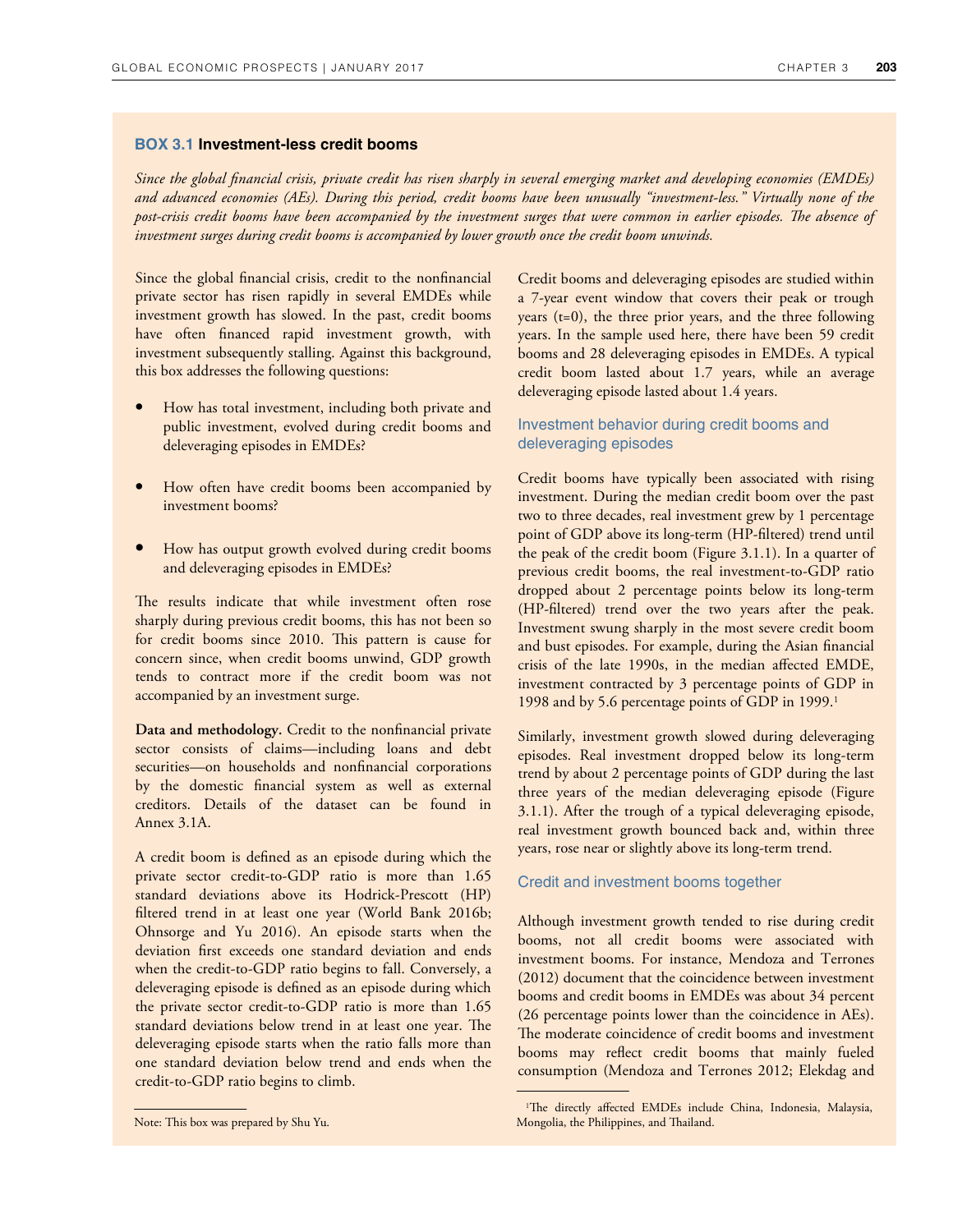## **BOX 3.1 Investment-less credit booms (continued)**

#### **FIGURE 3.1.1 Investment growth during credit booms and deleveraging episodes**

In EMDEs, in the median credit boom, investment grew by about 1 percentage point of GDP above its long-term trend until the credit boom peaked. It dropped below its long-term trend by 1-2 percentage points of GDP before deleveraging episodes reached their troughs.

### **A. Investment during credit booms B. Investment during deleveraging episodes**  -8 -6 -4 -2  $\Omega$ 2 4 6 8 -3 -2 -1 0 1 2 3 **→**Median Upper and lower quartiles Asian financial crisis 2012-2015 Percent of GDP





-6 -4 -2 0 2 4 6 -3 -2 -1 0 1 2 3 **Median Upper and lower quartiles** 2012-2015 Percent of GDP -6 -4 -2  $\Omega$  $\overline{2}$ 4 6 -3 -2 -1 0 1 2 3 ←Median – Upper and lower quartiles Percent of GDP

**C. Consumption during credit booms D. Consumption during deleveraging episodes** 

Sources: Bank for International Settlements; Haver Analytics; International Financial Statistics, International Monetary Fund; World Development Indicators, World Bank.<br>Notes. The red lines show sample medians while the bl the cyclical component of the nonfinancial private sector credit-to-GDP ratio (using a Hodrick-Prescott filter) is larger than 1.65 times its standard deviation in at least one ear. The episode starts when the cyclical component first exceeds one standard deviation and ends in a peak year ("0") when the nonfinancial private sector credit-toyear. The episode starts when the cyclical component instructions of example of a discussion of a point problem of a Hodrick-Prescott filter, the dataset is<br>GDP ratio declines in the following year. A deleveraging episode expanded by setting the data for 2016-18 to be equal to the data in 2015. Sample is for available data over 1980-2015 for 55 EMDEs. 2015 data are not available for Gabon, Nigeria, Senegal, and Venezuela, RB. Data are not available for Argentina until 1994, Brazil until 1993, China until 1984, Hungary until 1989, Poland until 1992, Russia until 1995, Saudi Arabia until 1993, and Turkey until 1986. Please see the main text of World Bank (2016b) for a detailed description of the sample.<br>A.B. The cyclical component of investment in percent of GDP (deriv the six EMDEs (China, Indonesia, Malaysia, Mongolia, the Philippines, and Thailand) that were affected by the 1997 Asian Financial Crisis (year 1997 is set to be t=0).

The light blue dashed line for 2012-15 shows the sample median for the corresponding period.<br>C.D. The cyclical component of private consumption in percent of GDP (derived by Hodrick-Prescott filter). The light blue dashed median for the corresponding period. 2015 data are not available for Bahrain, Bolivia, Costa Rica, Hungary, India, Jamaica (also for 2000-01), Kazakhstan, Kuwait, Oman, Panama, Thailand, Tunisia, and data are not available for Zambia and Venezuela, RB (in 2014).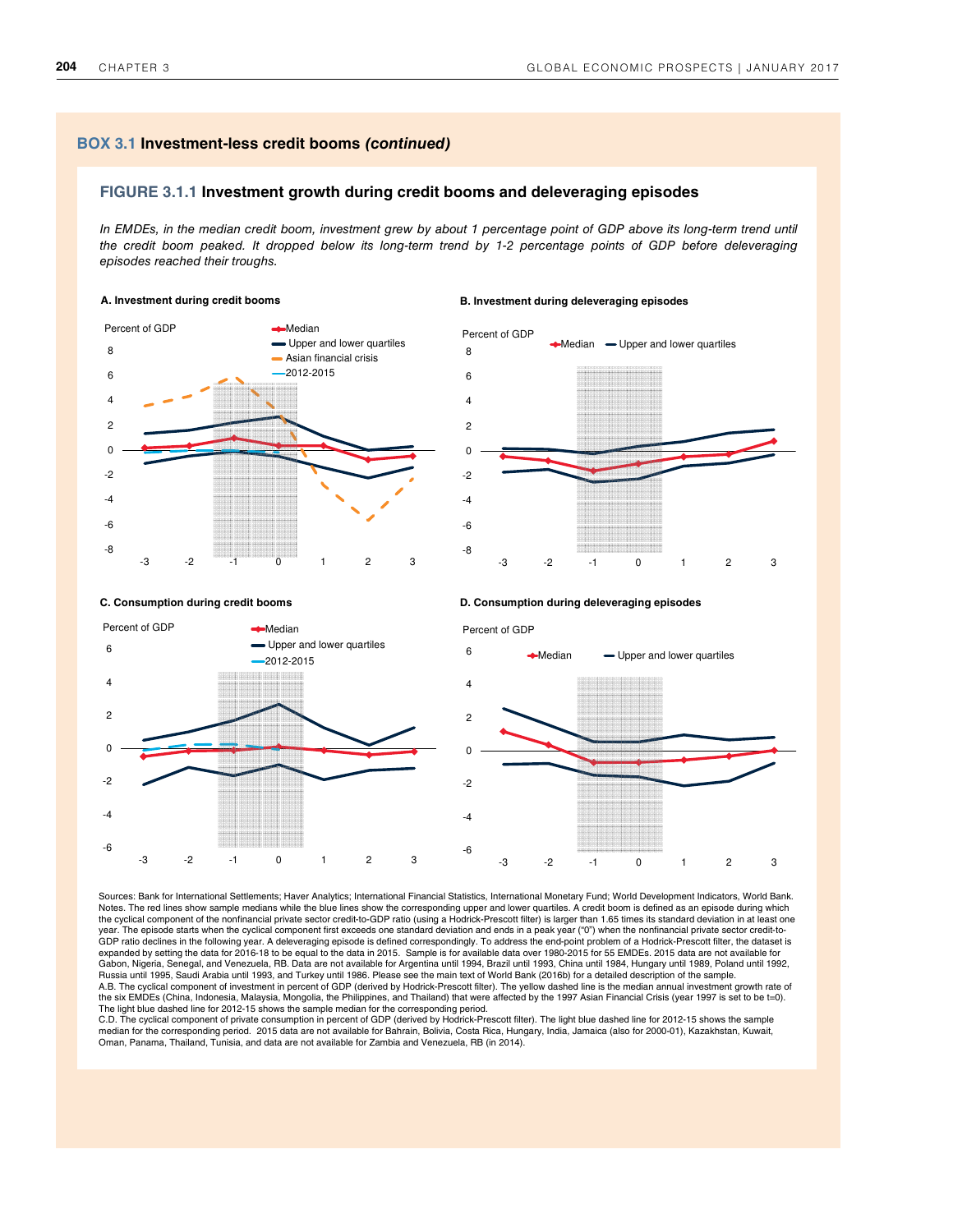#### **BOX 3.1 Investment-less credit booms (continued)**

Wu 2013). In a quarter of past credit booms, consumption rose above its Hodrick-Prescott filtered trend by 3 percentage points of GDP during the peak of the credit boom. Consumption on average fell below trend by about 1 percentage point of GDP during deleveraging episodes (Figure 3.1.1).

Following former studies and in parallel to credit booms, investment surges are defined as years when the investment -to-GDP ratio is at least one (1.65 for investment booms) standard deviation higher than its long-term Hodrick-Prescott filtered trend. Similarly, episodes of investment slowdown are defined as years in which the investment-to-GDP ratio is at least one standard deviation below its Hodrick-Prescott filtered trend.<sup>2</sup>

Investment surges in AEs occurred with credit booms more often than in EMDEs, with a more rapid rise in investment. In EMDEs, about 40 percent of credit booms were accompanied by investment surges around the peak year of a credit boom (Figure 3.1.2). More than 65 percent of investment surges that coincided with credit booms during the peak year qualified as investment booms in advanced economies, but only 56 percent of such investment surges turned out to be investment booms in EMDEs.

After the global financial crisis, the coincidence between credit booms and investment surges during the peak year of a credit boom dropped significantly (Figure 3.1.2). By 2007, about half of the EMDEs in a credit boom were also in an investment surge. However, from 2010 onwards, there is virtually no EMDE that was both in a credit boom and in an investment surge. The number of EMDEs in a credit boom increased from two in 2010 to ten in 2015 (Azerbaijan, Bolivia, China, Cote d'Ivoire, Kenya, Kuwait, Oman, the Philippines, Qatar, and Turkey) while the number of EMDEs in investment surges dropped from eight to four.<sup>3</sup> In AEs, both the number of countries in a credit boom and the number of countries in an investment surge fell from around five to almost zero.

In several countries, rapid credit growth fueled aboveaverage consumption growth (Bangladesh, Bolivia, India, and Ghana) but no investment surge. During the period

#### **FIGURE 3.1.2 Coincidence between investment surges and credit booms**

Before the global financial crisis, about 40 percent of all credit booms in EMDEs were accompanied by investment surges around the boom's peak. Only one quarter of credit booms since 2010 have been accompanied by investment surges (and virtually none by investment booms).

#### **A. Investment surges during past booms in EMDEs**



#### **B. Investment surges during recent credit booms in EMDEs**



Sources: Haver Analytics; International Financial Statistics, International Monetary Fund; Bank for International Settlements; World Development Indicators, World Bank.

Notes. Credit booms are defined as in Figure 3.1.1. Investment surge is defined as years when the cyclical component of the investment-to-GDP ratio is at least one standard deviation (1.65 for investment booms) above the HPfiltered trend, while investment slowdown is a year when the cyclical component of the investment-to-GDP ratio is at least one standard deviation below the HP-filtered trend. Data availability as in Figure 3.1.1. A. Investment surges during the peak year  $(t=0)$  or the following year  $(t=1)$ .

<sup>2</sup>The results are similar when investment growth, instead of the investment-to-GDP ratio, is used.

<sup>3</sup>The four countries are Colombia, Namibia, the Philippines, and Saudi Arabia. The identification of Saudi Arabia is not supported by investment growth data.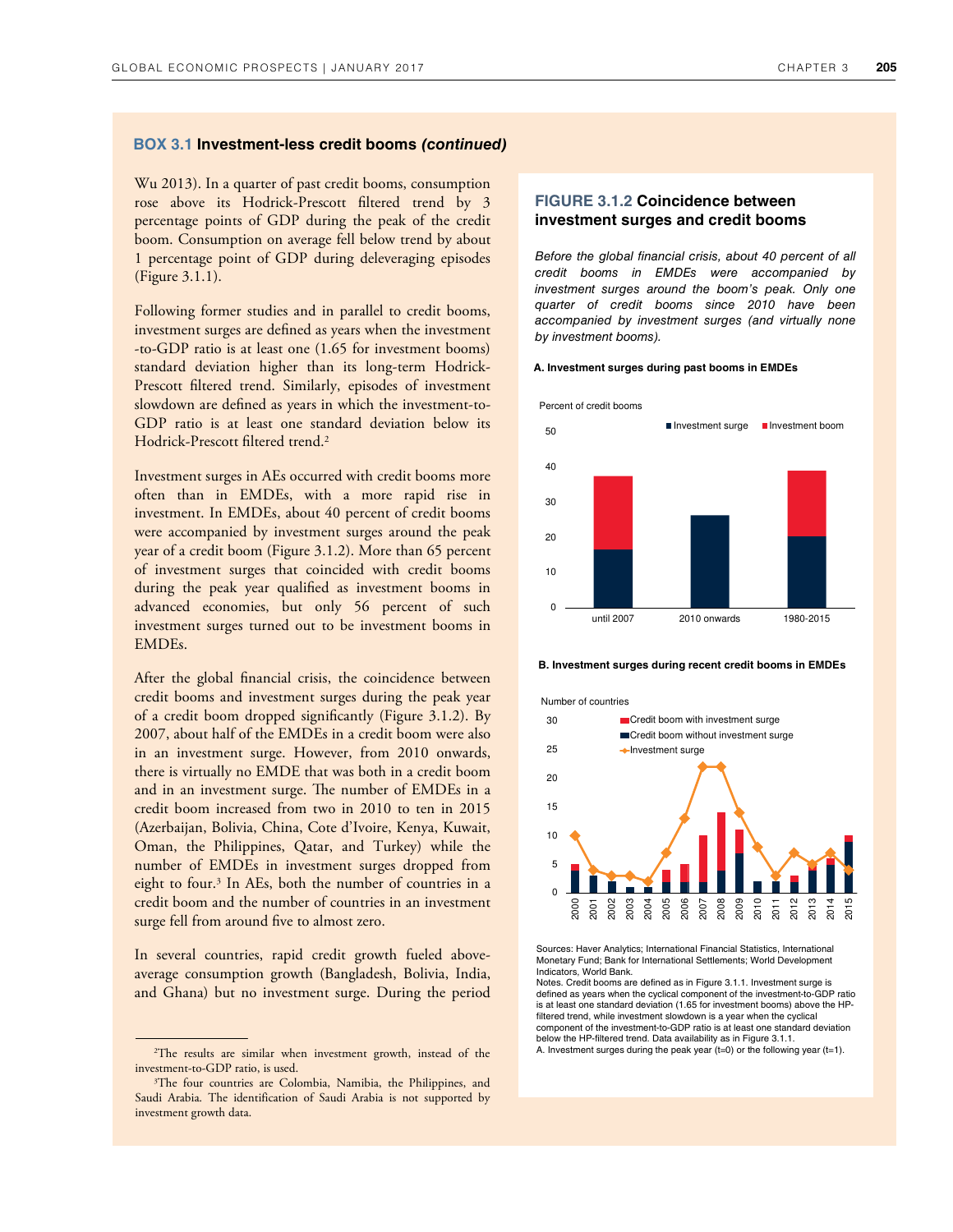#### **BOX 3.1 Investment-less credit booms (continued)**

#### **FIGURE 3.1.3 Output growth during credit booms and deleveraging episodes**

In EMDEs, output on average grew above its trend by 2 percent during credit booms and fell below trend by 2 percent during deleveraging episodes. Output growth during credit booms tended to be stronger when accompanied by investment surges. During deleveraging episodes, declines were deeper when accompanied by investment slowdowns.

#### **A. GDP during credit booms**



#### **B. GDP during deleveraging episodes**



Sources: Bank for International Settlements; Haver Analytics; International Financial Statistics, International Monetary Fund; World Development Indicators, World Bank.

Notes. Credit booms and deleveraging episodes are defined as in Figure 3.1.1 Investment surges and slowdowns are defined as in Figure 3.1.2. Data availability as in Figure 3.1.1.

A. Group medians for the cyclical components of GDP in percent of its trend (derived using a Hodrick-Prescott filter) for all credit booms (in blue), credit booms with investment surge (occurred in 1 year around t=0, in red), and credit booms without investment surge (in yellow). The mean cyclical

components of GDP in percent of its HP-filtered trend for the ten countries (including Azerbaijan, Bolivia, China, Cote d'Ivoire, Kenya, Kuwait, Oman, the Philippines, Qatar, and Turkey) in credit booms in 2015 during 2012-2015 are in light blue dashed line.

B. Group medians for the cyclical components of GDP in percent of its trend (derived using a Hodrick-Prescott filter) for all deleveraging episodes (in blue), deleveraging episodes with investment slowdown (occurred in 1 year around t=0, in red), and deleveraging episodes without investment slowdown (in orange).

between 2012 and 2015, consumption in EMDEs was about 0.5 percentage point of GDP above trend, near or above its median expansion during past credit boom episodes (Figure 3.1.1).

## Output during credit booms and deleveraging episodes

In general, output has expanded during credit booms, but by less than investment (Mendoza and Terrones 2012). Before the median credit boom peaked, output increased, on average, by about 3 percent above trend in cases where there was an investment surge and by about 1 percent above trend before the peak years of credit booms in cases when there was no investment surge (Figure 3.1.3). As credit booms unwound from their peaks, output dropped below trend by more than 2 percent over two years in the absence of investment surges, but by less than half as much when there were investment surges. The more disruptive unwinding of credit booms without investment surges may reflect the lack of a boost to potential output from capital accumulation that could be provided by an investment surge. In the recent wave of credit surges since 2012, EMDE output has evolved similarly to that of past credit booms without investment surges.

During the median deleveraging episode, output fell by almost 2 percent below trend (Figure 3.1.3). If accompanied by an investment slowdown, the decline in output was sharper as output fell from about 1 percent below trend in the run-up to the deleveraging to about 3 percent below trend around its trough. It took about three years for output to move back to its trend after a deleveraging episode.

#### Conclusion

Since 2010, several EMDEs have experienced rapid private sector credit growth. In contrast to many pre-crisis episodes, however, these credit surges have typically not been accompanied by investment surges. Output growth during the most recent credit surges has also been lower than in previous episodes. While output has contracted as credit booms have unwound, it has contracted more when credit booms have occurred without investments surges.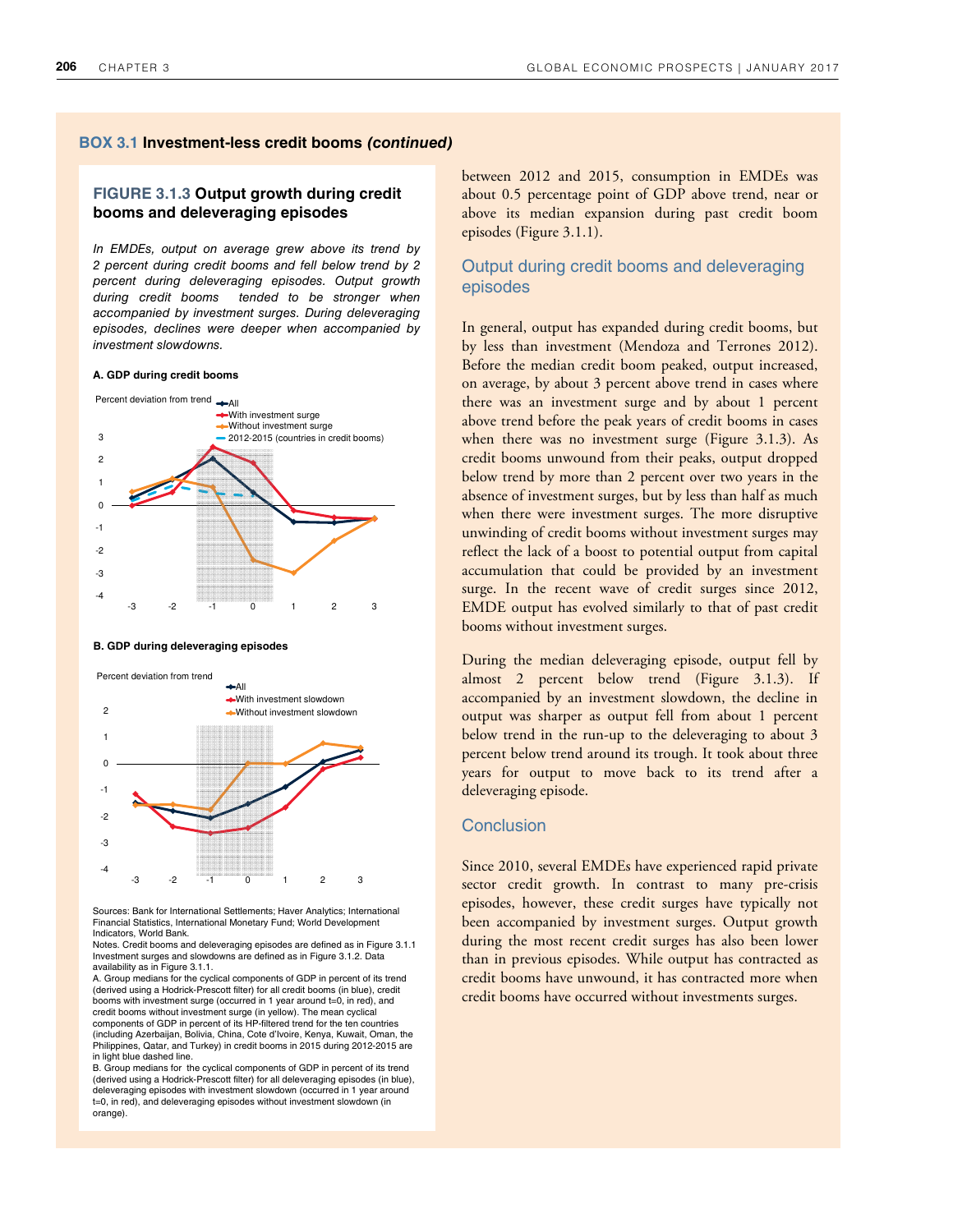considerably reduce EMDE investment growth (by about 0.6 percentage points within one year). This type of increase in uncertainty corresponds to about half of the five-day jump that was observed during heightened uncertainty about the health of the Chinese equity markets and capital outflows in August 2015, or the two-month rise at the height of the Euro Area crisis in September 2011.

- *Policy uncertainty in the European Union.*  Bouts of policy uncertainty in the EU, especially during the Euro Area crisis, had spillovers to close economic partners. For example, the Economic Policy Uncertainty Index for Europe doubled in June 2016 following the United Kingdom's vote to exit the EU or during the four months ending September 2011 (at the height of the Euro Area crisis). These uncertainties have reduced investment, especially in EMDEs in the ECA region.
- *Domestic policy uncertainty.* A 10 percent increase in the EPU Index of domestic policy uncertainty in Brazil may have reduced investment growth by about 1 percentage point.

## Adverse spillovers from major economies

**Disappointing U.S. and Euro Area activity.** U.S. and Euro Area growth has repeatedly disappointed expectations in recent years. Long-term consensus growth forecasts for the United States and the Euro Area have been revised downwards from 2.9 and 1.7 percent a year in 2010 to 2.3 and 1.4 percent a year in 2015, respectively—below precrisis estimates of potential growth. Weaker growth prospects in these two major economies, in turn, worsened EMDE growth prospects and reduced incentives for investment in their EMDE trading partners.

In 2015, the United States and the Euro Area accounted for 22 and 16 percent of global output, respectively, and for 11 percent and 25 percent, respectively, of global trade. Given the sheer size of these economies and their degree of trade and financial integration with the rest of the world, a slowdown in their growth significantly worsens growth prospects for EMDEs (World Bank 2016a).

To quantify growth spillovers from the United States and the Euro Area (which complements the previously described panel regression using annual data), Bayesian structural vector autoregressions were estimated for 1998Q1–2016Q2 for 18 EMDEs (excluding China, details of the model are presented in Annex 3.2C). The main results are as follows:

- *Spillovers from the United States.* A 1 percentage point decline in U.S. output growth reduces average EMDE output growth over the following year by about 0.8 percentage point (Figure 3.12). Perhaps in recognition of the possibility that U.S. adverse growth shocks are persistent, EMDE investment growth responded considerably more sharply to U.S. growth slowdowns than EMDE output growth.
- *Spillovers from the Euro Area.* A 1 percentage point decline in Euro Area output growth lowered EMDE output growth by about 1.3 percentage points within a year. Again, EMDE investment growth responded almost twice as strongly (2.1 percentage points) than EMDE output growth. The somewhat larger estimated magnitude of spillovers from the Euro Area than from U.S. growth shocks may reflect the greater trade-intensity of Euro Area activity (Figure 3.12).

**Policy-driven slowdown in China.** Sluggish economic activity in major AEs has coincided with a policy-driven slowdown in output growth in China. This has been accompanied by a rebalancing from investment growth towards other, less trade-intensive sources of growth. As a result, China's investment growth has slowed gradually from record-high levels in the wake of the crisis (Box 3.3).

China is now the largest single trading partner for many EMDEs, especially in Sub-Saharan Africa. It accounted for virtually all of the increase in global metals demand and about half of the increase in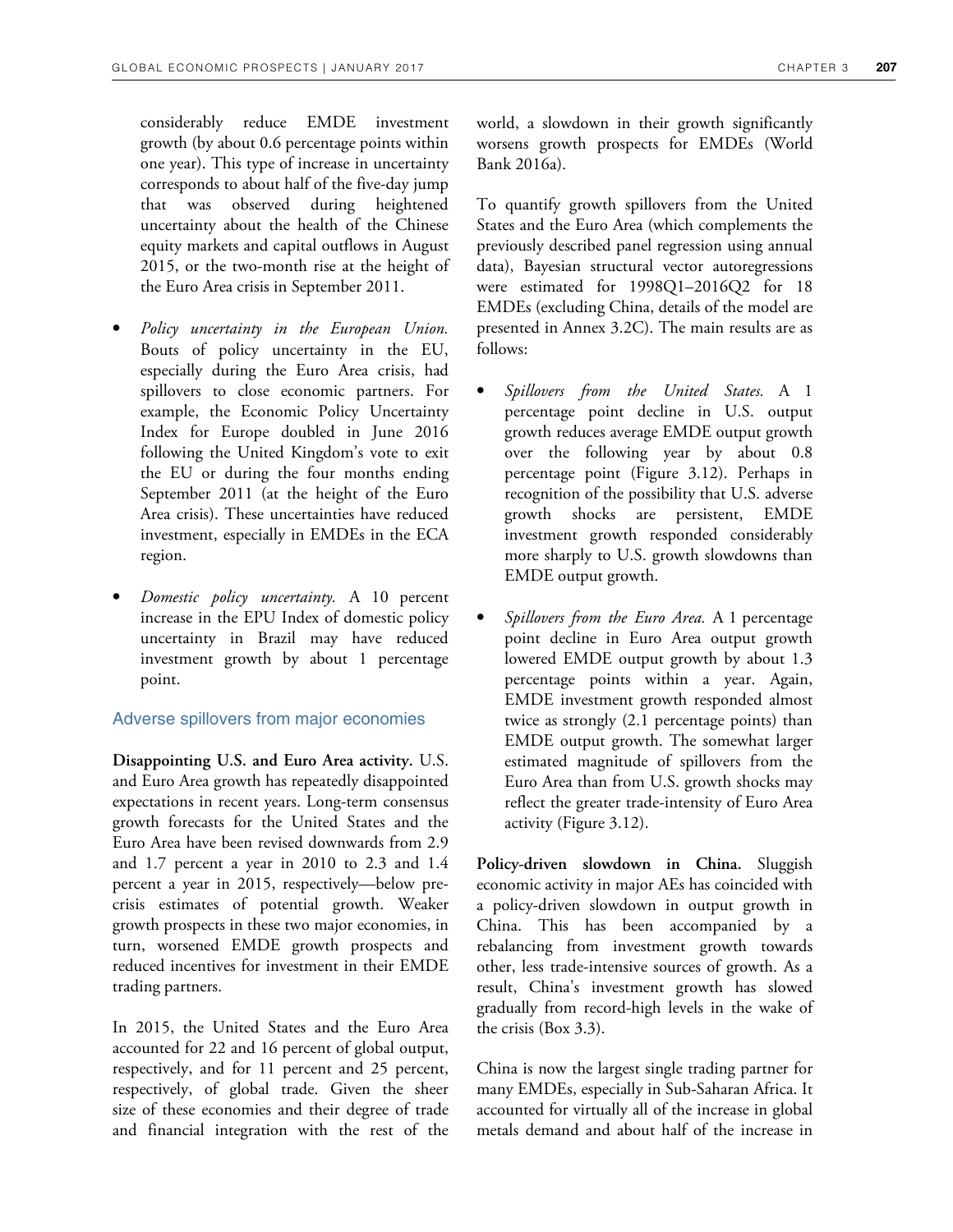#### **FIGURE 3.12 Spillovers from the United States and the Euro Area**

Weak growth in the United States and the Euro Area has had adverse spillovers on output and investment in EMDEs.



**A. Five-year ahead growth forecasts** 

**C. Spillovers to EMDE output growth from decline in U.S. output growth**



**E. Spillovers to EMDE investment growth from decline in U.S. output growth**



**B. Import intensity of demand** 

**components, 2014** 

**D. Spillovers to EMDE output growth from decline in Euro Area output growth**



**F. Spillovers to EMDE investment growth from decline in Euro Area output growth**



Sources: Consensus Economics, World Bank estimates, World Input-Output Database. A. Five-year ahead Consensus Forecasts as of the latest available month in the year denoted. C.-F. Cumulative impulse response of weighted average EMDE output growth (C.D.) or investment growth (E.F.) at 1-8 quarters to a 1 percentage point decline in growth in real GDP in the United States (C.E.) and Euro Area (D.F.). Growth spillovers based on a Bayesian vector autoregression of world GDP growth (excluding the source country of spillovers), output growth in the source country of the shock, the U.S. 10-year sovereign bond yield, JP Morgan's EMBI index, investment (E.F.) or output (C.D.) in EMDEs excluding China. The oil price is exogenous. Blue dotted lines denote 16th-84<sup>th</sup> percentile confidence intervals, and blue solid lines denote median responses. Sample includes 18 EMDEs (Brazil, Bulgaria, Chile, Costa Rica, Hungary, India, Indonesia, Malaysia, Mexico, Paraguay, Peru, the Philippines, Poland, Romania, Russia, South Africa, Thailand, and Turkey) from 1998Q1-2016Q2.

> global primary energy demand from 2010-14 (World Bank 2016a; Huidrom, Kose, and Ohnsorge forthcoming). As a result, China's output and investment slowdown has weighed on growth in other EMDEs.

To estimate the magnitude of the impact of China's output and investment slowdown on EMDE activity, a Bayesian vector autoregression is estimated for 1998Q1–2016Q2 for 18 EMDEs. A 1 percentage point decline in China's output growth is accompanied by about 0.5 percentage point slower output growth in other commodityimporting EMDEs and 1 percentage point slower output growth in commodity-exporting EMDEs within a year. Since much of China's investment is resource-intensive, China's rebalancing away from investment has had an additional adverse impact on commodity-exporting EMDEs.

# **Implications of weak investment for global trade, long-term growth and catch-up**

The post-crisis investment growth slowdown from record-high pre-crisis rates has lasting implications for global trade and long-term growth prospects. In many countries, investment is more importintensive than other components of output. A slowdown in investment growth, therefore, weighs heavily on global trade growth. Moreover, by slowing the rate of capital accumulation and technological progress embedded in investment, a prolonged period of weak investment growth can set back potential output growth in EMDEs for years to come, with adverse implications for their ability to catch up with AE income levels.

**Slower global trade.** Since investment tends to be more import-intensive than other components of demand, investment weakness has been an important source of the post-crisis global trade slowdown (World Bank 2015b; IMF 2016; Constantinescu et al. 2016). This was reflected in weak import growth in capital goods (typically machinery and equipment), which accounted for about 14 percent of EMDE imports during 2015 (Figure 3.13). Capital goods imports tend to embody efficiency-enhancing technology transfers across borders (Alfaro and Hammel 2007). Hence, their slowdown may also be reflected in slowing EMDE productivity growth. Post-crisis global investment weakness was accompanied by a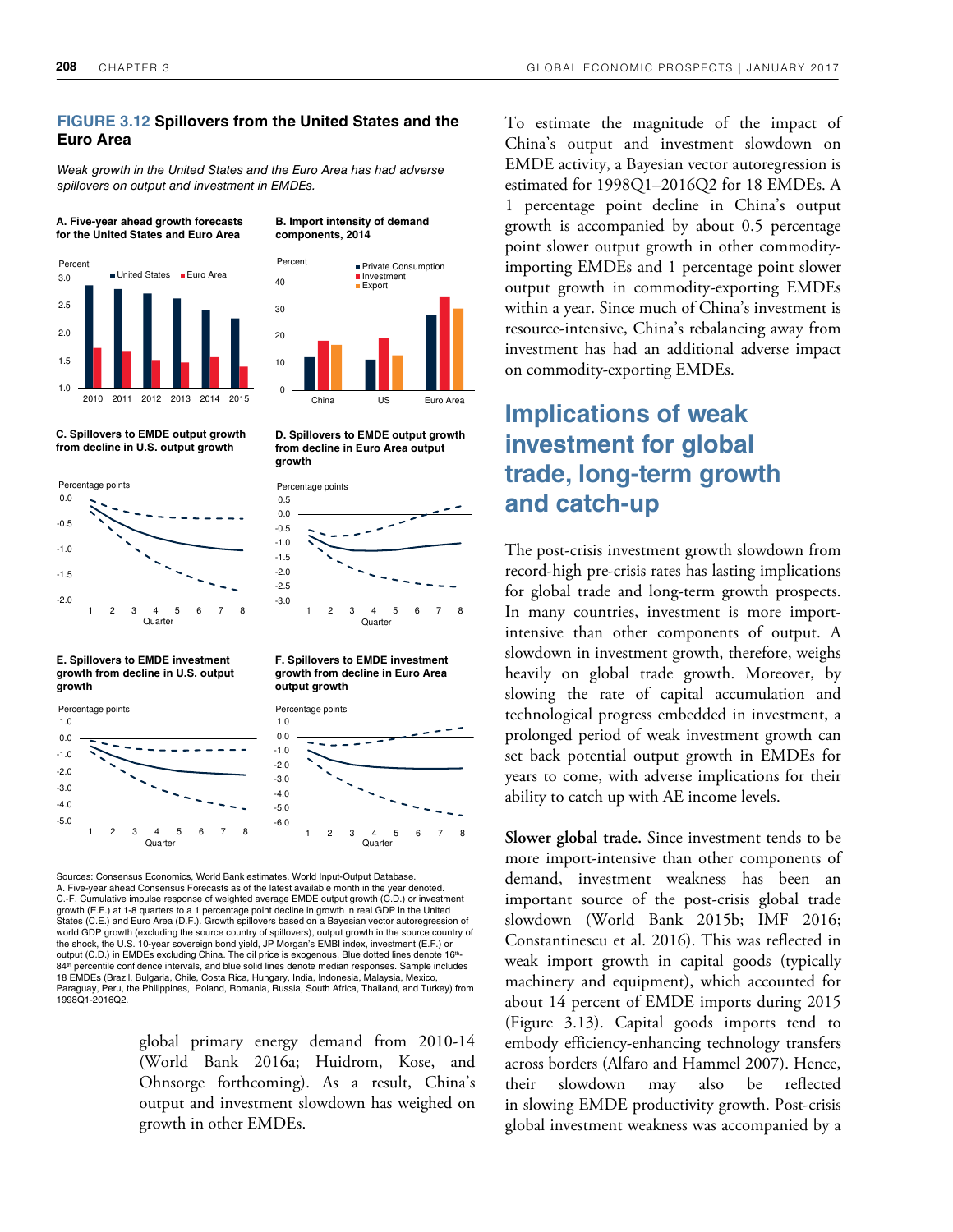#### **BOX 3.2 Implications of rising uncertainty for investment in EMDEs**

*Political and policy-related uncertainty has increased since the global 2nancial crisis for most EMDEs. EU policy uncertainty has reduced investment in the EU's EMDE trading partners, and domestic policy uncertainty has weighed significantly on investment in Brazil. Global financial market uncertainty (as measured by the VIX) significantly affects EMDE investment.* 

Elevated macroeconomic and policy uncertainty after the crisis has contributed to weak investment growth in AEs (Kose and Terrones 2015). However, less is known about the implications of uncertainty for EMDEs. This box examines the effects of uncertainty on investment growth by addressing the following questions:

- What are the basic sources of uncertainty?
- How has uncertainty evolved in EMDEs since the 2008-09 crisis?
- How has uncertainty affected investment in EMDEs?

The results suggest a post-crisis rise in political and policy uncertainty in EMDEs and bouts of financial market uncertainty amidst ample global liquidity. Policy uncertainty in the European Union (EU)—including that associated with the Euro Area crisis—has weighed on investment in the EU's EMDE trading partners in Europe and Central Asia. Domestic policy uncertainty has sharply curtailed investment in Brazil.

#### Basic sources of uncertainty

Although uncertainty is often discussed in policy debates, there is no universally agreed measure of it. Mis box uses three measures for EMDEs, the United States, as well as the EU.

- *Financial market uncertainty.* Financial market uncertainty is measured by a quarterly financial market volatility measure, which is constructed using the realized standard deviation of daily changes in stock price indexes (Bloom, Bond, and Van Reenen 2007; Bloom 2009; Gilchrist, Sim, and Zakrajsek 2014). The VIX index of implied volatility of the S&P 500 stock market index in the United States is used as an indicator of global financial market volatility.
- *Economic Policy Uncertainty.* The Economic Policy Uncertainty (EPU) Index is a news-based measure to capture policy-related uncertainty developed by Bloom, Baker, and Davis (2016). The EPU index is constructed from counts of terms related to policy

-

### **FIGURE 3.2.1 Evolution of uncertainty in EMDEs**

While financial market uncertainty, defined in terms of stock market volatility, has declined in most EMDEs, policy and political uncertainty increased from the precrisis to the post-crisis period for most EMDEs. Generally low post-crisis financial market volatility was interrupted by several bouts of global financial market volatility.





#### **B. Evolution of uncertainty**

 $Index$ , 2002 $O1 - 0$ 



Sources: Baker, Bloom, and Davis (2016); Bloomberg; Haver Analytics; International Country Risk Guide; World Bank estimates.

Notes: 33 countries for measure based on standard deviation of daily stock market changes: 102 countries for ICRG political risk score; and 4 countries (Brazil, China, India, and Russia) for the EPU measure. Financial market uncertainty refers to realized standard deviation of daily changes in stock price changes. Political risk refers to the ICRG political risk index (adjusted such that higher index denotes higher risk).

A. Pre-crisis and post-crisis refer to 2003-08 and 2010-15, respectively. To exclude data for the spike in global financial market uncertainty in the wake of the bankruptcy of Lehman Brothers, pre-crisis average for financial market uncertainty excludes 2008. Last observation is for Q1 2016. B. All series are normalized to standard deviation of 1.

Note: This box was prepared by Jongrim Ha, Raju Huidrom, and Congyan Tan.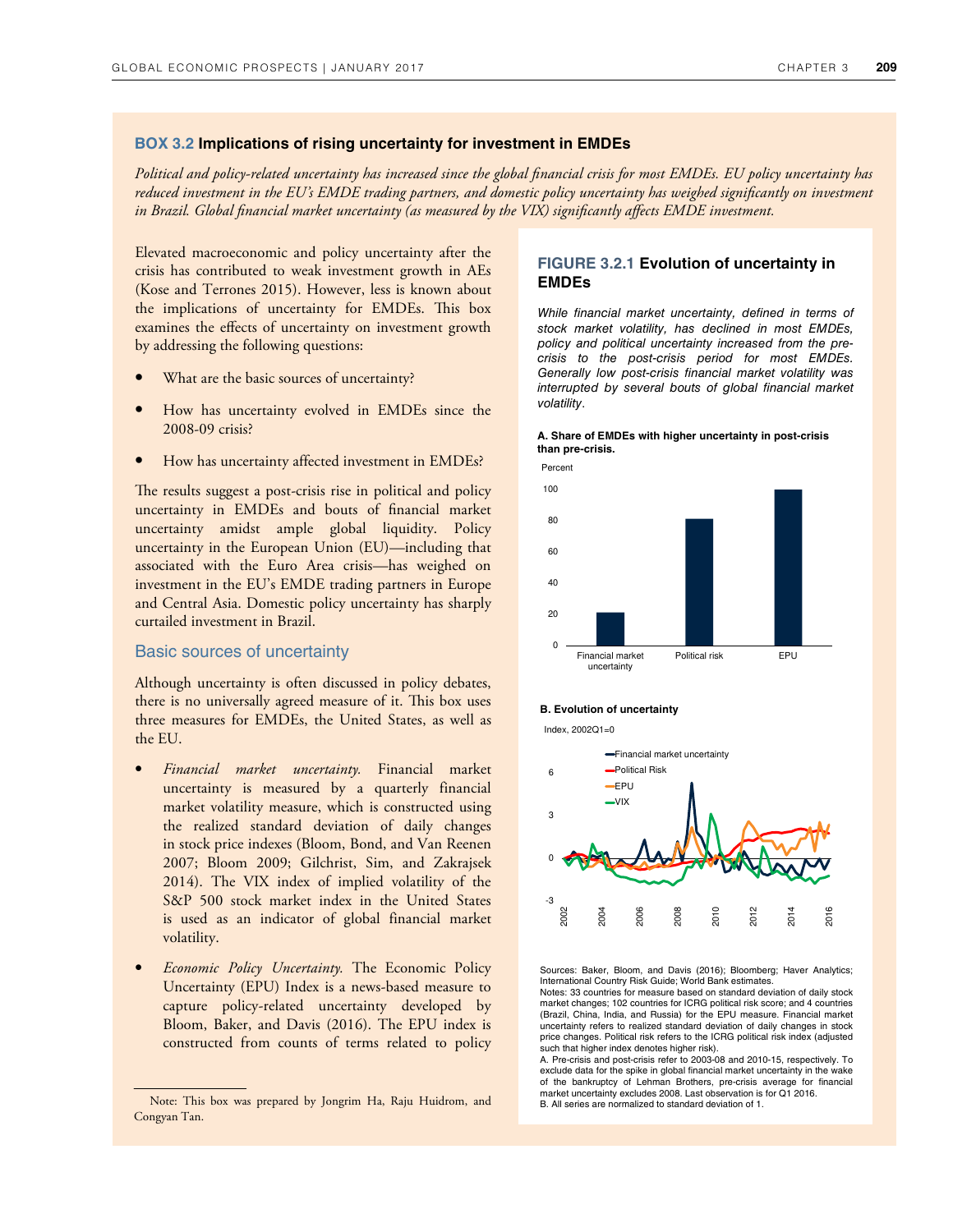## **BOX 3.2 Implications of rising uncertainty for investment in EMDEs (continued)**

uncertainty appearing in newspapers in each country. This measure is available for four EMDEs: Brazil, China, India, and Russia.

• *Political uncertainty.* Political uncertainty is measured by the political risk rating developed by the Political Risk Services Group's (PRS) International Country Risk Guide (ICRG). The rating simply summarizes expert judgment on each economy's political environment. As used here, a higher value of the index reflects greater political risk. For the four EMDEs with available data, the ICRG risk scores are positively correlated with the EPU Index, suggesting overlap between political risk and policy uncertainty.

#### Evolution of uncertainty in EMDEs since the 2008- 09 crisis

In most EMDEs, political and policy uncertainty were higher post-crisis (2010-2015) than pre-crisis (2003-2008), as indicated by the ICRG-based political uncertainty and EPU-based policy uncertainty measures (Figure 3.2.1). Political risk increased in more than fourfifths of EMDEs and policy uncertainty increased in all four major EMDEs for which data are available. In contrast, financial market volatility, as measured by the standard deviation of domestic stock market indexes, declined in most EMDEs, reflecting exceptionally accommodative monetary policies and record-low interest rates globally. The generally low post-crisis financial market volatility was disrupted by several bouts of global financial market uncertainty. The VIX, which in normal circumstances tends to fluctuate in the 10-30 range, surged to above 40 basis points during periods of intense market concerns about the future of the Euro Area (March -June 2010 and May-September 2011) and about the stability of Chinese equity markets and growth prospects (July-August 2015).

#### Impact of uncertainty on investment in EMDEs

To assess the effects of uncertainty on investment during 1998Q1-2016Q2, a series of vector autoregressive models were estimated for 18 EMDEs. Two sources of uncertainty were distinguished: domestic and global. Global financial market uncertainty was captured by the VIX. Global policy uncertainty was captured by the EPU for the United States and the EU. Domestic policy uncertainty was captured by the EPU for Brazil. Details of the estimation are presented in Annex 3.1B.

• *Global financial market uncertainty.* Global financial market uncertainty shocks, as measured by spikes in

## **FIGURE 3.2.2 Financial market uncertainty and investment in EMDEs**

Rising global financial market uncertainty, as captured by the VIX, reduces EMDE investment. Accommodative monetary policy by major central banks has reduced financial market uncertainty.

#### **A. Investment response to a 10 percent increase in the VIX**

Percentage points



**B. Contribution of the VIX to EMDE investment growth**

Percent



Sources: Bloomberg, Haver Analytics, World Bank estimates. Note: Vector autoregressions are estimated with sample for 1998Q1- 2016Q2. The model includes, in this order, the VIX, MSCI Emerging Markets Index (MXEM), J.P.Morgan Emerging Markets Bond Index (EMBIG), aggregate real output and investment growth in 18 EMDEs with G7 real GDP growth, U.S. 10-year bond yields, and MSCI World Index as exogenous regressors and estimated with two lags. Estimates for 2016 are based on the first half in 2016 (annualized).

A. Shows cumulative responses of EMDE investment to a 10 percent increase in the VIX. Solid lines indicate the median responses and the dotted lines indicate 16-84 percent confidence intervals.

B. Indicates historical decomposition to EMDE investment. "Others" indicates other EMDE and global factors, including stock and bond price index.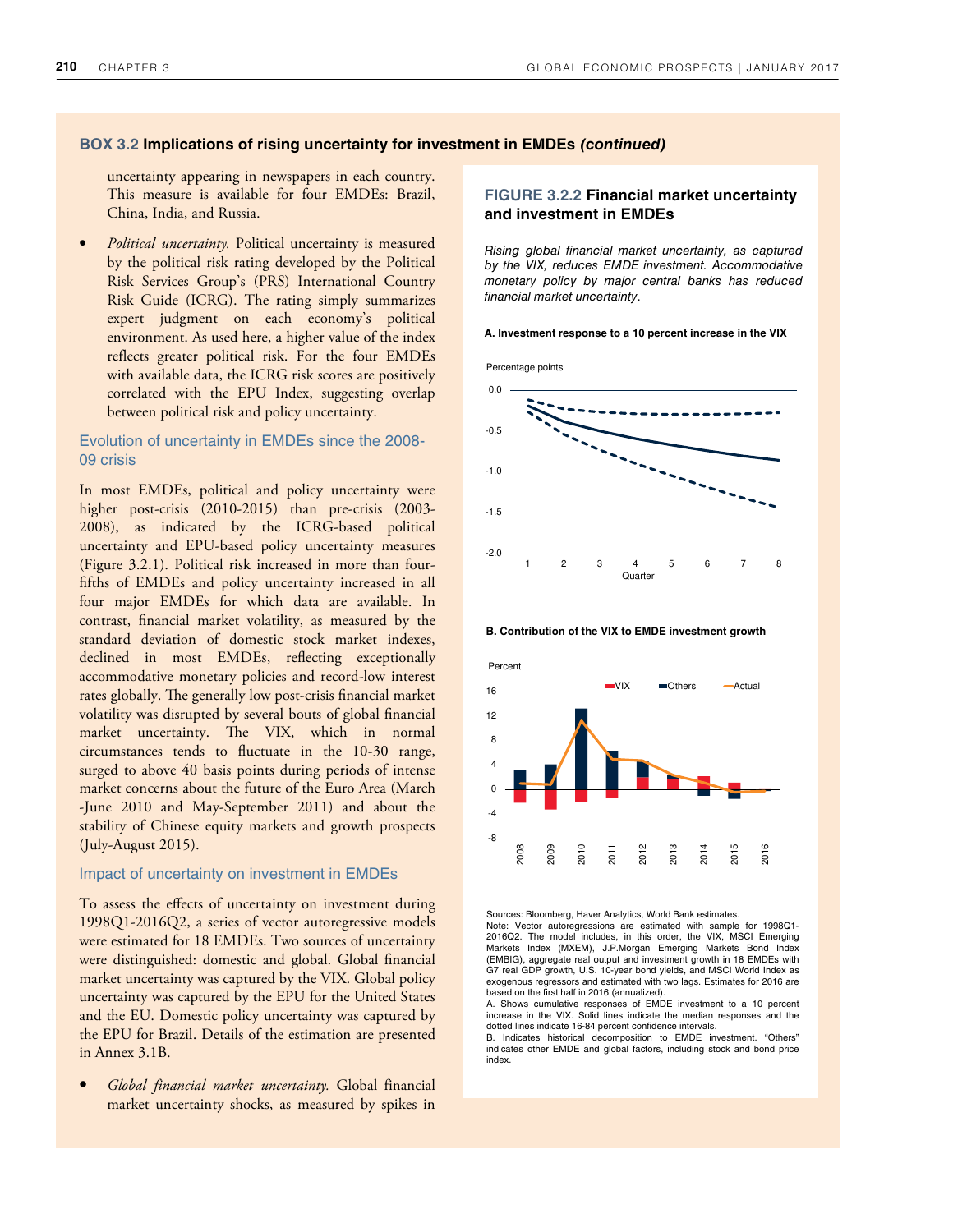#### **BOX 3.2 Implications of rising uncertainty for investment in EMDEs (continued)**

#### **FIGURE 3.2.3 Policy uncertainty and investment in EMDEs**

Elevated policy uncertainty in Europe set back investment in ECA. Policy uncertainty has been a significant cause of the investment slump in Brazil since 2013.

#### **A. ECA investment response to 10 percent increase in EU policy uncertainty**

Percentage points



Percentage points





**C. Contribution of EU policy uncertainty to ECA investment growth**



**D. Contribution of domestic policy uncertainty to Brazil's investment growth**



Sources: Bloomberg, Haver Analytics, World Bank estimates.

A.C. Vector autoregressions are used for estimation on a sample of aggregate EMDE variables for 1998Q1-2016Q2. The model includes the EPU for the Euro Area, emerging market stock price (Euro Area) index, emerging market bond index, aggregate real output and investment growth in 6 ECA countries, with G7 real GDP growth,

U.S. 10-year bond yields, and MSCI World Index as exogenous regressors and estimated with two lags.<br>B.D. Country-specific autoregressions are estimated for Brazil for 1998Q1-2016Q2. The model includes the domestic EPU, dom term interest rates, and real output and investment growth, with G7 real GDP growth and VIX as exogenous controls and estimated with two lags.

A.B. Show cumulative responses of investment to a 10 percent policy uncertainty shock in the Euro Area and Brazil. Solid lines indicate median responses. Dotted lines<br>indicate the 16-84 percent confidence intervals. Figure 2016 are based on the first half in 2016 (annualized).

the VIX, significantly reduced EMDE investment, in line with findings of earlier studies (Carrière-Swallow and Céspedes 2013). Specifically, a 10 percent increase in the VIX reduced average EMDE investment growth by about 0.6 percentage point within a year (Figure 3.2.2). Financial market

uncertainty was the key source of the slowdown in EMDE investment growth in 2008-09*.* Bouts of global financial market uncertainty (such as during the Euro Area crisis, the 2013 Taper Tantrum, and the 2016 Brexit) also weighed on EMDE investment.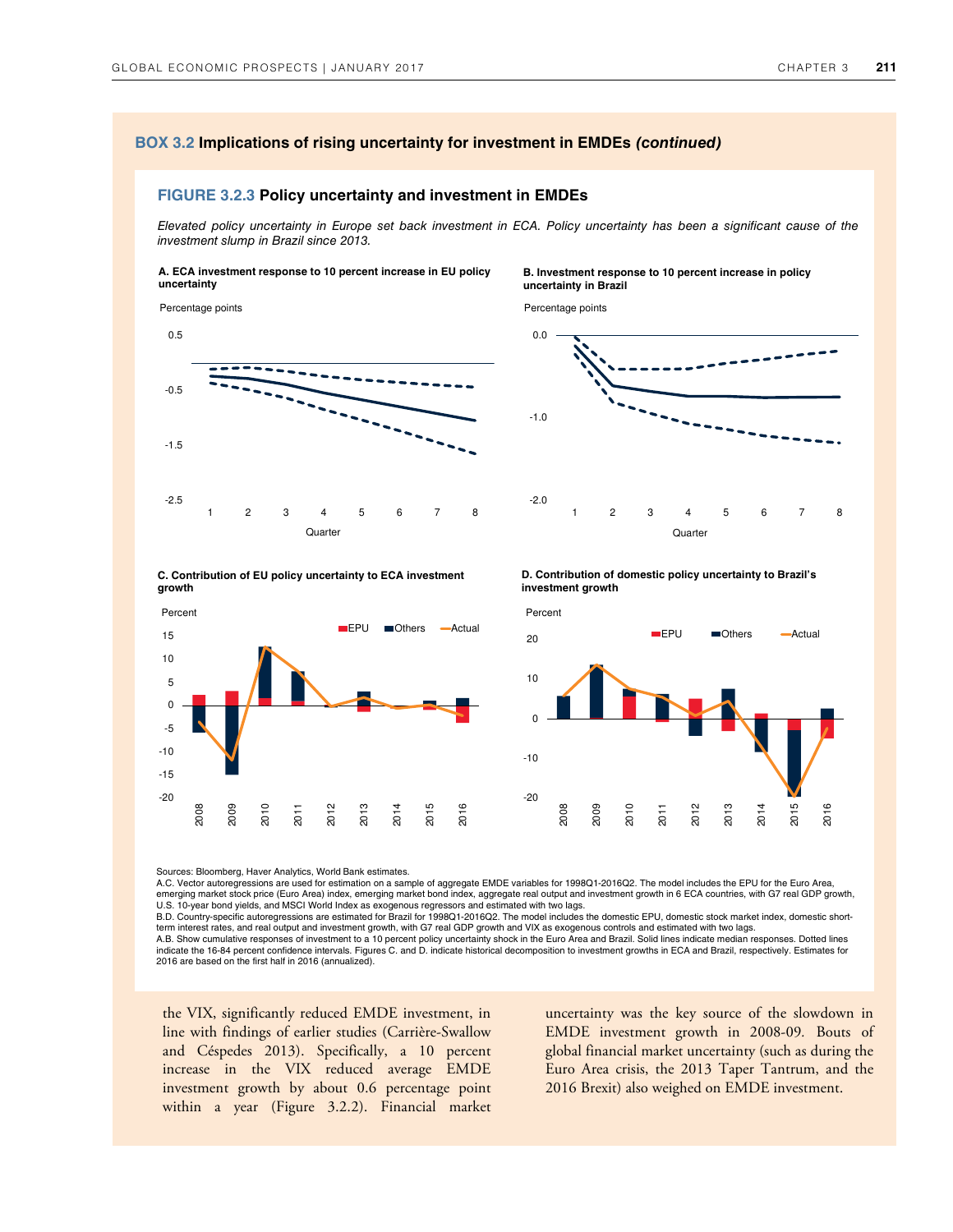#### **BOX 3.2 Implications of rising uncertainty for investment in EMDEs (continued)**

- *Global policy uncertainty.* Policy uncertainty in major AEs could also generate significant spillovers to EMDE investment. Policy uncertainty in the EU had an especially sizable impact on investment in EMDEs in Europe and Central Asia: a 10 percent increase in EU policy uncertainty reduces their investment growth by 0.6 percentage point within a year (Figure 3.2.3). During the Euro Area crisis in 2010-12, EU policy uncertainty may have reduced investment growth in EMDEs in Europe and Central Asia by 0.6-1.3 percentage points with a certain time lag.
- *Domestic policy uncertainty.* For those EMDEs for which the EPU is available, domestic policy uncertainty also appears to have been accompanied by significantly lower investment: a 10 percent increase in Brazil's EPU may have reduced investment growth by around 0.8 percentage point within a year.

#### **Conclusion**

The post-crisis rise in political and policy uncertainty in most EMDEs has contrasted with a decline in financial market uncertainty amidst benign global financing conditions until late 2016. Low global financial market uncertainty has supported EMDE investment. In contrast, increased policy uncertainty in the EU has significantly reduced investment in EMDEs in Europe and Central Asia.

> pullback in productive investment of multinational companies, which account for onethird of global trade. Capital expenditures (excluding mergers and acquisitions) by the 5,000 largest multinationals shrank in both 2014 and 2015 (UNCTAD 2016).

> The global trade slowdown is not only a symptom, but also a transmission mechanism that propagates the slowdown in investment across countries (Freund 2016). Trade can facilitate more efficient allocation of capital goods and, thus, improve aggregate productivity which, in turn, would encourage investment (Mutreja, Ravikumar, and Sposi 2014).

> **Slower capital accumulation.** Among OECD countries, the post-crisis slowdown in potential growth to a large extent reflects the slowing pace of capital deepening (Ollivaud, Guillemette, and

Turner 2016; Hall 2016). Similarly, slowing capital accumulation weighs on potential growth in EMDEs.<sup>7</sup>

**Weaker productivity growth.** In addition to slowing capital accumulation, weak investment growth is associated with slower total factor productivity growth, as investment is often critical to the adoption of new, productivity-enhancing technologies.<sup>8</sup> Among AEs, a steady productivity growth slowdown was underway even before the global financial crisis. Possible drivers include structural change towards lower-productivity services, caused partly by demand shifts related to population ageing, a lack of transformative innovations, and slower technology diffusion.<sup>9</sup> Weaker investment growth may partly account for the slowdown in total factor productivity growth in EMDEs, from 2.2 percent in 2010 to -0.2 percent in 2015.10 The productivity slowdown was most pronounced in commodity-exporting EMDEs and those EMDEs with the slowest investment growth (Figure 3.14). Weaker total factor productivity growth would also be reflected in slower labor productivity growth—the key driver of long-term real wage growth and household income growth (Blanchard and Katz 1999; Feldstein 2008).

**Slower income catch-up.** Weak investment growth in EMDEs is both a symptom and a source of slowing pace of catch-up to AE income levels. Specifically, by reducing potential growth in EMDEs relative to AEs, it slows the pace of catch-up in per-capita incomes. In 2015, the difference in investment growth between EMDEs and AEs reached its lowest level since the early 2000s. If weakness in investment growth persists

<sup>7</sup>If investment growth is assumed to remain as low as in 2015 (3.3 percent), 2020 potential growth would be about two-thirds of potential growth in the pre-crisis investment growth scenario.

<sup>8</sup>Gollop, Fraumeni, and Jorgenson (1987); Griliches (1988); Jorgenson (1991); Colecchia and Schreyer (2002); Bourreau, Cambini, and Dogan (2012); and OECD (2016a).

<sup>9</sup>Brynjolfsson and McAfee (2011); Cowen (2011); Gordon (2012); Bailey, Manyika, and Gupta (2013); McGowan and Andrews (2015); Andrews, Criscuolo, and Gal (2015); and OECD (2016a).

<sup>10</sup>TFP is calculated as residual from the growth-accounting framework in Didier et al. (2015). The slowdown happened despite some evidence of somewhat faster cross-country technology absorption from countries at the productivity frontier (Comin and Ferrer 2013; IFC 2016a).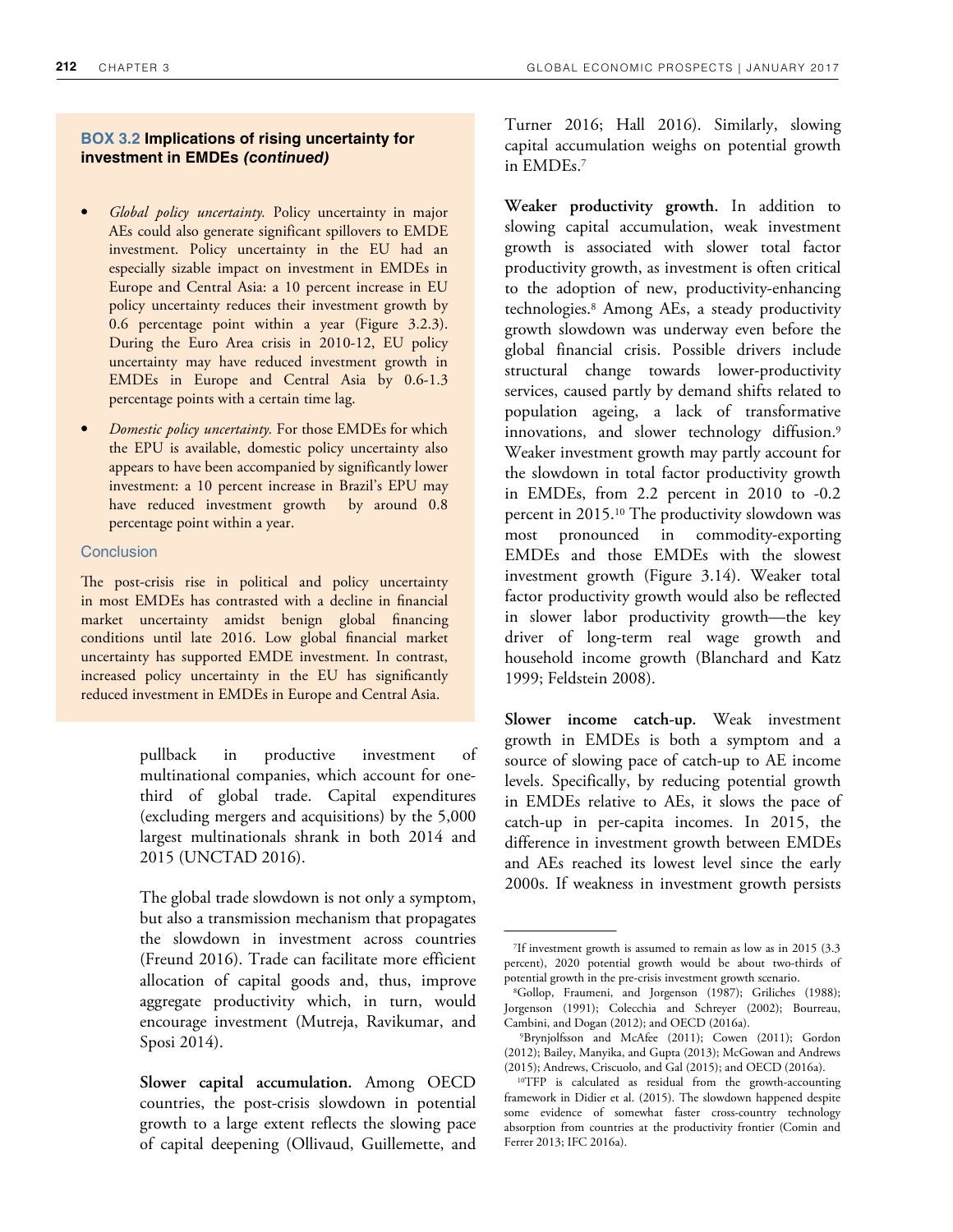in EMDEs, per capita income catch-up to U.S. levels would require several generations.<sup>11</sup> Since growth remains one of the most powerful drivers of poverty reduction, any setbacks to growth also imperil the achievement of global goals for poverty reduction (World Bank 2015d).

# **Policies to promote investment growth**

The analysis in this chapter suggests that both external and domestic factors are holding back investment in EMDEs. External factors include weak FDI inflows, low commodity prices, and bouts of global policy or political uncertainty. Domestic factors are overall weakness in economic activity and heightened domestic policy uncertainty. In the near-term, some of these drivers of investment growth are expected to turn more benign, but only very gradually. Investment growth is therefore expected to remain weak.

Yet many EMDEs have large unmet investment needs. First, a number of EMDEs are poorly equipped to keep pace with rapid urbanization, growing economic activity, and changing demands on workforce. Second, investment is also needed to smooth the transition away from growth driven by natural resources (in commodity exporters) or nontradables sectors (in some commodity importers) towards more sustainable sources of growth. Finally, a boost to private investment, especially, would help revive slowing productivity growth. The specific investment priorities differ across countries and regions (Boxes 2.1.1-2.6.1). Robust policy action—even in countries with limited room to mobilize domestic resources—is needed to accelerate investment growth prospects.

Although specific policy needs depend on country circumstances, in order to have a sustained improvement in investment growth prospects, it is

#### **FIGURE 3.13 Slowdown in investment and global trade**

The investment growth slowdown across the world has been accompanied by a downturn in the growth of exports as well as capital goods trade.

#### **A. World investment and exports**



**B. Investment and exports growth: EMDEs**



**D. Investment by 5,000 largest multinational companies**

#### **C. Global capital goods trade and investment**



Sources: Haver Analytics; Thomson ONE; UNCTAD (2016); World Integrated Trade Solution, World Bank; World Bank.

A. Denotes levels of real gross fixed investment as well as exports.

B. Weighted averages. Long-term average for investment starts in 1991 due to data availability.

C. Capital goods trade and gross fixed capital formation expressed in current U.S. dollars. Trend line shows the pre-crisis (2003-08) trend of the average of capital goods trade.

D. Top 5,000 MNEs capital expenditures and acquisition outlays based on data from Thomson ONE.

necessary to employ a full range of available policies—counter-cyclical fiscal and monetary stimulus, as well as structural reforms. A twopronged approach would simultaneously boost public and private investment. Fiscal policy measures could help by directly expanding public investment, while monetary policy could boost activity mainly through lowering the cost of financing for investment. Structural reforms could support investment by addressing the factors holding back private investment, including measures to improve aggregate growth and the business climate, as well as to reduce uncertainty.

#### Fiscal policy

Public investment accounted for 31 percent of total investment in EMDEs and 15 percent of total investment in AEs, on average, over the period 2010-15. In AEs, public investment growth has moved broadly counter-cyclically to

<sup>&</sup>lt;sup>11</sup>To the extent that weak investment growth is associated with weak TFP growth, slowing income catch-up can be further compounded, as TFP differences are a major source of differences in cross-country income per capita (Klenow and Rodriguez-Clare 1997; Hall and Jones 1999; Caselli 2005; and Hsieh and Klenow 2010). An ageing population in many EMDEs, however, may be a force in supporting a higher capital level per person (Bussolo, Koettl, and Sinnott 2015).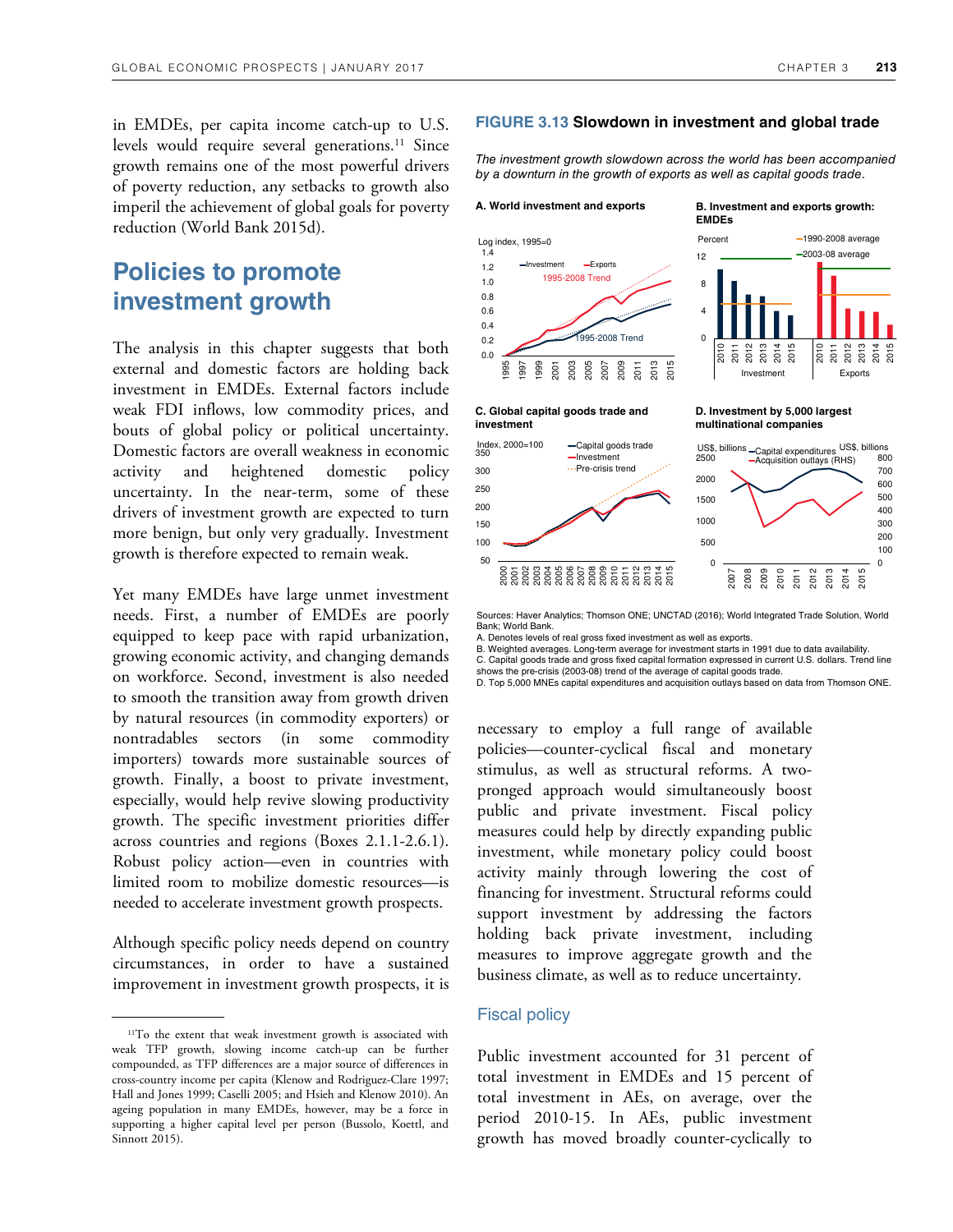#### **BOX 3.3 Investment slowdown in China**

*Investment growth in China has halved since 2012, in a rebalancing towards more sustainable growth. Private investment growth slowed sharply amidst a policy-driven decline in investment in state-owned enterprises.<sup>1</sup> Most recently, stimulus-driven infrastructure investment through share-holding enterprises has partly offset a decline in private and SOE investment. Private* investment weakness has reflected deteriorating business confidence and weak return prospects. The investment slowdown in *China has weighed on output growth in other countries, especially commodity-exporting EMDEs.* 

China is deeply integrated into the global economy. Its imports account for one-tenth of global imports, its output for more than one-tenth of global output, its investment for one-fifth of global investment, and its investment growth for 42 percent of post-crisis global investment growth (during 2010-15).

A policy-driven rebalancing away from investment- and export-driven growth towards a more sustainable growth model has been underway for several years (Hong et al. 2016). In the process, investment growth in China slowed sharply from a stimulus-driven 21 percent in 2012 to 10 percent in 2015—with global repercussions.<sup>2</sup> China's investment slowdown accounted for one-third of the slowdown in global as well as EMDE investment growth from 2010 to 2015. Given the role of China in the global economy, it generated sizable adverse spillovers to other EMDEs.

Monthly data available for nominal fixed asset investment (FAI) suggests a further slowdown in 2016: growth in this measure fell to 8 percent (year-on-year) in October 2016 from 21 percent in the year to December 2012, with a sharp shift in composition from the private sector to the publicly controlled sector. FAI by state-owned enterprises or enterprises with majority state participation grew by 20.5 percent (year-on-year) while private investment growth slowed to 2.9 percent (Figure 3.3.1).<sup>3</sup> Weak private sector investment adds to concerns about growth prospects as the private sector generates about 65 percent of total investment, around 50 percent of GDP, and 80 percent of employment.

Against this backdrop, this Box addresses the following questions:

- 1. How has investment in China evolved since 2010?
- 2. What has driven the slowdown in China's investment growth?
- 3. How large are the spillovers from China's investment slowdown?
- 4. Which policies can support an orderly rebalancing of investment in China?

This box documents the slowdown in China's investment growth as well as its shifting composition, with pronounced private sector investment weakness. Me slowdown in China's investment growth may have reduced commodity-exporting EMDEs' growth by about 0.8 percentage point a year, on average, during 2012-15. Policy options to reinvigorate private investment include efforts to facilitate private firm entry and reduce administrative burdens.

#### Evolution of fixed asset investment since 2010

**Sharp slowdown in investment, shift away from private and SOE investment.** Overall investment growth has slowed sharply to 9 percent (year-on-year) in October 2016, from 10 percent at end-2015 and 24 percent in 2010 (Figure 3.3.1). Me slowdown was most pronounced in the private sector. In October 2016, private investment growth slowed to 2.9 percent year-on-year—a steep slowdown from 10.2 percent growth a year earlier and 30 percent in 2012.<sup>4</sup> Meanwhile, state-owned enterprise (SOE) investment growth also continued to slow to -6 percent (year-on-year) in October 2016 from 12 percent in the previous year. 5 Me slowdowns in SOE and private investment were partly offset by state-supported investment by state-owned enterprises or enterprises with majority state participation.

#### **State-supported investment by state-owned enterprises or enterprises with majority state participation.** To stem

Note: This box was prepared by Ekaterine Vashakmadze, Hideaki Matsuoka, and Trang Nguyen, with contributions from Raju Huidrom.

<sup>&</sup>lt;sup>1</sup>Private investment ("minjian" investment) is defined by the Chinese National Bureau of Statistics as the sum of Fixed Asset Investment (FAI) made by enterprises that are registered as collectively-owned, cooperative, private sole proprietorship, private partnership, private limited liability company, business individual, or partnership of business individuals. Private ("minjian") investment also includes FAI by those enterprises in which the above-mentioned entities hold a controlling ownership stake.

<sup>2</sup>Major stimulus was initiated in 2009.

<sup>&</sup>lt;sup>3</sup>In the remainder of this box, investment is measured as FAI (in nominal terms), for which monthly data are available. Unlike gross fixed capital formation (in real terms) in the national accounts, it includes purchases of land and other already-owned assets. Real gross fixed capital formation from the national accounts is only available on an annual basis.

<sup>&</sup>lt;sup>4</sup>Narrowly defined private investment growth that refers to private enterprises also slowed from 30 percent in 2012 to 9.7 percent in October 2016.

<sup>5</sup>SOE refers to state-controlled or non-corporatized SOEs.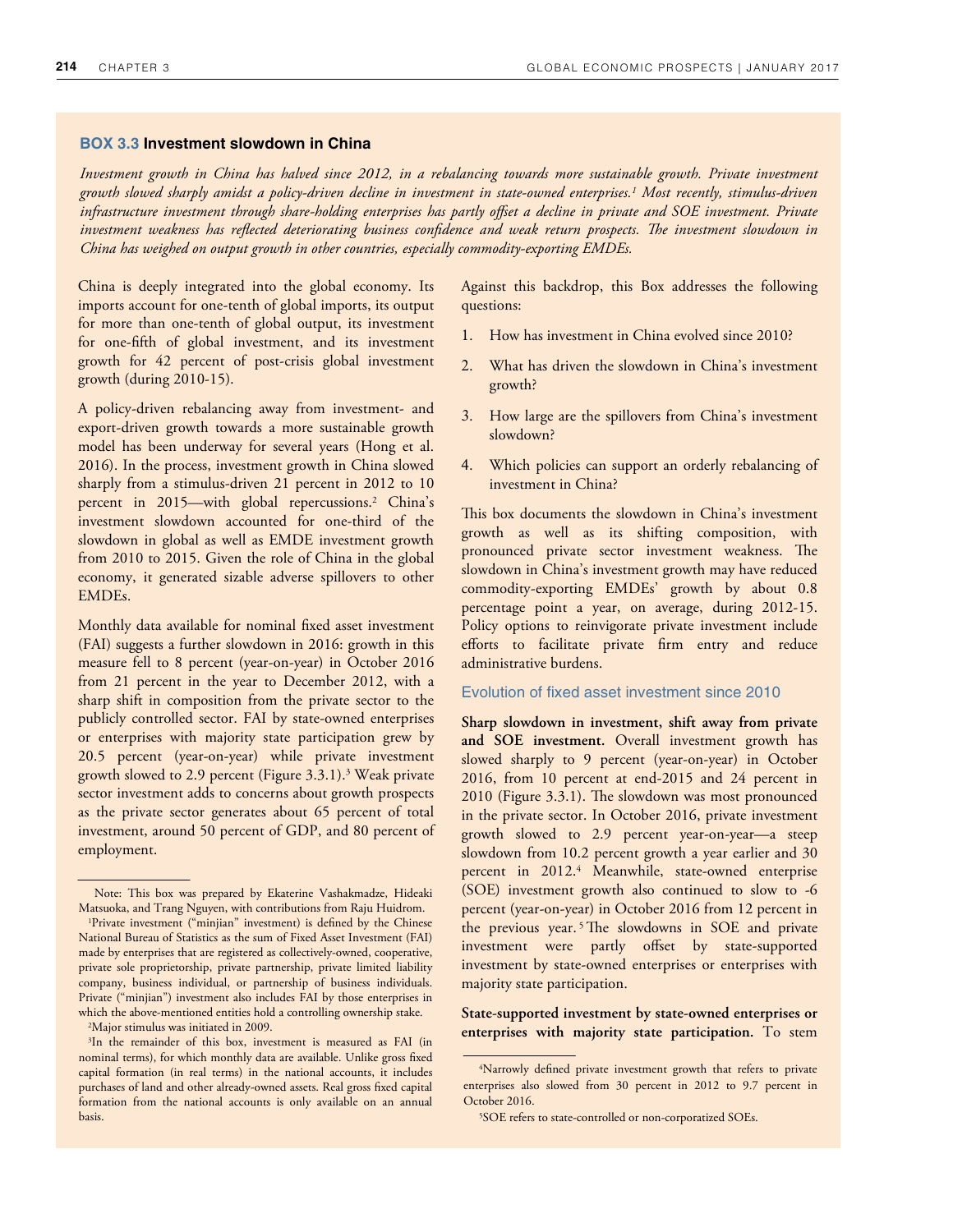#### **BOX 3.3 Investment slowdown in China (continued)**

stock market volatility in August 2015, state-owned companies and government units purchased private company shares on the order of 2 percent of stock market capitalization at end-2015.<sup>6</sup> As a result, the state became the major or controlling shareholder in companies that previously were not state-controlled. This reclassification of firms in the official data has exaggerated the divergence between SOE, mixed-ownership enterprise, and private investment in 2016 (Lardy and Huang 2016; Kuijs 2016;  $Coflan 2016$ .<sup>7</sup>

**Broad-based slowdown in private investment growth.** Me slowdown in private FAI growth since 2010 has been broad-based across all sectors. Private FAI has actually contracted sharply in overcapacity sectors, especially mining and construction. FAI growth has also slowed in the manufacturing sector, as weak export growth and eroding profit margins have discouraged investment spending by private companies. Even in the services sector, after 9.4 percent growth in 2015, private investment growth declined to 2.1 percent (year-on-year) in 2016H1 and came to a virtual standstill in July 2016 as investment in the transport sector stalled.

#### Drivers of the investment slowdown

**State-controlled enterprises: Policy-driven cuts in overcapacity.** The slowdown in SOE investment growth has partly reflected policy-driven capacity cuts or deleveraging in overcapacity sectors where SOEs predominate (Xing, Sun, and Zheng 2016). Microeconomic policy interventions, especially since 2013, have sharply reduced activity in officially designated "excess capacity" or polluting industries, such as coal and steel production. Mese cuts are likely to continue in the medium-term. In February 2016, additional capacity reduction targets were announced for coal and steel and a

fund was established to re-employ or compensate affected workers. Capacity cuts were accompanied by other measures to strengthen SOE efficiency, including ten pilot programs for SOEs introduced in September 2015 and February 2016. Some provinces began in June 2016 to restructure unviable SOEs.

**Private enterprises: Falling returns.** Just over a third of the deceleration in private investment growth thus far in 2016 can be attributed to the slowing manufacturing sector (Qu and Wang 2016). Weakness in manufacturing investment reflects deteriorating business confidence and rising funding costs amid weak return prospects. Slowing export and domestic demand growth and persistent producer price deflation have weighed on return prospects. Between 2011 and 2015, the annual return on investment of private industrial enterprises has been estimated to have fallen by 3 percentage points to 8.5 percent, according to official data. Despite recent efforts to cut red tape, private enterprises still face high entry barriers, sales taxes, and surcharges by comparison with other countries in the region (Ernst and Young 2016).

#### Spillovers from China's investment growth slowdown

While the investment growth slowdown is an integral part of ensuring sustainable growth in China in the medium to longer term, it has had significant negative repercussions on activity both domestically, given investment's large share in China's GDP (about 43 percent in 2015), and globally because of China's large role in the global economy. A slowdown in investment spills over to other sectors of the domestic economy through industry and financial linkages.<sup>8</sup> Since investment is more importintensive than other components of demand, adverse external spillovers from China's investment slowdown have been particularly pronounced. For example, China imports large volumes of minerals and metals from countries in Latin America and Sub-Saharan Africa (World Bank 2015a, c). Mus, about 40-50 percent of China's import growth slowdown from 2014-15 has been attributed to weak investment (Kang and Liao 2016).

The GDP growth slowdown triggered by an investment slowdown can generate sizable cross-border spillovers (World Bank 2016a; Huidrom, Kose, and Ohnsorge forthcoming). A structural vector autoregression model was

 $6$ The purchase happened in August 2015, but the reclassification started from 2016. Me SOE assets reported by SOE jumped in August 2015 (Lardy and Huang 2016).

<sup>7</sup>State investment includes three components: state enterprises, government administrative units, and public institutions. State enterprises include 1) traditional state-owned companies; 2) state-owned companies that have been converted to a corporate form of ownership, typically a limited liability or joint stock company, in which the state is the sole, majority, or dominant owner; 3) companies, including joint ventures, in which the state and a non-state firm or individual each contribute 50 percent of a firm's capital; and 4) consultatively statecontrolled companies in which the state capital contribution is less than that of one or more other shareholders but in which the state exercises control by virtue of agreement with the other shareholders or capital contributors. State investment also includes investment by government administrative units and public institutions (Lardy and Huang 2016).

<sup>8</sup>For example, real estate investment in China, which accounts for 25 percent of FAI, has extensive industrial and financial linkages with other sectors of the domestic economy (Ahuja and Nabar 2012a).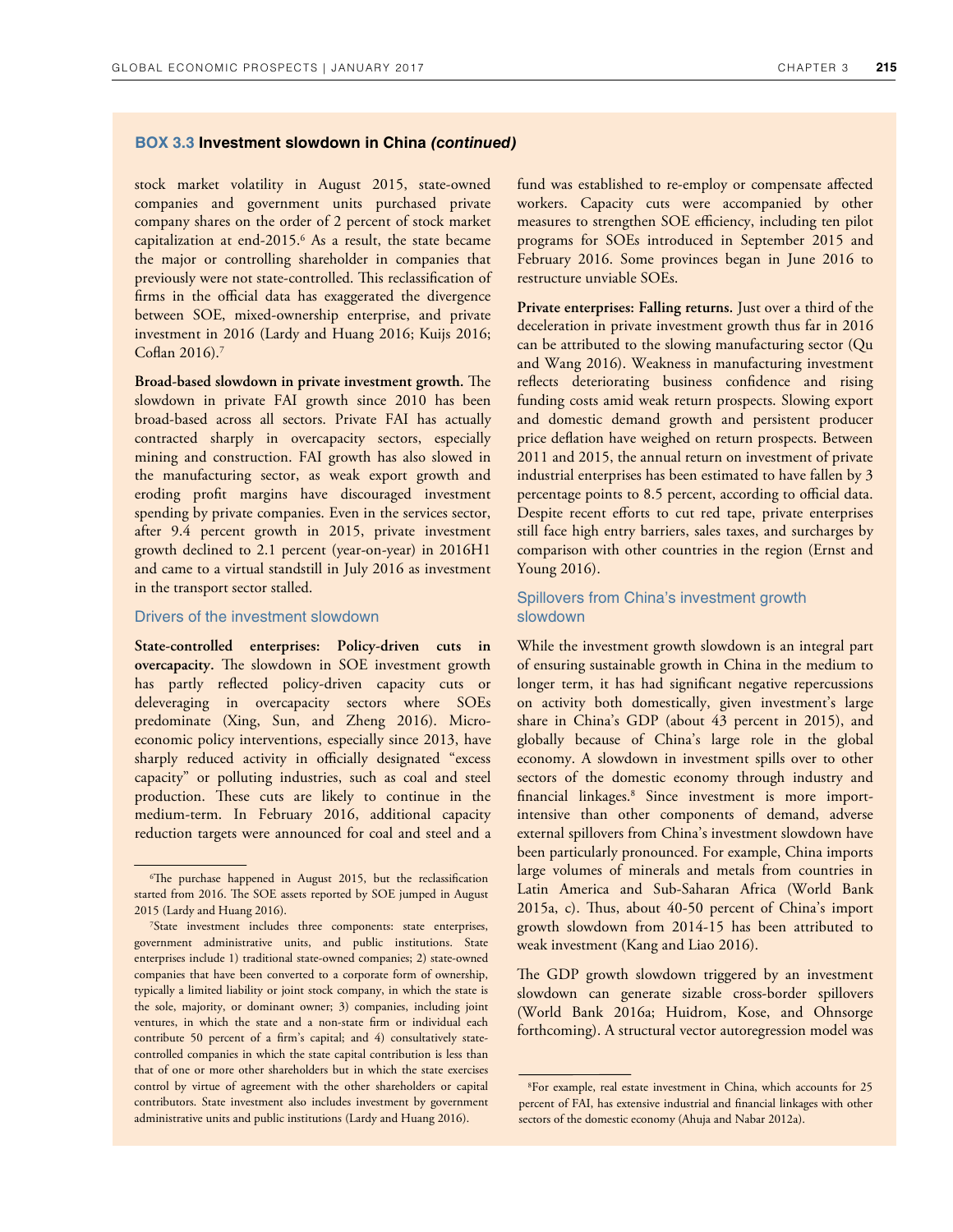#### **BOX 3.3 Investment slowdown in China (continued)**

#### **FIGURE 3.3.1 Investment growth in China**

Investment growth has slowed sharply since 2012, especially private investment (or "minjian" investment) growth. The slowdown in private investment growth has been broad-based, with only a modest part explained by data reclassifications. The private investment slowdown reflects deteriorating business confidence and weakening returns prospects, partly as a result of weaker demand prospects but also because of rising impediments to firms' startup and exit, contract enforcement, and tax payments.

#### **A. Fixed asset investment (FAI) growth B. Sectoral contribution to private ("minjian") investment growth**







**C. Business confidence D. Change in doing business' distance to frontier rankings from 2010 to 2016**

Index20 Overall change in score 15 10 5 0 -5 -10 Protection<br>Minority Investors of Minority Investors Getting Credit Getting Credit Registering Property Trading across Getting Electricity Enforcing Contracts Enforcing Contracts Starting a Business Resolving Insolvency rading across **Getting Electricity** Starting a Business Paying Taxes Border ъ

Sources: China Economic and Industry Data Database, China's National Statistical Office, Haver Analytics, The Conference Board, World Bank. A.B. "Enterprises with state participation" includes enterprises that are state-owned or those with state participation. Investment is defined as fixed assets investment, which differs from gross fixed capital formation in the national accounts by including land sales. Six-month moving averages (6mma) of year-on-year growth rates. Latest observation is October 2016. See Footnote 1 for the definition of private ("minjian") investment. C. China industrial enterprise survey of 5000 leading enterprises to rate their perception on selected topics. Index higher than 50 indicates improvement. Latest

observation is 2016Q3.

D. Distance of China to the "frontier"-best performers whose score is 100. An increase in scores indicates improvement; a decrease deterioration.

estimated for 1998Q1–2016Q2 for 18 EMDEs to assess the magnitude of these spillovers. Details of the estimation are described in Annex 3.2C.

Since much of investment is resource-intensive, the impact of an investment slowdown on commodity-exporting EMDEs is measured to be twice that on commodity-

importing EMDEs. A 1 percentage point decline in Chinese annual investment growth reduces output growth in commodity-exporting EMDEs, on average, by 0.3 percentage point over the following year, about one-third the impact of a similarly-sized slowdown in overall output growth in China. In 2012-15, slowing investment growth in China may have reduced commodity-exporting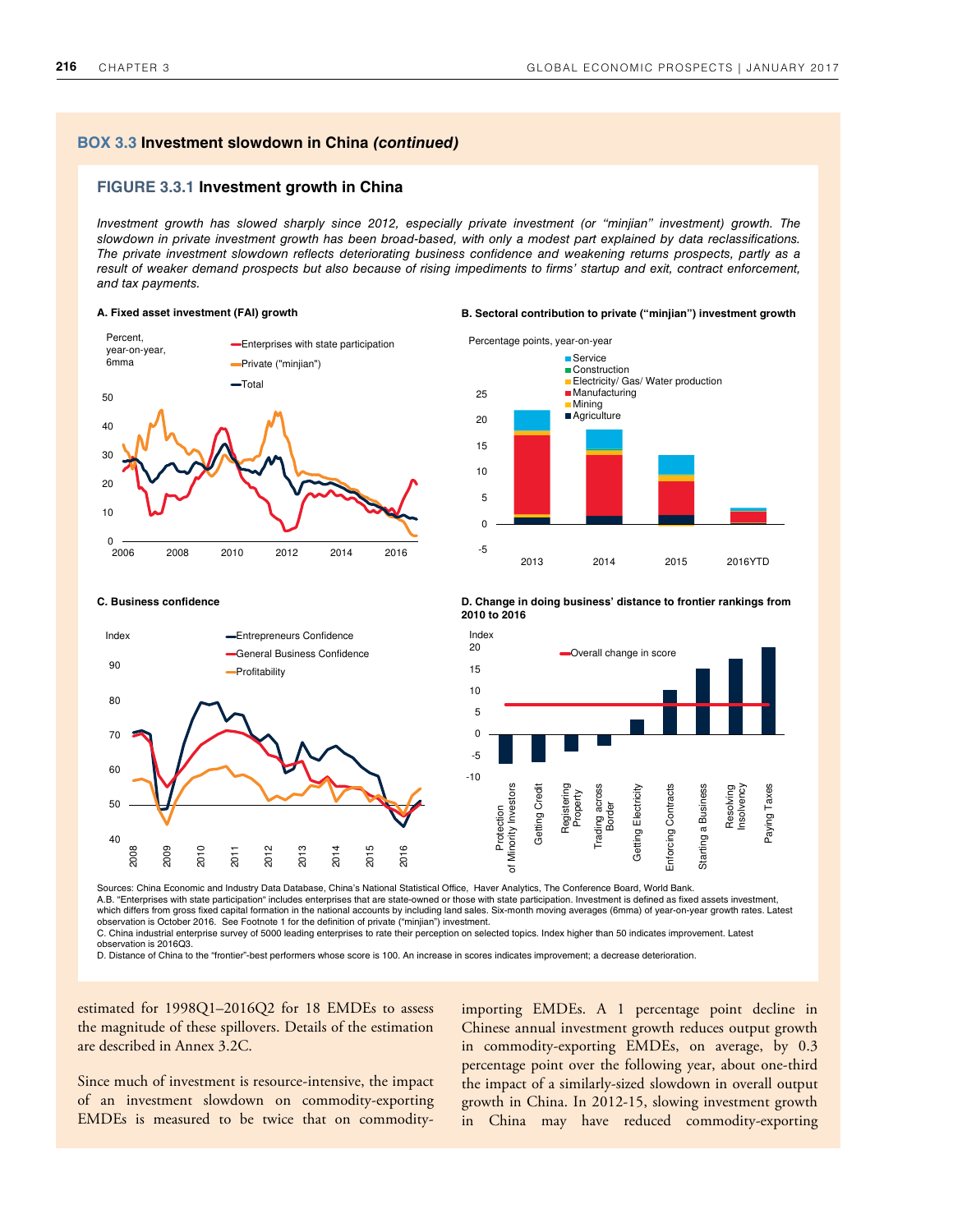#### **BOX 3.3 Investment slowdown in China (continued)**

#### **FIGURE 3.3.2 Spillovers from China**

Since investment in China accounts for a large share of domestic output and is import-intensive, its investment growth slowdown has weighed on output growth, both domestically and in other EMDEs.

**A. Import intensity of China's investment, exports and consumption, 2014**



**C. Response of EMDE output growth to a decline in China's investment, export and output growth** 



#### **B. Share of investment in China's GDP**



**D. Contribution of China's investment and non-investment movements to commodity-exporting EMDE growth**



Sources: Haver Analytics, International Monetary Fund, Oxford Economics, World Input Output Database, World Bank estimates.

C. Cumulative impulse response of weighted average EMDE output growth after 1 year to a 1 percentage point decline in growth in real investment, real exports, and real GDP in China. Investment spillovers based on a Bayesian vector autoregression of world GDP growth (excluding China), the U.S. 10-year sovereign bond yield,<br>JP Morgan's EMBI index, growth in the non-investment comp group. Oil price is exogenous. Exports and real GDP replace real investment in models that estimate spillovers from exports and output. Sample includes 18 EMDEs<br>from 1998Q1-2016Q2. Blue bars denote 16th-84th percentile con D. Historical contribution of China's investment and non-investment growth based on model used for Figure C. Line denotes unweighted average demeaned GDP growth.

EMDEs' annual output growth by as much as 0.8 percentage point on average (Figure 3.3.2).

#### Policies to support an orderly rebalancing of investment

A slowdown in China's investment growth has been necessary to ensure sustainable growth. However, the

concentration of the slowdown thus far in private investment raises concerns about growth prospects. Weak private investment lowers prospects for potential output growth, which is already under pressure from a shrinking working-age population and slowing total factor productivity growth. Potential growth is expected to slow from 10.6 percent in 2010 to 6 percent in 2020.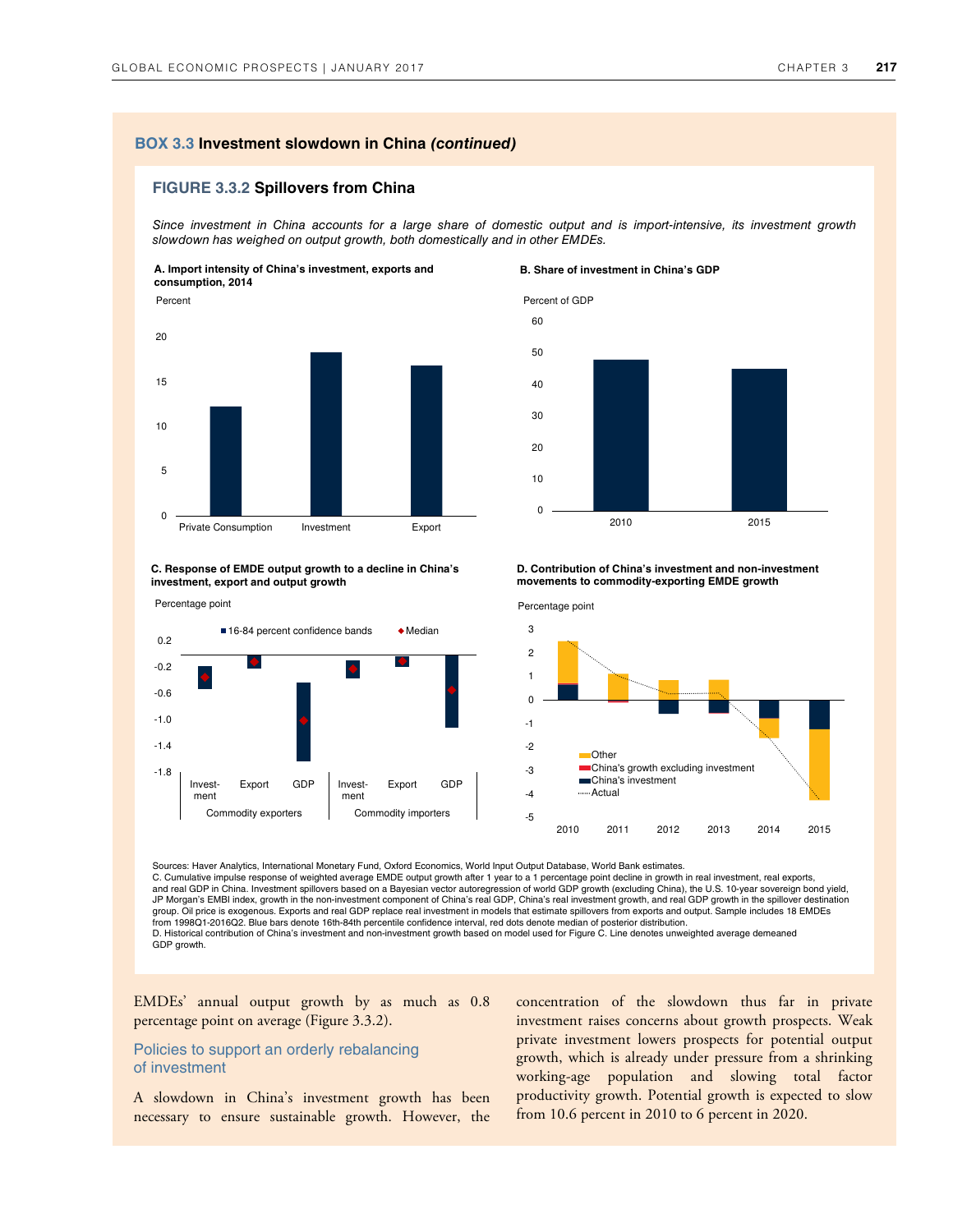# **BOX 3.3 Investment slowdown in China (continued)**

In rebalancing the economy from investment-led towards more sustainable growth, the authorities face two challenges: to sustain private investment growth and to limit adverse spillovers from slowing private investment growth to other parts of the economy. Following an in-depth study in seven provinces, the government announced a range of measures over the past two years. These include efforts to facilitate entry by private firms in a broader range of sectors; and to promote public-private partnerships in activities accounting for 14 percent of 2016 GDP. To ease concerns about the inefficiency of public-private partnerships and limited access for private firms to such projects, the government is drafting regulations to protect private investors in the partnerships. In the short term, this may be complemented by monetary stimulus and tax reductions to encourage private investment.

#### **Conclusion**

A policy-driven slowdown in investment growth has been underway in China since 2012. Mis has weighed on global output growth, especially in commodity-exporting EMDEs. China's investment slowdown has been accompanied by a particularly sharp decline in investment growth in private enterprises, reflecting deteriorating business confidence and weakening return prospects. The slowdown in private investment raises concerns about potential growth prospects, against the backdrop of an aging population and slowing productivity growth. Policies to rekindle private investment include, in particular, measures to facilitate market access by private firms.

> private investment growth since 2008 (Figure 3.15). In EMDEs, the broad-based countercyclical surge in public investment in 2008-09 offset a significant slowdown in private investment growth. Post-crisis, this was followed by a period of easing public as well as private investment growth. In the majority of EMDEs, public and private investment growth have both been below their long-run averages since 2010 (Box 3.4).

> Policymakers can use public investment in three ways to lift overall investment and output. First, public investment can raise domestic demand as part of fiscal stimulus. Second, a shift in government expenditures toward investment away from less efficient expenditures can make government operations more growth-friendly.

Alternatively, revenues can be raised—preferably in ways that do not discourage investment—to finance public investment while containing fiscal deficits. Third, even within an existing envelope of public investment spending, spending efficiency can be improved to increase the benefits to growth from public investment.

**Counter-cyclical fiscal stimulus.** Growth prospects play a major role in investment decisions. To the extent that the EMDE growth slowdown since 2010 is cyclical, fiscal stimulus can help raise growth and investment where there is policy space (Didier et al. 2015). The current low-interest rate environment offers a rare opportunity to implement fiscal stimulus with limited impairment of long-term fiscal sustainability (Kose et al. forthcoming; OECD 2016c). Provided there is sufficient fiscal space and economic slack, and that measures are integrated into a credible medium-term fiscal framework, fiscal stimulus can support output growth (Huidrom, Kose, and Ohnsorge 2016).

In order to analyze the implications of expansion in public investment for activity and private investment, a vector autoregression model is estimated for eight EMDEs with available data, for 1998Q1-2016Q2. Details of the estimation are presented in Annex 3.2D. A 1 percent increase in public investment raises private investment about 0.26 percent above the baseline after just over a year (a temporary "crowding-in" effect). Thereafter, however, this positive effect dissipates and private investment returns toward the baseline (Figure 3.16).

Although the availability of cheap financing from global markets makes it relatively easier to undertake fiscal stimulus programs, most EMDEs have limited fiscal space for expansionary policy, given debt burdens and sizable deficits (Chapter 1; Figure 3.17). In addition, cyclical policies for commodity exporters may be ineffective if they face persistent terms of trade shocks.

**Expenditure reallocation or revenue increases.** Absent room for fiscal stimulus, spending on public investment can also be boosted by reallocating expenditures towards growth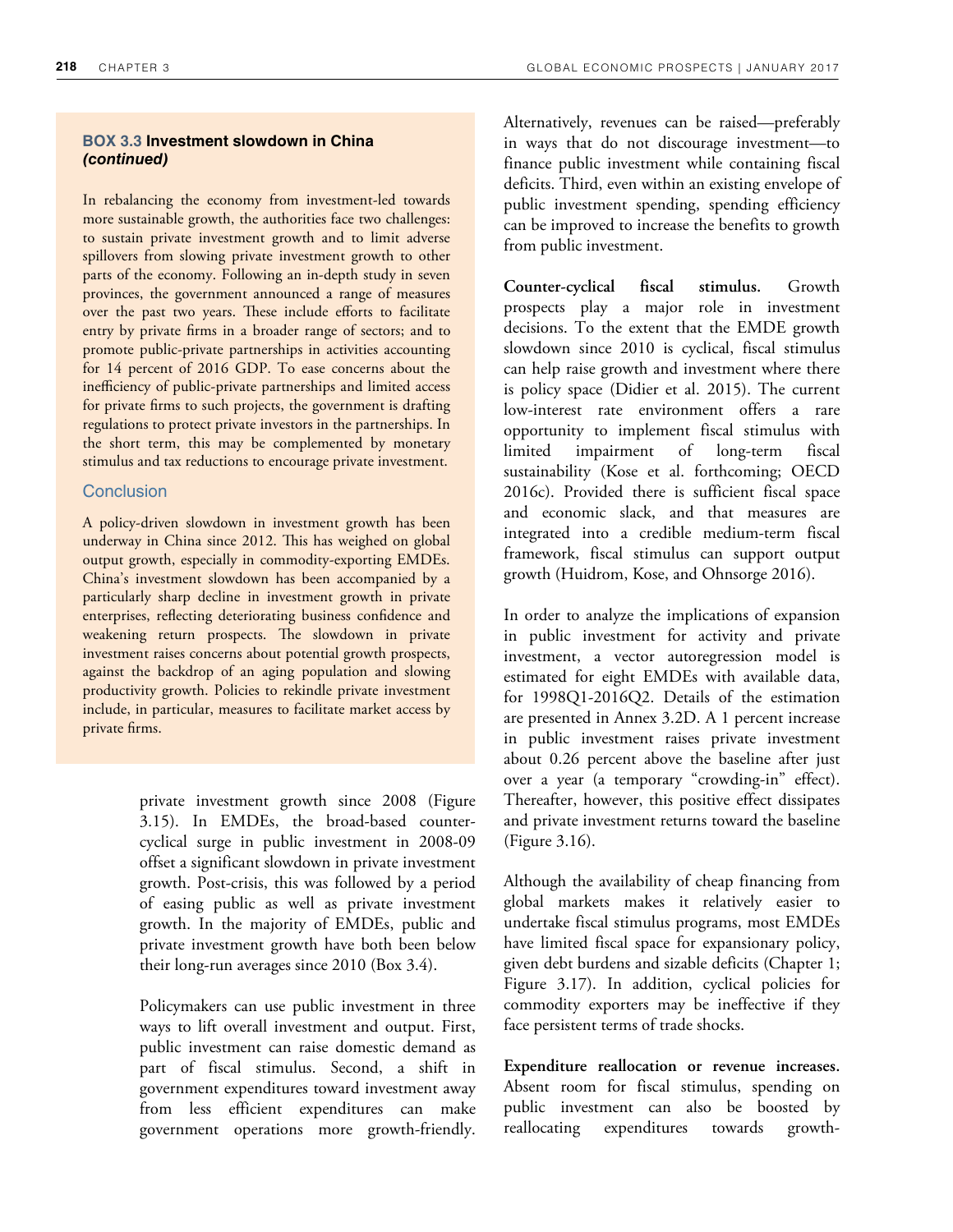enhancing investment at the expense of expenditures that are less clearly aligned with policy priorities. Such offsetting expenditure cuts could be identified in periodic Public Expenditure Reviews that assess all government expenditures against policy priorities (for example, World Bank 2015e; 2016c-d). Alternatively, domestic resources could be mobilized through increased revenue collection, whether by strengthening tax administrations, broadening tax bases, or raising tax rates. Revenue-to-GDP ratios are particularly low in South Asia and Sub-Saharan Africa (Box 2.6; World Bank 2015b, 2016e). Even absent hikes in tax rates, efforts to remove exemptions, tighten tax administration, and broaden tax bases could yield revenue gains that could increase resources to finance public investment projects.

**Expenditure efficiency.** Even if the resource envelope for public investment cannot be increased, public investment can be turned more effective in reaching policy priorities by strengthening expenditure efficiency (Buffie et al. 2012). EMDEs in Sub-Saharan Africa and South Asia consistently score lowest among EMDE regions in indicators of efficiency of education and health care systems (Herrera and Pang 2005). Measures can be taken both on the revenue and the expenditure side to raise public spending efficiency. On the revenue side, output-based funding rules can strengthen incentives for ensuring greater efficiency. On the expenditure side, medium-term budget frameworks can improve spending predictability; greater transparency of expenditures and independent spending evaluations can improve incentives to tighten efficiency; and better coordination between different levels of government can reduce duplication and inconsistencies (Mandl, Dierx, and Ilzkovitz 2008; St. Aubyn et al. 2009).<sup>12</sup>

Expenditure efficiency has also been prioritized by G20 policymakers (G20 2015). Policy commitments among G20 countries include efforts to strengthen cost-benefit analyses and needs assessments, improve prioritization, increase

#### **FIGURE 3.14 Labor productivity, TFP, and investment**

Slowing capital accumulation and total factor productivity growth have lowered EMDE income catch-up and labor productivity growth. Labor productivity growth has slowed in EMDEs since the crisis, most markedly in economies with relatively low investment growth.

#### **A. Catch-up to U.S. per capita income B. Average TFP growth**







# **E. Labor productivity growth in**

**EMDEs** 



 $\Omega$ Low investment growth 0 1 2010 2011 2012 2013 2014 2015

2

Sources: Haver Analytics, International Labor Organization, International Monetary Fund, Penn World Table, World Bank.

1

A. Number of years needed to catch-up with 2015 real per capita GDP level in the United States, assuming average growth rates over each period denoted for each group.

B. Unweighted averages. TFP calculated as residual from the growth-accounting framework in Didier et al. (2015). Dashed lines indicate long-term average for 1990-2008 for each respective group. C. Correlation of change in investment growth from 2010-15 with change in TFP growth over the same period. Red dotted line denotes the linear regression line. Includes 40 EMDEs.

D. Weighted averages. Difference between EMDEs and AEs. The shaded areas are global recessions and downturns.

E. Weighted averages. Labor productivity is defined as real output per person engaged. net and "High" indicate annual growth rates in real investment in the bottom and top one-third of the distribution, respectively. Difference in medians between "high" and "low" subsamples is significant at the five percent level. Group medians for 123 EMDEs during 2010-15.









High investment growth

<sup>&</sup>lt;sup>12</sup>The disconnect between spending and asset accumulation of infrastructure services is particularly acute when governance and fiscal institutions are weak (Keefer and Knack 2007).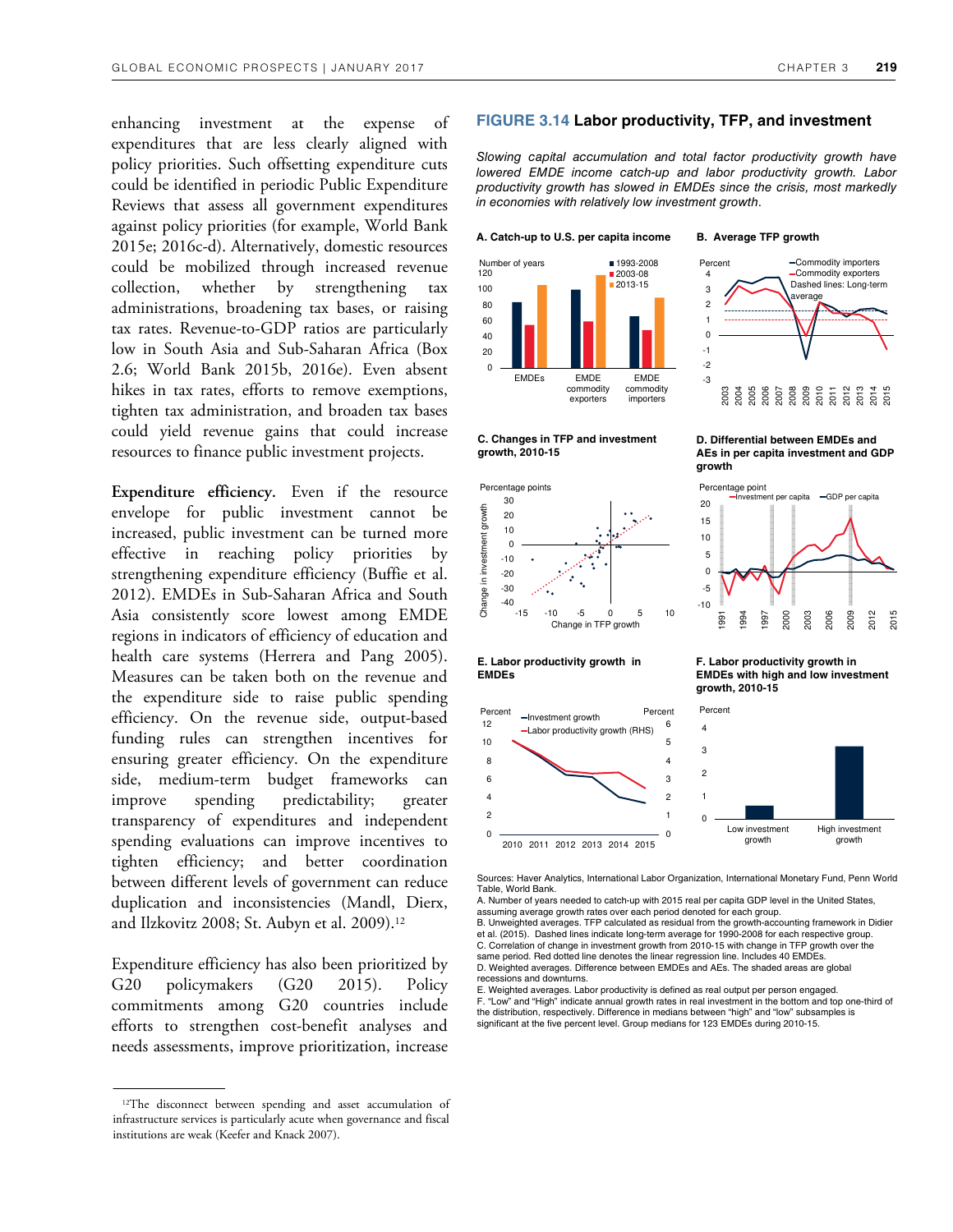#### **FIGURE 3.15 Public and private investment**

In EMDEs, both public and private investment have declined from 2009-10 peaks. In AEs, post-crisis public investment contracted as private investment growth stabilized and picked up.



Sources: Eurostat, General Statistics Office of Vietnam, Haver Analytics, International Monetary Fund, Ministry of National Economy of the Republic of Kazakhstan, OECD, Reserve Bank of India, Sri Lanka Ministry of Finance, World Bank.

A.B. Public and private investment growth rates are weighted averages of gross fixed capital formation growth rates in the public and private sectors, respectively, in constant 2005 U.S. dollars. The sample includes 20 advanced economies and 99 EMDEs from 1990 to 2015.

#### **FIGURE 3.16 Public investment and growth**

Public investment boosts output growth and crowds-in private investment, but the effects dissipate after about two years.



Sources: International Monetary Fund, World Bank estimates.

Notes: The graphs show the cumulative impulse responses (percentage points) of output and private investment due to a positive shock to government investment, based on a sample of 8 EMDEs for 1998Q1-2016Q2.Variables included are, in this ordering, real government investment, real GDP¸ real private investment, current account balance, and the real effective exchange rate. The shock size is such that government investment increases by 1 percent from the baseline on impact. Solid lines represent the median, and dotted bands are the 16-84 percent confidence bands.

> the focus on investment quality, improve coordination of investment plans and reduce duplication, and increase transparency.

> **Addressing substantial investment needs.** Regardless of the sources of financing, considerable investment is needed in all EMDE regions to meet the demands of rapid urbanization and growing activity, as well as to achieve the UNDP's Sustainable Development Goals. In total, such investment needs amount to about 1.9-3.1 percent of GDP per year during 2015-30, over

and above the average EMDE investment of 24 percent of GDP during 2010-15 (UNCTAD 2014).13 While specific investment priorities vary widely across regions (Boxes 2.1.1-2.6.1), investments in infrastructure as well as in human capital, in particular health and education, foster long-term prospects for inclusive growth.<sup>14</sup>

• *Infrastructure investment.* Infrastructure investment gaps are sizable (World Bank 2016b, Figure 3.18).15 Investment in infrastructure not only raises investment directly, but can also crowd in private investment, under the right conditions. Crowding-in of private investment is more likely if public investment occurs amidst economic slack and accommodative financial conditions, if there are sizable infrastructure gaps impeding private investment, and if it is implemented in a strong institutional environment with sufficient trade and financial openness (Kessides 2004; Box 3.4).

Investment in public infrastructure can spark large benefits. In particular, it can encourage urbanization in EMDEs by expanding market access, improving the delivery of services, fostering innovation, or reducing transportation costs (Sokoloff 1988; Citigroup 2016). Urbanization, in turn, has been associated with higher growth of output as well as labor productivity (Glaeser 2008; World Bank 2009; Dasgupta, Lall, and Lozano-Gracia 2014). Infrastructure capital appears to be inversely correlated with income inequality among EMDEs, although the

<sup>15</sup>Even in OECD countries, sizable infrastructure gaps remain to maintain, improve, and expand energy, water, and transportation infrastructure (IEA 2014; OECD 2015a,b).

<sup>13</sup>Aschauer (1989); Fernald (1999); Czernich et al. (2011).

<sup>14</sup>Where investment needs are large relative to public financial resources and institutions are robust, public investment can leverage private investment in public-private partnerships (PPP). Currently, the share of the private sector in infrastructure investment is 30-80 percent, depending on the industry, in developing countries (UNCTAD 2014). However, the share of the private sector in education and health investment in developing countries is modest at 15 and 20 percent, respectively. The challenges to designing effective PPPs are summarized in Bloomfield (2006) and Pongsiri (2002). The beneficial effects of public investment projects can be especially large when the economy's stock of infrastructure capital is relatively low (Calderon, Moral-Benito, and Serven 2015).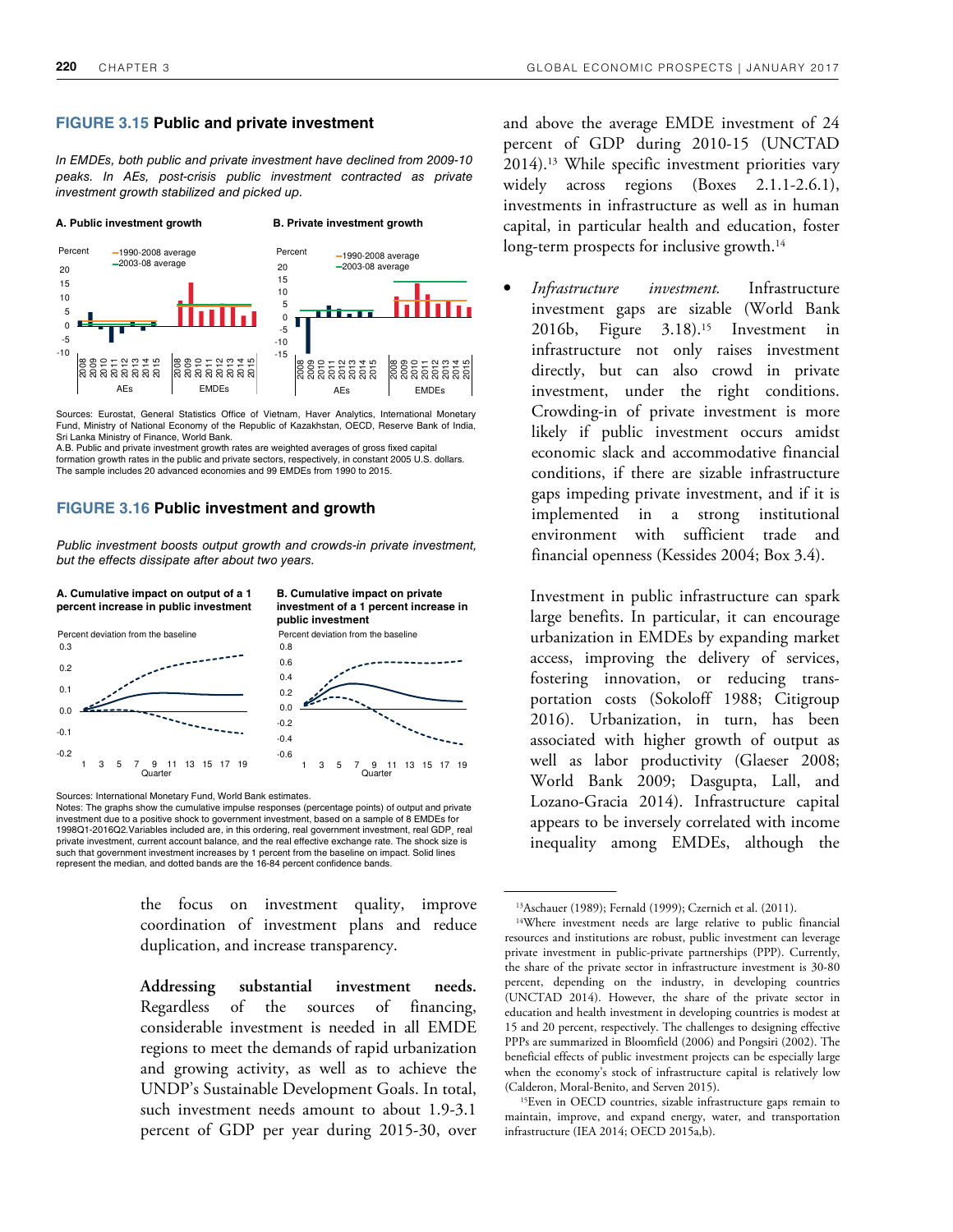#### **BOX 3.4 Interactions between public and private investment**

*Both public and private investment have decelerated in EMDEs since the global crisis. Although the effect of public investment on private investment has been mixed, the impact is more likely to be positive in the presence of economic slack, accommodative financial conditions, sizable investment needs, sound institutions, and available skilled labor. The effect on private investment is uneven, but public investment generally does not "crowd out" private investment.*

Public investment accounted for 31 percent of total investment in EMDEs and 15 percent of total investment in AEs, on average, over the period 2010-15. Initiatives to boost public investment, including as part of a fiscal stimulus, could therefore directly lift GDP considerably. In addition to this direct effect on activity, public investment has at times proven a catalyst for private investment.

This Box analyzes recent trends in public and private investment and the effects of public investment on private investment and growth. In particular, it addresses the following questions:

- How have public and private investment evolved since the 2008-09 crisis?
- What are the macroeconomic implications of public investment?
- Which policies can increase the benefits of public investment?

The box documents the weakening public and private investment growth in EMDEs. An extensive literature suggests that public investment can significantly raise output and trade and help support better infrastructure. In addition, it is associated with lower income inequality. The evidence on the impact of public investment on private investment, in contrast, is mixed. Policy measures can be implemented to increase the benefits from public investment and mitigate fiscal pressures.

#### Evolution of public and private investment since the 2008-09 crisis

**Post-crisis public investment slowdown.** The fiscal stimulus implemented in many countries in 2008-09 to counter the economic impact of the financial crisis lifted public investment growth above long-term averages in both AEs and EMDEs. In AEs, this boost has subsequently reversed: public investment contracted sharply in 2011, while the cumulative growth rate after 2011 has remained negative (Figure 3.4.1). In EMDEs, public investment growth also has been weak and has remained below its long -term average, with the exception of 2012. From 2014-15, it began to ease further. This pattern largely reflected sizable initial fiscal stimulus and subsequent policy tightening in large EMDEs, especially China, which accounts for more than half of EMDE public investment.

However, in the majority of EMDEs, public investment growth was below its long-term average throughout 2010- 15 (Figure 3.4.2). In most regions, public investment growth slowed from pre-crisis averages but remained robust above long-term averages in 2008-09. Thereafter, investment growth slowed steadily in all regions, except Sub-Saharan Africa (SSA), to below long-term averages. This slowdown may partly reflect increasing financing constraints as fiscal space eroded following fiscal stimulus during the crisis.

Private investment growth slowdown. In AEs, public investment moved broadly counter-cyclically with private investment: surging during the private investment collapse of 2008-09 and contracting in the wake of the crisis as private investment stabilized and began to recover from its deep 2008-09 contraction. A similar pattern occurred in EMDEs during the recession of 2008-09, when surging public investment offset a halving in private investment growth to 7 percent (from 16 percent in 2006-07). After the 2010 rebound, however, private investment growth slowed in synchronization with public investment growth. In more than half of all EMDEs, private investment growth during 2010-15 remained below the long-term average. It was weakest in ECA, mainly as a result of spillovers from the Euro Area crisis, and MENA, where political uncertainty in the wake of the Arab Spring weighed on sentiment.

#### Macroeconomic implications of public investment

An extensive literature, summarized in several recent survey papers (Straub 2011; Estache and Garsous 2012; Pereira and Andraz 2013; Bom and Ligthart 2014), has discussed the macroeconomic benefits of public investment. These benefits have included higher growth, more trade, and less income inequality. The effects of public investment on private investment and public finances appear to be more mixed.

• *Growth.* Investment to build public capital lifts growth in AEs, although estimates vary widely. Estimates of the output elasticity of public capital Note: This box was prepared by Yoki Okawa. averages 0.14 but ranges from −1.7 for New Zealand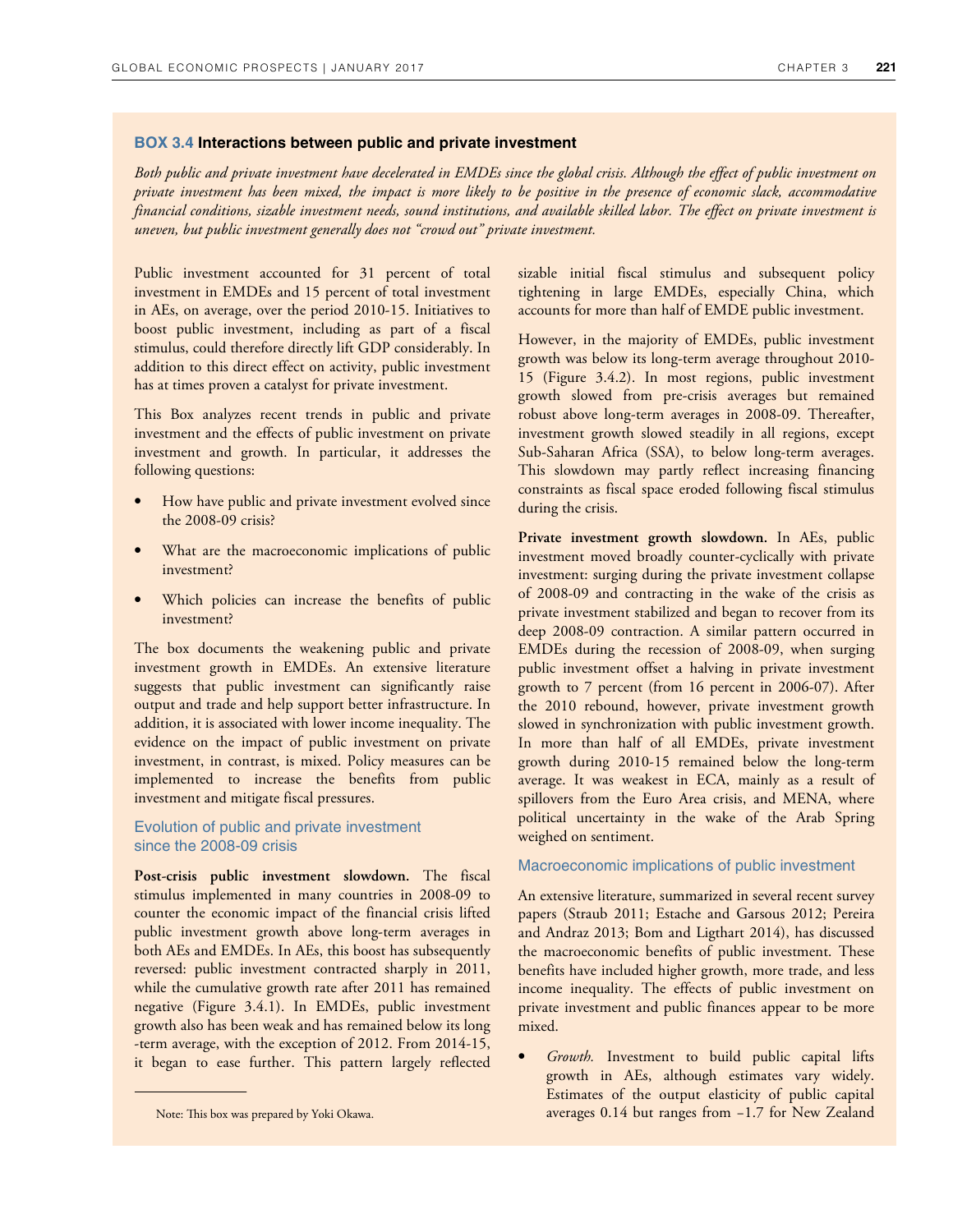#### **BOX 3.4 Interactions between public and private investment (continued)**

#### **FIGURE 3.4.1 Public and private investment growth**

In AEs, public investment growth has moved broadly counter-cyclically to private investment growth since 2008. In EMDEs, the counter-cyclical public investment boost of 2008-09 offset a sharp slowdown in private investment growth, but was followed by a period of slowing public and private investment growth. Private investment weakness was most pronounced in BRICS and commodity-exporting EMDEs.

#### **A. Public investment growth B. Private investment growth**





**C. Contributions to investment growth D. Contributions to investment growth**





Sources: Eurostat, General Statistics Office of Vietnam, Haver Analytics, International Monetary Fund, Ministry of National Economy of the Republic of Kazakhstan, OECD, Reserve Bank of India, Sri Lanka Ministry of Finance, World Bank.

Note: Public and private investment growth rates are weighted average of gross fixed capital formation growth rates in the public and private sectors, respectively, in<br>constant 2005 U.S. dollars. The sample includes 20 adv

to 2.0 for Australia. Estimates of the long-run effect are about three times estimates of the short-run impact. Local government capital generates somewhat higher output gains than central government capital, with considerable cross-regional spillovers (Pereira 2000; Bom and Ligthart 2014). Estimates of the output elasticity of public investment are typically smaller for EMDE than for AEs, possibly reflecting the heterogeneity within the former group (Straub 2011; Kraay 2014). Estimates of the output elasticity

of infrastructure capital are somewhat higher than those for general public capital. In EMDEs, the level of infrastructure capital can have a sizable effect on labor productivity. The higher infrastructure capital of upper-middle income EMDEs (relative to lowerincome EMDEs) increases output per worker by 5.2 percent in the long run (Calderon et al. 2015).

• *Links between public and private investment.* The impact of public investment on private investment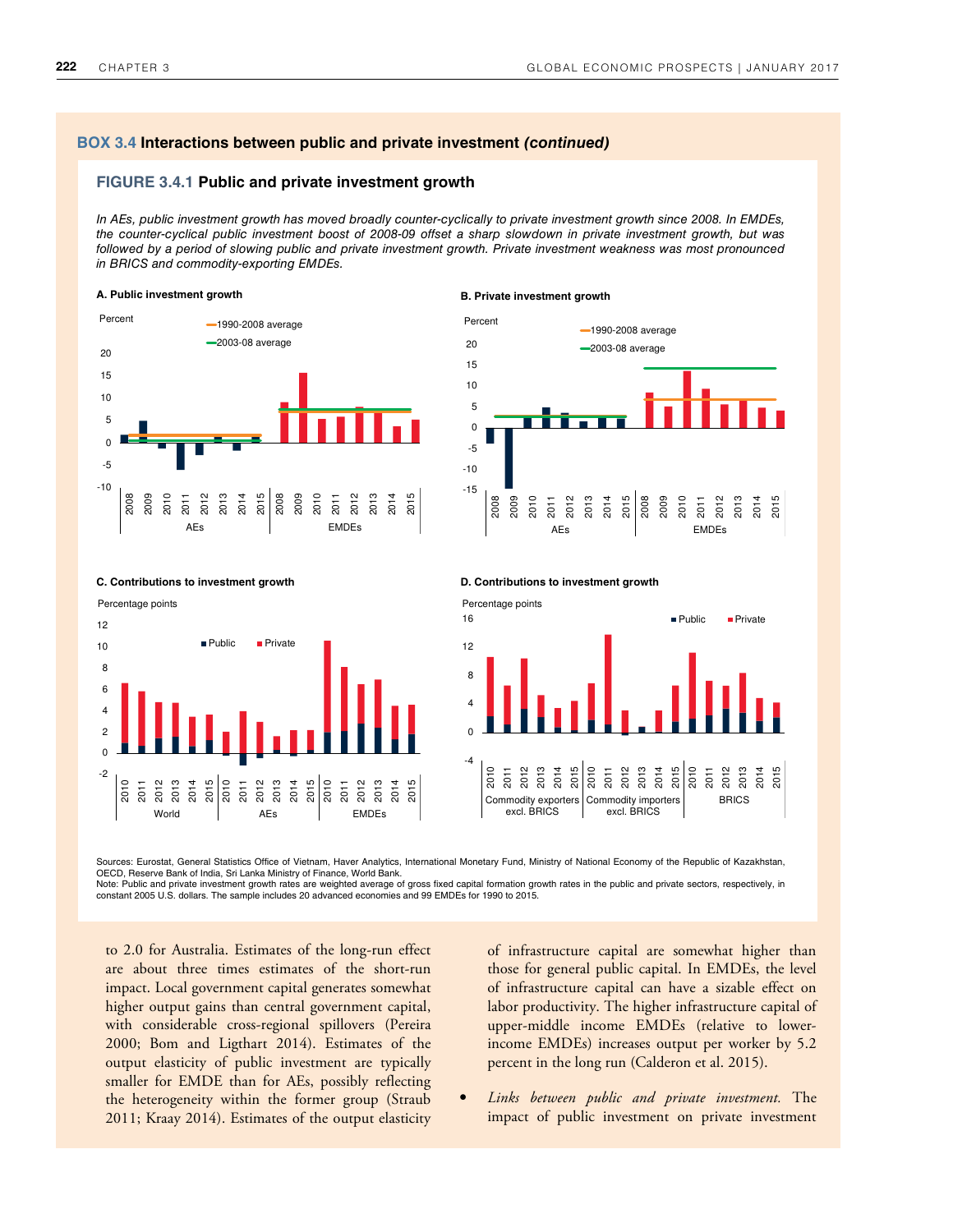#### **BOX 3.4 Interactions between public and private investment (continued)**

depends on the presence of economic slack, the stances of fiscal and monetary policy, possible financial market reactions, the magnitude of investment needs as well as the institutional and physical environment. Public investment that increases the fiscal deficit in an environment of tight monetary policy, large government debt, and limited economic slack can "crowd out" private investment (Mankiw 2012). Such crowding out has been demonstrated in AEs (Erden and Holcombe 2005) as well as in EMDEs that are not open to trade and financial flows, have weak institutions, or small skilled labor forces (Cavallo and Daude 2011; Warner 2014; Presbitero 2016). In contrast, public investment has been found to "crowd-in" private investment (through positive effects on prospective demand and activity, and increased investor confidence) in some EMDEs, including the lowest-income countries and those with stronger institutional safeguards but sizable infrastructure needs (Cavallo and Daude 2011; Dreger and Reimers 2014; Eden and Kraay 2014; Bahal et al. 2015; Cerra et al. 2016).

- *Trade.* Better public infrastructure, especially tradefacilitating infrastructure, can increase international trade. Improved port and airport facilities and telecommunication quality raise export and import volumes significantly (Nordas and Piermartini 2004; Ismail and Mahyideen 2015). By one estimate, bringing the trade-facilitating infrastructure of belowaverage member countries of the Asia Pacific Economic Cooperation Forum (APEC) to half the APEC average increased intra-APEC trade by about 10 percent (Wilson et al. 2002).
- *Income inequality.* Infrastructure capital and income inequality are negatively correlated in both AEs and EMDEs (Calderon and Serven 2014), although the presence of a causal relationship is still debated. Enhanced public infrastructure may reduce income inequality as well as promote growth if it benefits the poor more than proportionally (Ferreira 1995; Getachew 2010; Fournier and Johansson 2016).
- *Fiscal space.* Increased public expenditure can put pressure on government finances, at least in the shortrun and especially if the government already has a sizable deficit or debt. In the long-run, well-executed high-yielding public investment programs, including in low-income countries, can generate tax revenues that exceed their initial cost, especially if the financing cost is low (Buffie et al. 2012). For AEs with

### **FIGURE 3.4.2 Comparison of public and private investment growth with long-term average**

In the majority of EMDEs, both public and private investment growth since 2010 have been below their long-run averages.

#### **A. Countries with public investment growth below 1990-2008 average**



**B. Countries with private investment growth below 1990- 2008 average**



Sources: Eurostat, General Statistics Office of Vietnam, Haver Analytics, International Monetary Fund, Ministry of National Economy of the Republic of Kazakhstan, OECD, Reserve Bank of India, Sri Lanka Ministry of Finance, World Bank.

Note: Public and private investment growth rates are weighted average of gross fixed capital formation growth rates in the public and private sectors, respectively, in constant 2005 U.S. dollars. The sample includes 20 advanced economies and 99 EMDEs for 1990 to 2015. Figures show the share of EMDE and AEs (in percent) in which public and private investment growth was below the 1990-2008 average during the periods specified. Line indicates half of the sample.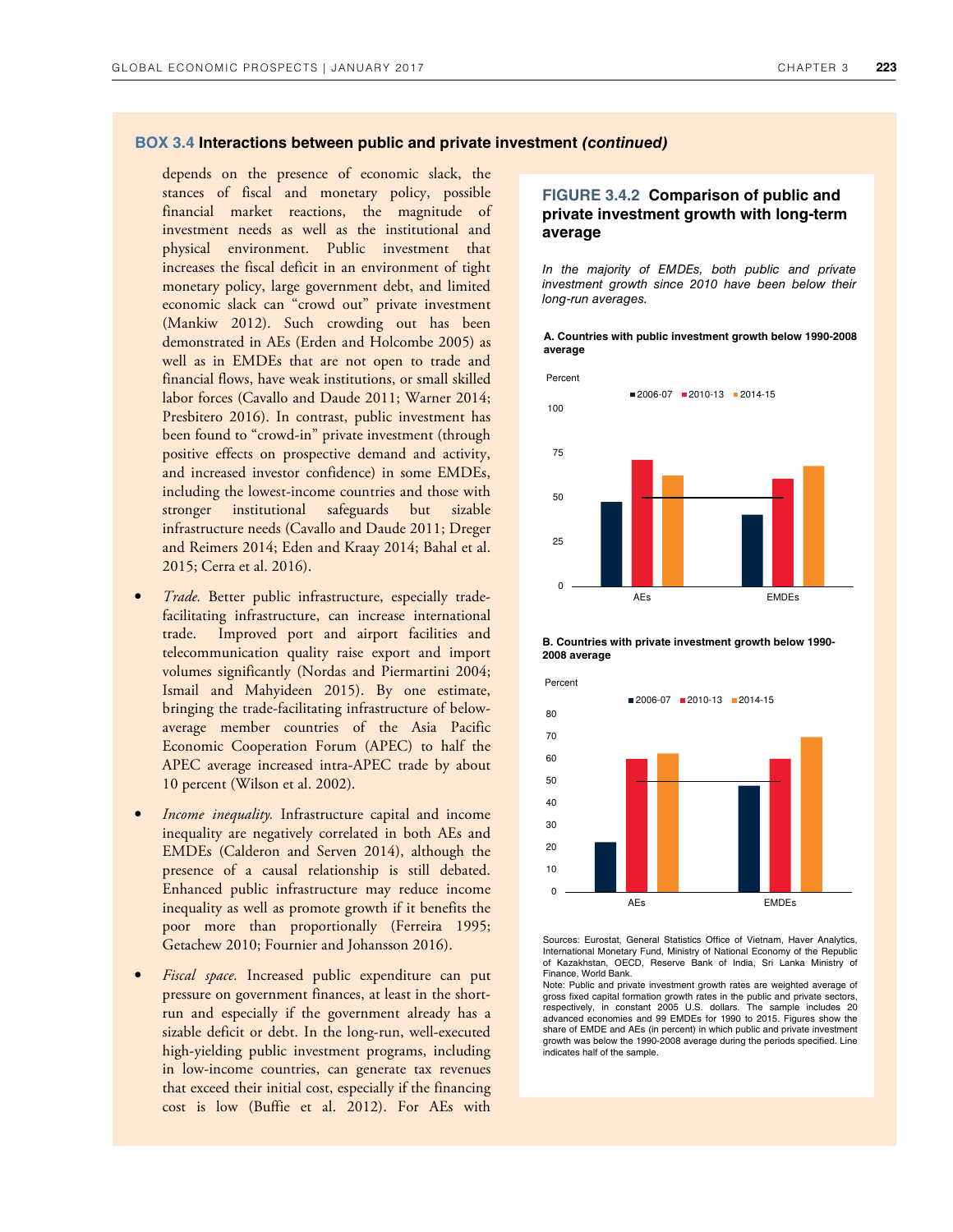#### **BOX 3.4 Interactions between public and private investment (continued)**

economic slack and accommodative monetary policy, infrastructure investment can also be self-financing over the long-run (Abiad et al. 2015; Holtz-Eakin and Mandel 2015). However, if the productivity of public investment is low, for example because of an alreadyhigh stock of public capital, it is likely to leave a longterm legacy of higher debt (Holtz-Eakin and Mandel 2015; ECB 2016).

#### Policies to increase the benefits of public investment

- *Improve efficiency of public investment.* The difference between the output and revenue gains associated with public investment and its fiscal cost can be made more favorable by strengthening the efficiency of public investment. Public investment is generally less efficient in EMDEs than in AEs (Albino-War et al. 2014; Dabla-Norris et al. 2012). Its efficiency can be increased in EMDEs through a strategically planned, well-prioritized, rigorous and transparent project selection process and through strengthened institutions to fund, manage, execute, and monitor project implementation (Albino-War et al. 2014; IMF 2015; Rajaram et al. 2010).
- *Mitigate short-term fiscal pressure.* Public investment and public infrastructure investment, in particular, is characterized by large initial expenses that need to be

weighed against long-term returns. Even efficient and, over the long-term, self-financing public investment projects may pose short-term fiscal challenges. External financing, especially through concessional loans, can mitigate short-term domestic financing constraints (Buffie et al. 2012). Well-designed public private partnerships, particularly with foreign private sectors, can help reduce fiscal pressure as well. Developing and strengthening a pipeline of infrastructure investment projects can attract investors with lower costs (McKinsey Global Institute 2016).

#### **Conclusion**

Post-crisis, slowing public investment growth in EMDEs has accompanied a steady decline in private investment growth. Public investment can raise output in the short run as well as in the long run, and stimulate trade. Public infrastructure is negatively related to income inequality, although the presence of a causal relationship remains debated. Evidence on the effects of public investment on private investment is mixed. However, public investment is more likely to crowd in private investment in the presence of economic slack, accommodative financial conditions, sizable investment needs, well-developed institutions, and a sufficiently skilled labor force. Improved project selection and monitoring, as well as better governance, may enhance the benefits from public investment.

direction of causality remains a matter of debate (Ferreira 1995; Getachew 2010; Calderon and Serven 2014).

• *Health investment*. Gaps in health investment relative to the levels needed to reach sustainable development goals remain substantial (UNCTAD 2014; Wagstaff, Bredenkamp, and Buisman 2014). Investment in health yields both microeconomic and macroeconomic benefits that are associated with aggregate gains in human welfare. Healthier individuals are more productive, better at creating and adapting to new technologies, and inclined to invest more in education (Aghion, Howitt, and Murtin 2011). They also have a longer life expectancy and are likely to save more, which feeds back into investment (Zhang et al. 2003). This

relationship holds across and within countries and for numerous measures of health outcomes (Weil 2014). At the macroeconomic level, better health outcomes are associated with higher growth.<sup>16</sup> By one estimate, a 1year improvement in a population's life expectancy is associated with 4 percent higher output (Bloom, Canning, and Sevilla 2004).

• *Educational investment.* Education investment gaps relative to the Sustainable Development Goals also remain sizable (UNCTAD 2014). Yet education investment that improves worker skills or reduces skill mismatches can raise worker incomes and productivity, as well as benefit firms. For individual workers, the

<sup>16</sup>World Bank (2007); Barro (2013); Baker et al. (2014); Barro and Lee (2015).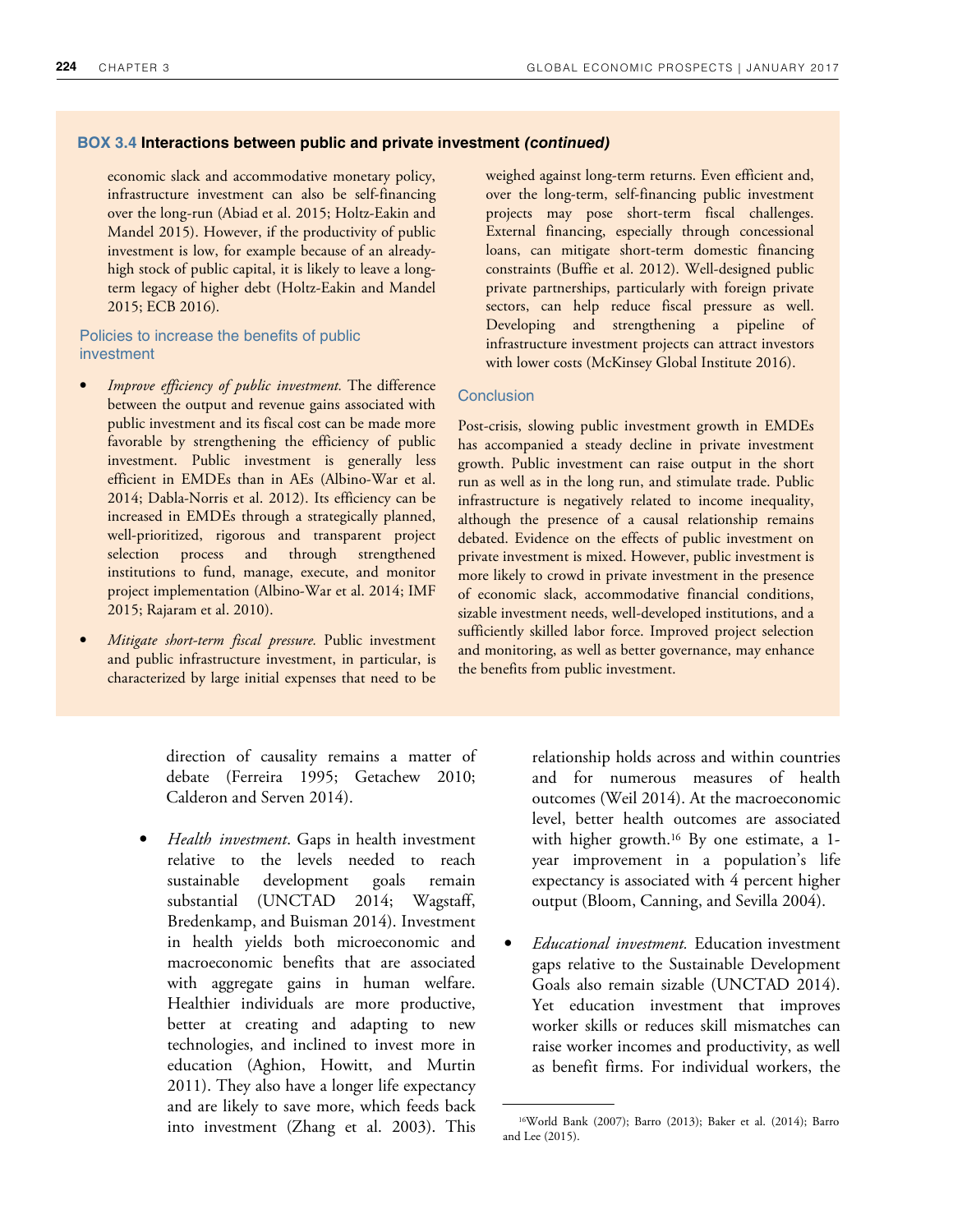average rate of return to another year of schooling is estimated to be a 10 percent increase in their lifetime labor market earnings (Montenegro and Patrinos 2014). For firms, a better match of worker skills to technological needs accelerates firms' pace of technology absorption and expansion (Winthrop et al. 2013). This is also reflected in the positive impact of education investment on growth in macro-level regressions.<sup>17</sup>

• *Clean energy investment.* Progress in achieving the United Nation's Sustainable Energy for All Initiative objective remains slow (World Bank 2015f). Annual investment in clean energy is estimated to be about one-third of that required to achieve the initiative's goals. Yet clean energy technologies can generate more employment than traditional energy sources and energy-saving technologies can be productivity-enhancing (Wei, Patadia, and Kammen 2010; Adhvaryu, Kala, and Nyshadham 2016).

#### Monetary policy

Like fiscal stimulus, monetary policy can boost growth and investment in a cyclical slowdown. The room to employ monetary policy in the short run varies significantly across emerging economies. Most commodity-exporting EMDEs have limited monetary policy space as inflation is already above target (Figure 3.17). A number of commodityimporting EMDEs (especially in Central and Southeastern Europe, and in South and East Asia) have below-target inflation and thus have some room to counteract shocks with further interest rate cuts. However, this room may narrow once monetary policy tightens in major advanced economies.

EMDEs typically have less developed financial systems than AEs, which limits the transmission of monetary policy. EMDE policymakers face a variety of challenges that differ significantly from those facing their counterparts in AEs: a

#### **FIGURE 3.17 Fiscal and monetary policy space**

**A. Government debt and fiscal** 

Elevated debt and wide fiscal deficits restrict the use of counter-cyclical fiscal stimulus in a number of EMDEs. Above-target inflation, especially in many commodity-exporting EMDEs, constrains the use of monetary stimulus.

**target balance** -10 -5  $\Omega$ 5 10 15 20 25 Apr-16 Jul-16 Latest Apr-16 Jul-16 Lates Commodity exporters Commodity importers Range - Median • Mean Percentage points -8 -6 -4 -2 0  $\circ$ 4 6 2007 2010 2016 Balance (LHS) Commodity exporters ■ Commodity importers Percent of GDP  $\Omega$ 10 20 30 40 50 60 Percent of GDP 2007 2010 2016 Debt (RHS)

Sources: Central Banking News, Haver Analytics, International Monetary Fund. A. "Balance" stands for fiscal balance and reflects the unweighted average of 89 commodity-exporting and 62 commodity-importing EMDEs. "Debt" stands for general government debt and reflects unweighted average gross government debt of 86 commodity-exporting and 61 commodity-importing EMDEs.

B. Figure includes 22 commodity-exporting and 18 commodity-importing countries with a stated inflation target and for which current inflation data is available. Latest observation is for Nov 2016.

#### **FIGURE 3.18 Infrastructure, education, and health investment needs**

Substantial gaps in infrastructure, education, and health investment needs remain across the world.



Sources: UNCTAD (2014), World Bank (2016b), World Bank estimates.

A. The figure shows global investment in infrastructure (as percent of GDP) required over 2015-30, as projected by McKinsey Global Institute. B. Investment refers to capital expenditure. Upper bounds for the estimated investment needs are

reported. Red column denotes 2014 or latest available year. SDG refers to the United Nation's Sustainable Development Goals.

susceptibility to rapid reversals in capital flows and the risks of contagion and full-blown financial crises; a limited influence on global markets combined with time-varying external credit constraints; generally limited ability to borrow internationally in domestic currency; the management of generally large international reserves; and higher degree of pass-through from exchange rate fluctuations to domestic prices (Chinn 2014; Mishra et al. 2014).

**B. Gap between inflation and inflation** 

<sup>17</sup>By one estimate, 1 additional year of male upper-level schooling can raise growth by 1.2 percentage points per year (Barro 2013). Jones (2003) theoretically shows how educational attainment can be interpreted as an investment rate.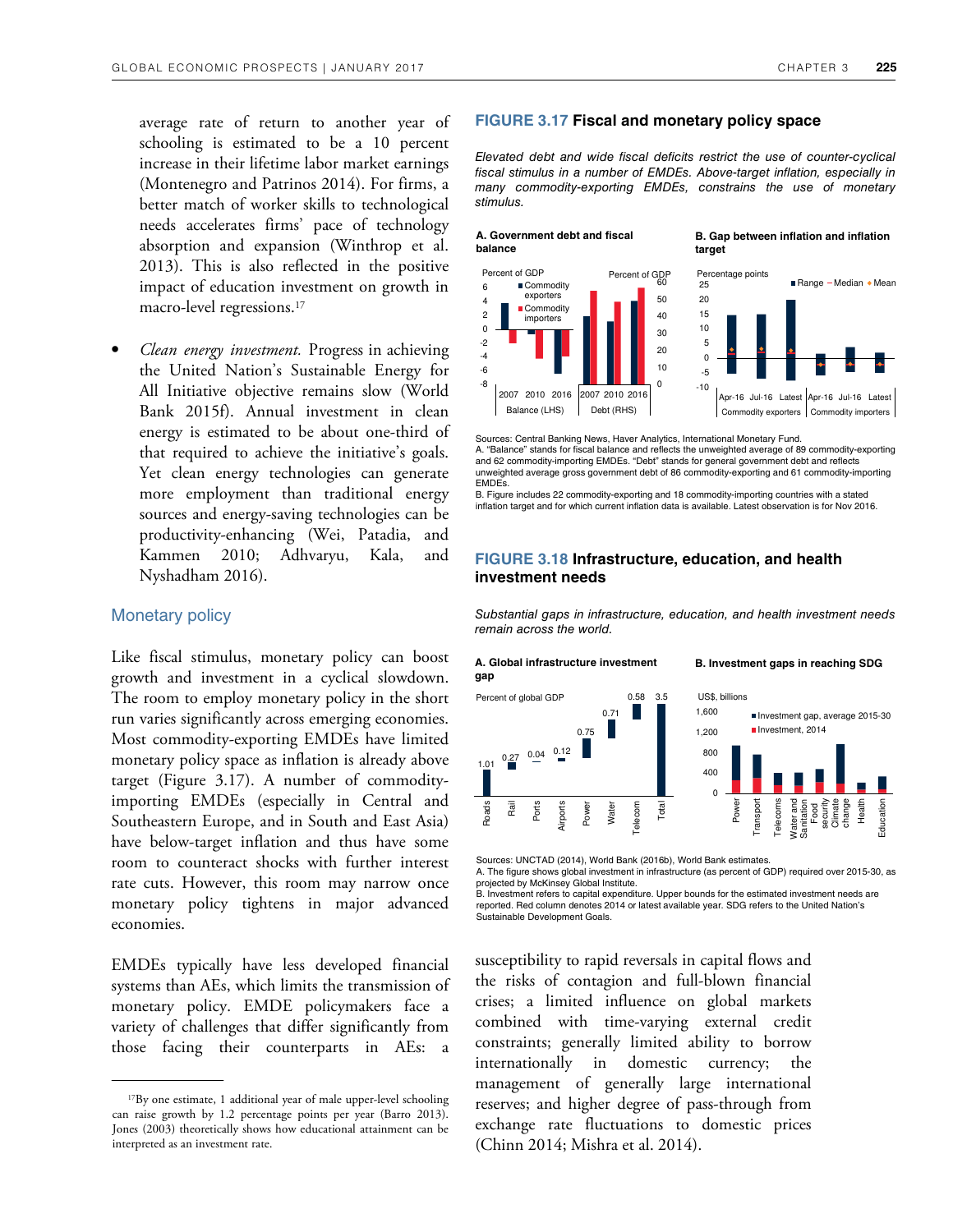#### **FIGURE 3.19 Investment and governance reform**

Reform spurts are significantly associated with higher investment growth. Since 2011, improvements in the business climate have continued, but at a slower pace.



Sources: Doing Business Report, World Bank; Worldwide Governance Indicators, World Bank; Haver Analytics; World Economic Outlook, International Monetary Fund.

A. The columns show the cumulative investment growth differential of economies during an reform spurt or setback episode, relative to those that experienced neither spurts nor setbacks. Spurt (setback) is defined by a two year increase (decrease) by two standard deviations in one or more of indexes of regulatory quality, government effectivness, rule of law, and control of corruption. Differentials are based on estimates from a panel data regression with time and country fixed effects. The sample includes 75 reform spurt episodes and 71 reform setback episodes among 97 EMDEs over 1996-2015. The growth differential during reform spurt episodes is significant at the ten percent level. See Annex 3.2E for more details.

B. Indicates proximity in score to country with the highest-ranking (best) scores for Ease of Doing Business across all time periods with available data. A higher distance to frontier score (DTF) indicates an easier business environment. Unweighted averages of 117 EMDEs. "Time" refers to the average DTF of the time to start a business, obtain construction permits, connect electricity, registering property, paying taxes, and enforcing contracts. "Cost" refers to the average DTF of the costs to starting a business, connect electricity, registering property, and enforcing contracts. "Procedure" refers to the average DTF of the number of procedures to starting a business, obtain construction permits, connecting electricity, and registering property. Blue column denotes the DTF level in 2004. The red and orange columns denote the change in DTF over the respective periods. Each year denoted refers to June of previous year to June of current year.

## Structural reforms

The environment for EMDE investment growth is likely to remain challenging. AE growth is expected to remain subdued (Chapter 1). Commodity prices are forecasted to rise only very gradually as excess supply, accumulated with strong pre-crisis investment in natural resources, is unwound slowly (World Bank 2016a). As monetary policy in AEs is expected to gradually normalize over the next few years, financing conditions could tighten and capital flows to EMDEs may ease. To offset these challenges, sustained improvements in the business climate and labor and product markets are needed to stimulate private investment.

Efforts to increase public investment are most effective in stimulating private investment and growth when implemented in a conducive business environment. Improvements in the business climate can both stimulate investment

(domestic and FDI) and amplify the crowding-in effects of public and foreign direct investment—in addition to indirect benefits through higher growth, less informality, and more dynamic job creation (Didier et al. 2015).<sup>18</sup> Business climate improvements include:

- *Lower startup costs* are associated with higher profitability of incumbent firms, greater investment in information and communications technology, and more beneficial effects of FDI for domestic investment.
- *Reforms to reduce trade barriers* can encourage FDI and aggregate investment.
- *Corporate governance and financial sector reforms* can improve the allocation of resources, including capital, across firms and sectors.
- *Labor and product market reforms* that increase firm profitability can encourage investment.
- *Stronger property rights* can encourage corporate and real estate investment.
- *Improved access to power supplies* can increase firm investment and productivity.

The panel regression aforementioned suggests that past major reform spurts in EMDEs have been associated with higher investment growth. This is also apparent in an event study of large spurts and setbacks in reforms among 97 EMDEs during 1996-2015 (Figure 3.19).19 Details of the approach are discussed in Annex 3.2E. Reform spurts were associated with significantly higher (by more than 4 percentage points) investment growth, on average, in the period of the reform.

Progress in improving business climates has slowed in EMDEs since 2011. During the

<sup>18</sup>For the linkages between these reform measures and investment growth, see Reinikka and Svensson (2002); Field (2005); Wacziarg and Welch (2008); Schivardi and Viviano (2011); Munemo (2014); Corcoran and Gillanders (2015); Calcagnini, Ferrando, Giombini (2015); and Andrews, Criscuolo and Gal (2015).

<sup>19</sup>In the period of the Great Moderation, about half of governance spurts occurred in commodity importers.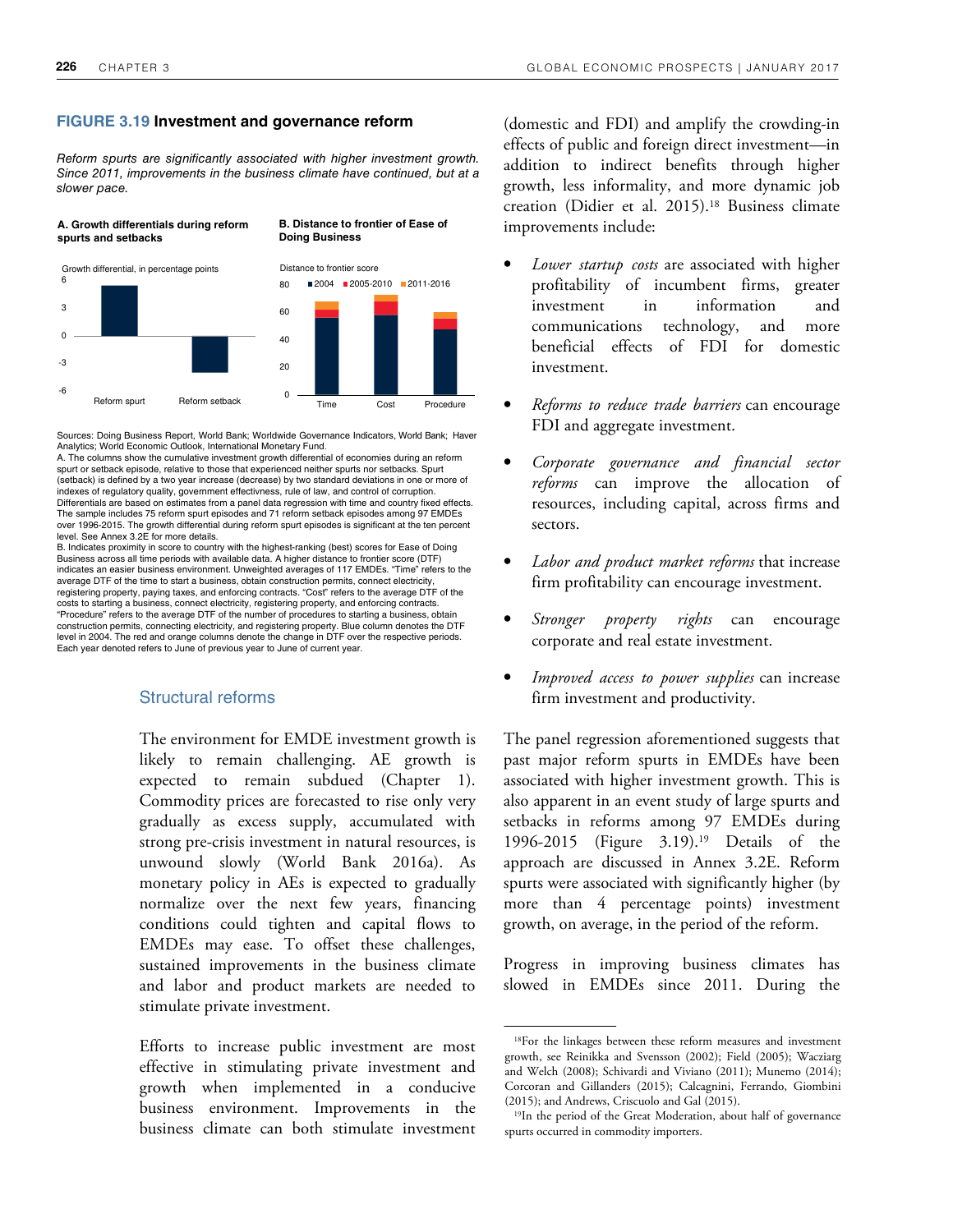preceding six years, the cost of doing business, compliance times to meet regulations, and the number of regulatory procedures were cut considerably. On average, EMDEs move 6-10 percent closer to best practices in these dimensions. Since 2011, however, improvements have continued in EMDEs but, on average, at a slower pace (Figure 3.19). (That said, some EMDEs, including China and a number of EMDEs in Europe and Central Asia, and Sub-Saharan Africa, have accelerated their improvements in business climates.)

Policymakers in G20 countries have identified nine structural reform priorities. These include promoting trade and investment openness; advancing labor market reform, educational attainment, and skills; encouraging innovation; improving infrastructure; promoting fiscal reform; promoting competition and an enabling environment; improving and strengthening the financial system; enhancing environmental sustainability; and promoting inclusive growth (G20 2016b). Measures that particularly benefit investment include, for example, harmonizing cross-border regulations; easing or simplifying product market regulations; and leveling the playing field between private and state-owned enterprises (G20 2015). In addition, public investment is to be complemented by measures to strengthen private investment (e.g., promotion of participation of private investors in public-private partnerships).

Trade and integration agreements can demonstrate a binding commitment to reforms that will have the collateral benefit of improving the investment climate (Kose et al. 2009; Mody and Murshid 2005). Under an enhanced investment climate, stronger investment would also improve trade flows, as investment weakness has been a major driver of the recent slowdown in global trade. Regional trade agreements can help lower nontariff barriers and, thus, encourage FDI and deepen supply chain integration (World Bank 2016a; Petri and Plummer 2016). To be sustainable, these agreements need to be supported by measures to compensate vulnerable groups of society that could be adversely affected.

# **Conclusions**

Relative to double-digit highs before the global financial crisis, investment growth in EMDEs has slowed considerably and steadily, from 10 percent in 2010 to 3.4 percent in 2015. The most pronounced slowdowns have taken place in BRICS and in commodity-exporting EMDEs. Investment growth is now below its long-term average in the largest number of EMDEs over the past quarter century, except during periods of serious global downturns. Long-term investment growth expectations have repeatedly been scaled back, possibly in recognition of considerably slower post-crisis output growth prospects, with knock-on effects on investment.

Slowing domestic activity, deteriorating terms of trade (for commodity exporters), rising private sector debt burdens, growing uncertainty, and slowing FDI inflows (for commodity importers) have contributed to the slowdown in investment growth. This contrasts with investment growth in AEs, which has been anemic largely on account of weak activity and softening growth prospects.

Policies to address the EMDE investment weakness include both direct and indirect measures. Public investment directly lifts overall investment, and improvements in its delivery increase its benefits to growth. It can also foster private investment, at least in the presence of economic slack, sizable infrastructure needs, and sound governance. Finally, public investment may have the collateral benefit of reducing income inequality. More indirectly, cyclical and structural policies to strengthen growth prospects—a key driver of investment—stimulate investment. These may include cyclical stimulus in countries where activity is weak for cyclical reasons and which have the available policy space. Most importantly, structural reforms to improve governance could encourage investment, foreign direct investment, and trade, and thereby improve longer-term growth prospects.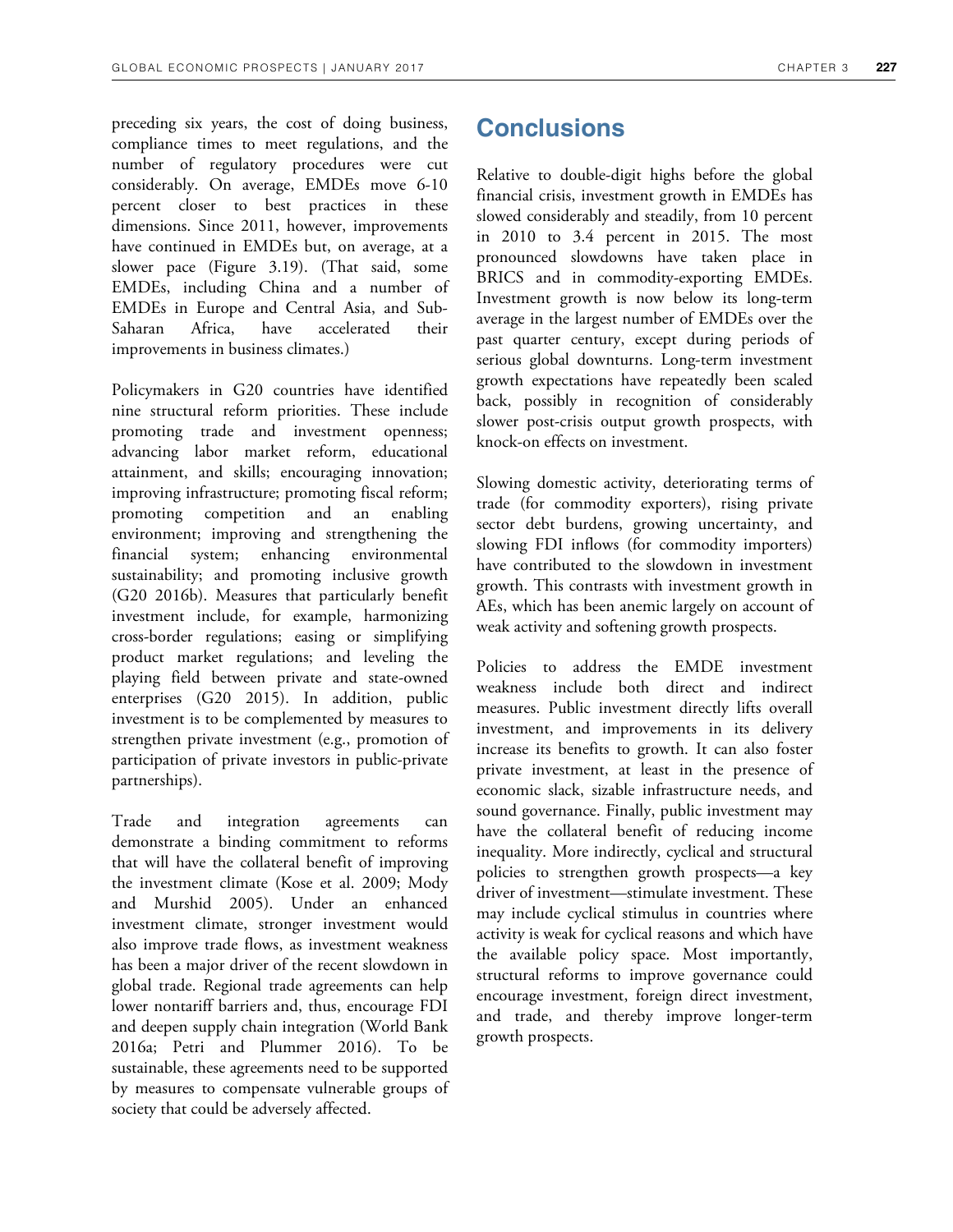# **ANNEX 3.1 Determinants of investment: Empirical framework**

*Framework.* As in Hall and Jorgenson's (1967) seminal work, private investment is modelled as the level of private investment *I*<sup>p</sup> chosen such that the marginal return on capital (*MPK*) equals the cost of capital, which consists of the real interest rate *r* and the rate of depreciation of capital (*δ*):

$$
MPK = r + \delta
$$

As a result, private investment *I <sup>p</sup>* also depends on the determinants of the marginal product of capital—especially total factor productivity *TFP*, the existing stock of private capital *K<sup>p</sup>* , and the availability of complementary public capital *K<sup>g</sup>* . In the presence of uncertainty, the cost of capital include a risk premium *π* :

$$
I^{p} = I^{p}(TFP, K^{g}, K^{p}, r, \pi, \delta)
$$

Higher cost of capital—whether due to higher risk premia or higher risk-free real interest rates would reduce investment, whereas higher productivity and complementary public capital would raise it. In the data used in this study, the distinction between private and public capital is not available for a broad set of countries. Hence, the analysis is based on aggregate investment *I*, including both private and public investment.

$$
I = I(TFP, K, r, \pi, \delta)
$$

The investment growth regression employed in the chapter includes explanatory variables as proxies for elements of this equation. The returns to capital (*MPK*) are proxied by output growth and terms of trade growth. The risk premium is proxied by measures of political uncertainty and financial market uncertainty. The cost of financing investment is proxied by FDI inflows, private credit, and the business climate.

These explanatory variables are also used in an extensive literature that has examined the determinants of investment growth. These include weak output growth, the terms-of-trade shocks caused by the slide in commodity prices since

2011, slow FDI flows, and intermittent bouts of political and policy uncertainty.

*Weak output growth.* The weakness in investment growth has coincided with weakness in output growth and a deteriorating growth outlook for EMDEs (Didier et al. 2015). The growth slowdown in EMDEs has reflected both structural factors and cyclical components. Weak growth prospects signal reduced opportunities for firms selling their goods and services and thus lead to lower investment. This is captured in the "accelerator model," which assumes that firms aim to maintain a constant capital-to-output ratio, in line with their expectations of future output growth (Jorgenson 1963; Jorgenson and Siebert 1968). Recent work on advanced economies has shown that output growth captures broad trends in investment, but actual investment often falls short of the model predictions.<sup>1</sup> In the regression, weak growth prospects are proxied by lagged output growth to reduce concerns about endogeneity.<sup>2</sup>

*Terms of trade movements.* Sharp decreases in commodity prices have caused large post-crisis swings in terms of trade (Baffes et al. 2015). Terms of trade developments shape growth prospects for both commodity exporters and importers. In commodity-exporting economies, the terms of trade movements are dominated by commodity price fluctuations. Weaker terms of trade decreases return to investment, especially in commodity-related projects, and, by reducing firms' net worth, tighten their financial constraints.

<sup>&</sup>lt;sup>1</sup>Lewis et al. (2014); Barkbu et al. (2015); Banerjee, Kearns, and Lombardi (2015); and Leboeuf and Fay (2016).

<sup>2</sup> Ideally, growth prospects would be captured by forecasts for several years ahead. However, these are highly endogenous to investment and highly correlated with FDI inflows. Alternatively, a truly exogenous source of output growth would be used, such as changes in public investment. However, the available panel data on public and private investment are sparse to conduct a panel regression. Some authors include measures of foreign demand into similar types of panel regressions. However, when included here, export growth is insignificant as its effect is captured by domestic output growth.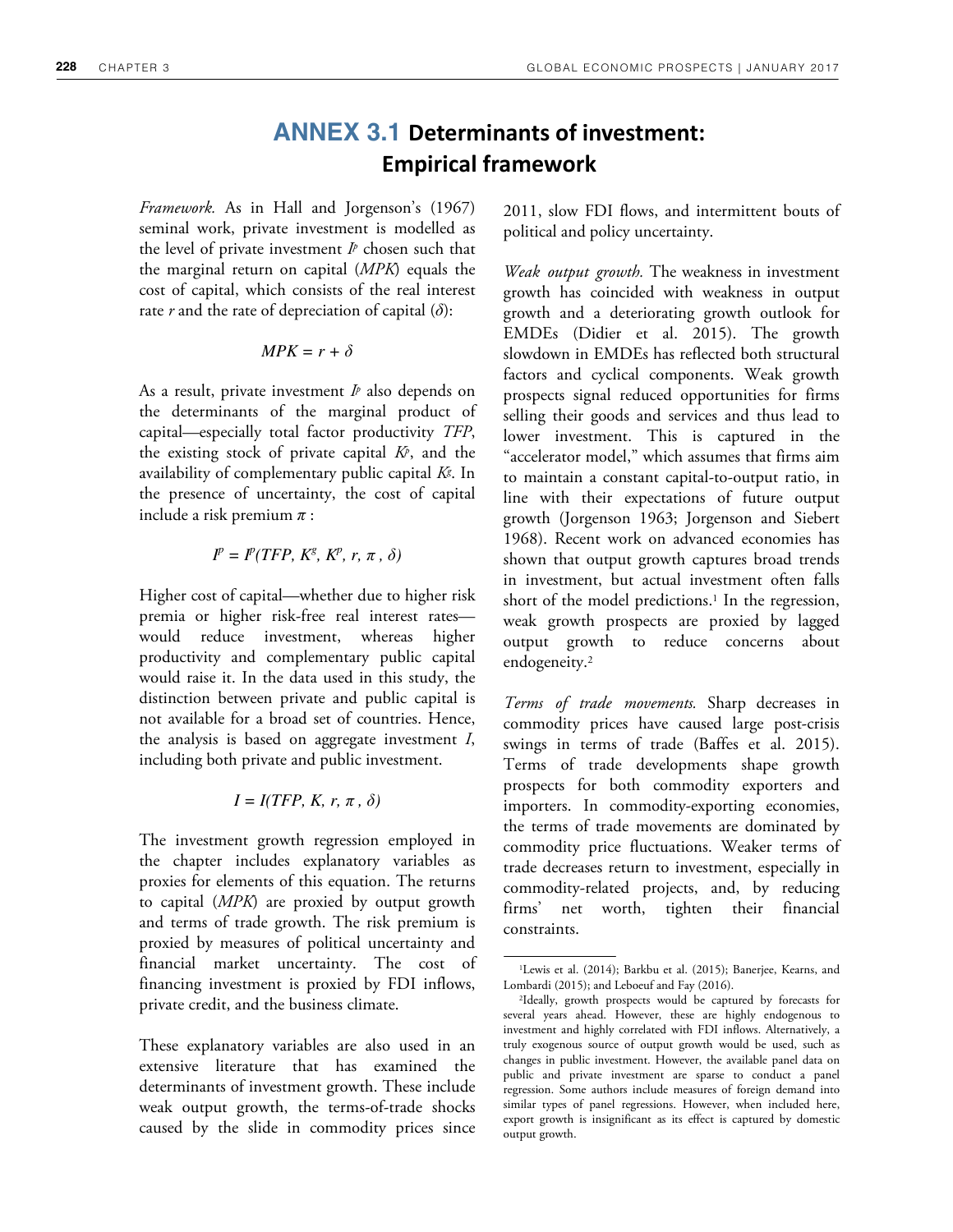*Debt overhang.* Elevated private debt may have an adverse impact on firms' investment for two reasons. First, since the benefits from investment are shared between the owner and the creditors of leveraged firms, high debt can discourage investment; and, second, high debt may reflect misallocation of capital to less innovative firms. This adverse effect is particularly pronounced for investment in an environment of weak growth prospects and in investment in long-lived assets, including real estate.<sup>3</sup> The regression includes the lagged private sector credit-to-GDP ratio to proxy for household and firm debt burdens and the square of the lagged private sector credit-to-GDP ratio to capture the balance between beneficial effects of financial deepening and the adverse effects of debt overhang.

*Reduced FDI inflows.* FDI inflows can lift growth both by financing investment and by acting as catalyst for additional, domestically-financed investment. FDI may also have indirect, productivity-enhancing "collateral" benefits (Kose et al. 2009). These include pressures for better institutions, financial development, and more stabilizing macroeconomic policies. The absorption by domestic firms of the new technology, or managerial practices, introduced by FDI can stimulate domestic investment, provided financing is available. Forays into new export markets by domestic firms, encouraged by FDI, may require up-front investment. To fully harness the benefits of FDI for investment, however, a set of conducive initial conditions are necessary. These include a sufficiently skilled labor force that can readily adopt new technologies, a developed financial system that can readily finance productive new investment, sound institutions that facilitate firm startup and market entry and exit, and open trade regimes that encourage investment in industries with a comparative advantage.<sup>4</sup> The regression includes the change in

<sup>3</sup>For arguments based on shared benefits from investment, see Myers (1977); Whited (1992); Occhino and Pescatori (2010); and Kalemli-Ozcan, Laeven and Moreno (2015). For misallocation arguments, see Lamont (2002); Hennessy (2004); Borio et al. (2015); Ollivaud, Guillemette and Turner (2016); and Melzer (forthcoming).

FDI inflows into the reporting economy (in percentage points of GDP) as a proxy for external financing sources of investment.<sup>5</sup>

*Business climate and reforms.* A number of studies have highlighted the importance of the institutional environment for investment. Postcrisis, private investment recovered faster in countries with more developed financial market infrastructure, and higher institutional quality (e.g., governance quality) has been associated with higher investment.<sup>6</sup> To capture the business climate, a dummy variable is included for large reforms (two standard deviation improvements) captured in one of four governance indicators (regulatory quality, government effectiveness, rule of law, and control of corruption). The World Governance Indicators are typically highly persistent over time. Hence, much of their crosscountry variability is captured by the country fixed effects. Therefore, the regression analysis here focuses on periods in which there are large, statistically significant improvements (two standard deviations) in any two-year period. $^7$ 

*Policy uncertainty.* When firms are uncertain about future demand and future policies, their expected risk-adjusted returns may not exceed the costs of capital or the returns on liquid financial assets. This may make firms unwilling to commit to irreversible physical investment, a result found in a number of firm-level studies on advanced economies. In macroeconomic studies, the uncertainty generated by political risk has been shown to weigh on investment (Box 3.2).<sup>8</sup> The regression includes, as proxy for political stability, the International Country Risk Guide (ICRG) political stability rating. A higher index indicates greater political stability. The ICRG political risk index is a weighted average of ratings of

<sup>4</sup>Borensztein, Gregorio and Lee (1998); Bengoa and Sanchez-Robles (2003); Kohpaiboon (2003); Alfaro et al. (2004); Busse and Groizard (2008); Kose, et al. (2009); Azman-Saini, Law, and Ahmad (2010); and Azzimonti (2016).

<sup>5</sup> Ideally, non-FDI capital inflows would be included. However, this would reduce the sample size by one-third because of poor data availability pre-crisis.

<sup>6</sup>Mauro (1995); World Bank (2005); Everhart, Martinez-Vazquez and McNab (2009); Morrissey and Udomkerdmongkol (2012); Lim (2014); and Qureshi, Diaz-Sanchez, and Varoudakis (2015).

<sup>7</sup>A similar variable can be constructed for major reform setbacks. However, when a dummy variable for such setbacks is included in the regression the estimated coefficient is insignificant.

<sup>8</sup>Alesina and Perotti (1996); Bloom, Bond, and Van Reenen (2007); Gilchrist, Sim, and Zakrajsek (2014); Julio and Yook (2012); IFC (2016b).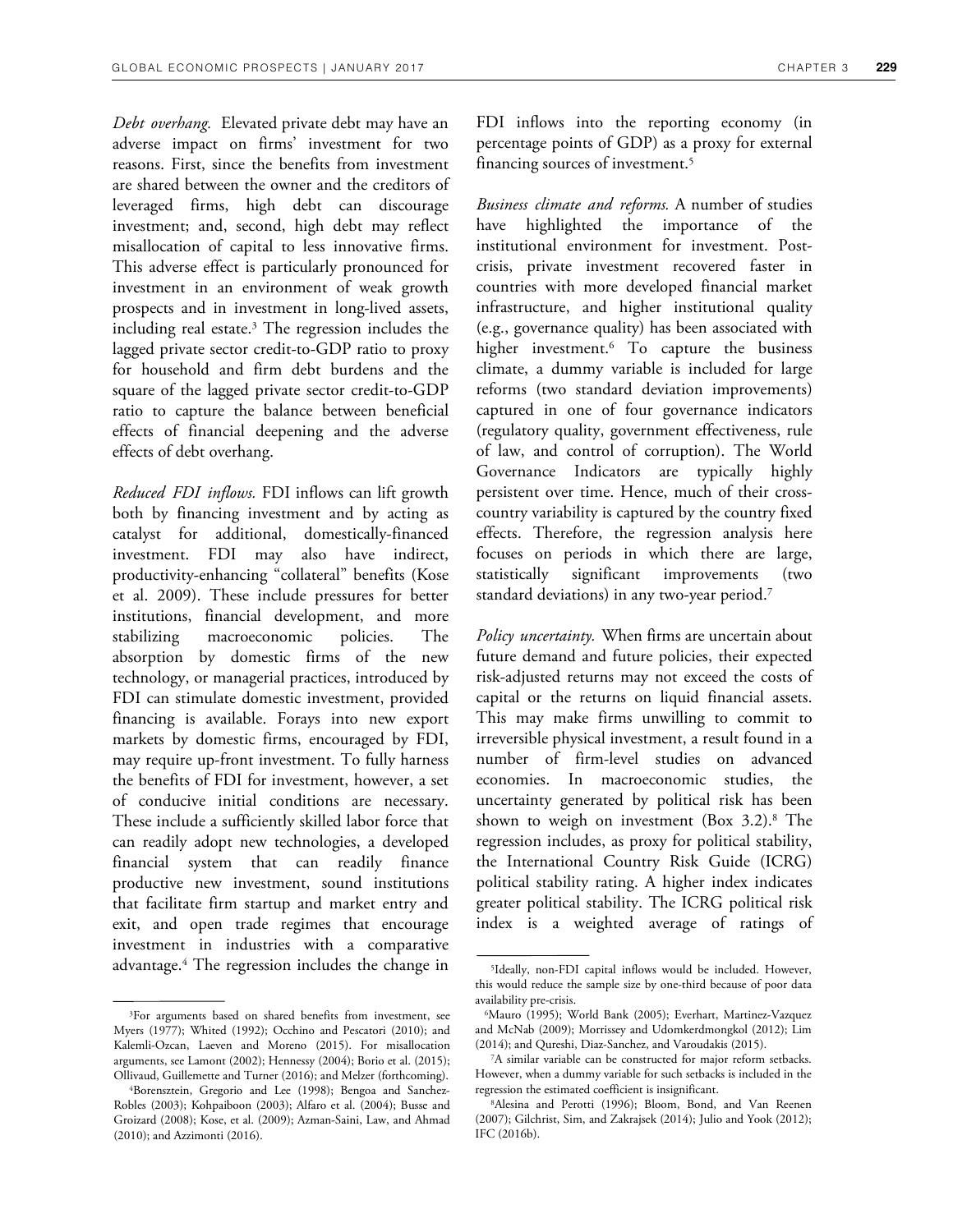government stability, socioeconomic conditions, investment profile, corruption, the role of military in politics, law and order, external and internal conflict, religious and ethnic tensions, democratic accountability, and bureaucratic quality.

*Data.* Data sources are drawn from Haver Analytics, World Bank's World Development Indicators, Oxford Economics, as well as the International Monetary Fund. Investment growth denotes the annual growth rate of real gross fixed capital formation. In instances where data on gross fixed capital formation are not available, gross capital formation is used as a proxy.

*Methodology.* A fixed effects panel regression is used to estimate the correlates of investment growth in 73 EMDEs with populations above 3 million for the period 1998-2015. The econometric framework is similar to that of Nabar and Joyce (2009). However, the focus in this chapter is on investment *growth*, as a critical component of overall output growth (ultimately, the source of rising living standards), rather than changes in the investment-to-GDP ratio that would only capture changes in investment growth relative to output growth. This is in line with recent studies on advanced economies (Banerjee,

Kearns and Lombardi 2015; Bussiere, Ferrara, and Milovic 2016; Barkbu et al. 2015; Kothari, Lewellen, and Warner 2015) or for individual EMDEs (Anand and Tulin 2014). The results are shown in Annex Table 3.1.1. The regressions control for sudden stops in capital inflows and for country-fixed effects. Since several sudden stops occurred during global recessions and slowdowns, they also capture the impact of these episodes.

*Robustness*. The choice of these explanatory variables is confirmed by a Bayesian Model Averaging approach (Annex Table 3.1.2). The results are broadly robust across subsamples, to the inclusion of event dummies such as for periods of large political risk events, and to the inclusion of five-year-ahead growth forecasts as additional explanatory variables. An alternative estimation technique, generalized method of moments, yields similar estimates. The results are also robust to the use of private investment growth (for a subset of countries and years) as the dependent variable. The analysis here employs a parsimonious specification to reduce collinearity between explanatory variables. However, the results are broadly robust to controlling for lagged public debt, squared lagged public debt, subcomponents of the ICRG index, and terms of trade volatility.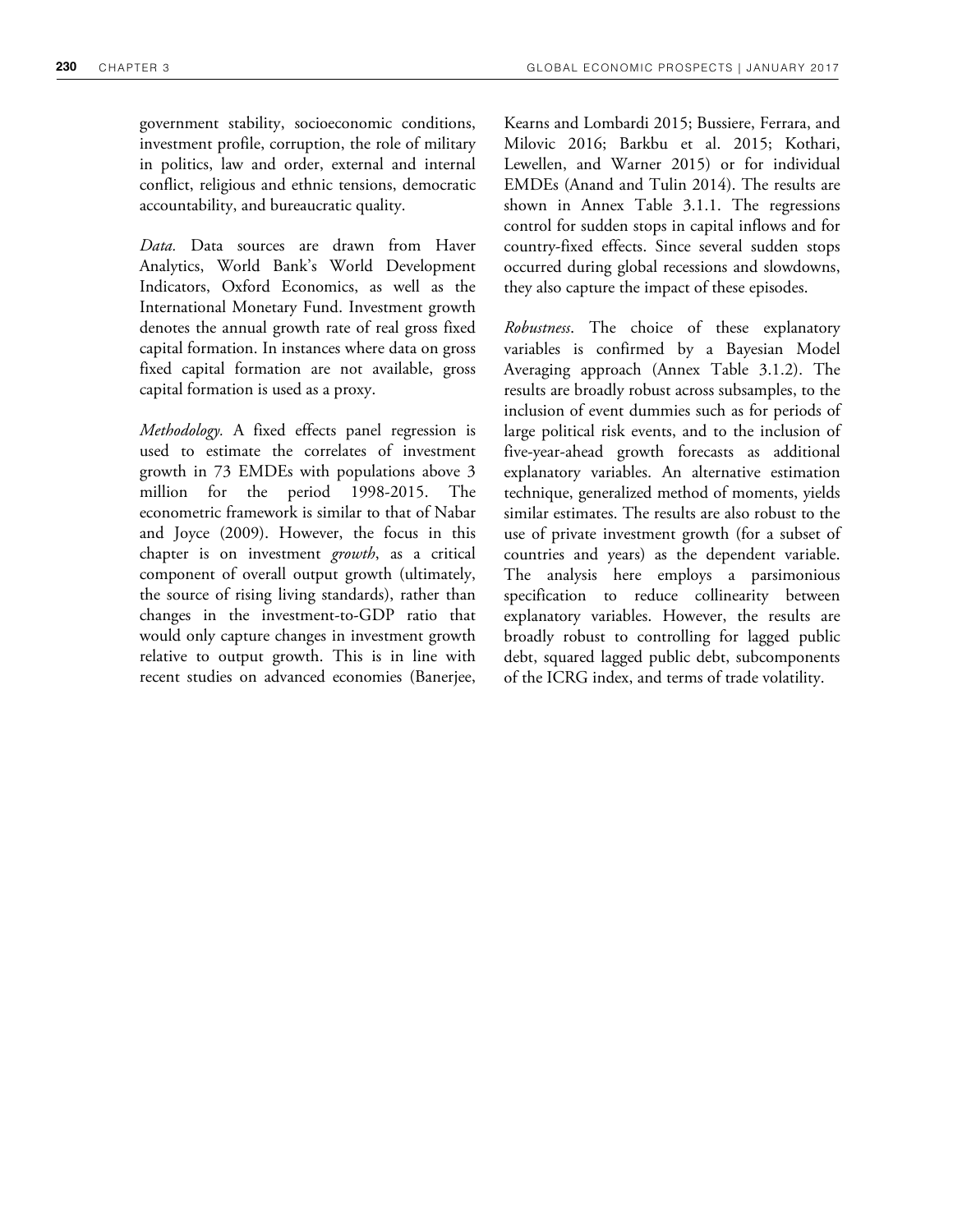## **ANNEX TABLE 3.1.1 Correlates of investment growth**

|                                               | (1)         | (2)                                                | (3)         | (4)                       | (5)         | (6)                          |
|-----------------------------------------------|-------------|----------------------------------------------------|-------------|---------------------------|-------------|------------------------------|
| <b>VARIABLES</b>                              | <b>EMDE</b> | <b>EMDE:</b><br>including political<br>risk events | <b>GMM</b>  | 5-year-ahead<br>forecasts | <b>AE</b>   | <b>Private</b><br>investment |
| Lagged real GDP growth                        | $0.429**$   | $0.415**$                                          | $0.441***$  | 1.717                     | $0.829***$  | $0.381**$                    |
| (percent)                                     | [0.163]     | [0.164]                                            | [0.168]     | [1.219]                   | [0.157]     | [0.186]                      |
| Change in FDI inflows                         | $0.605**$   | $0.602**$                                          | $0.468**$   | 0.179                     | $0.145***$  | $0.997***$                   |
| (percentage points of GDP)                    | [0.269]     | [0.271]                                            | [0.232]     | [0.158]                   | [0.049]     | [0.342]                      |
| <b>Political stability</b>                    | $0.473***$  | $0.405***$                                         | $0.297**$   | $0.602***$                | 0.017       | $0.509***$                   |
|                                               | [0.138]     | [0.140]                                            | [0.145]     | [0.172]                   | [0.116]     | [0.181]                      |
| Lagged credit to GDP ratio                    | $-0.095$    | $-0.126*$                                          | $-0.217**$  | $-0.092$                  | $-0.029$    | 0.018                        |
| (percent of GDP)                              | [0.072]     | [0.074]                                            | [0.098]     | [0.096]                   | [0.053]     | 0.079                        |
| Lagged credit to GDP ratio, squared           | $-0.001**$  | $-0.001*$                                          | 0.001       | $-0.002***$               | $-10e^{-5}$ | $-0.002***$                  |
|                                               | [0.000]     | [0.001]                                            | [0.001]     | [0.000]                   | [0.000]     | [0.000]                      |
| Terms of trade growth                         | $0.131***$  | $0.132***$                                         | $0.133***$  | $0.277***$                | 0.026       | $-0.093$                     |
| (percent)                                     | [0.037]     | [0.035]                                            | [0.032]     | [0.069]                   | [0.119]     | [0.061]                      |
| Large reform spurt                            | 4.503**     | 4.266*                                             | $2.862*$    | 3.607                     | $-0.149$    | $6.831*$                     |
|                                               | [2.223]     | [2.232]                                            | [1.727]     | [3.232]                   | [1.028]     | [3.744]                      |
| Large deterioration in<br>political stability |             | $-3.854**$<br>[1.526]                              |             |                           |             |                              |
| Sudden stop dummy                             | $-4.094***$ | $-4.059**$                                         | $-5.381***$ | $-7.495**$                | $-4.543***$ | $-7.151***$                  |
|                                               | [1.544]     | [1.544]                                            | [1.220]     | [2.664]                   | [0.901]     | [1.703]                      |
| Constant                                      | $-19.315**$ | $-13.811$                                          | $-7.974$    | $-33.95***$               | 3.162       | $-22.974*$                   |
|                                               | [9.450]     | [9.585]                                            | [8.822]     | [9.765]                   | [9.781]     | [11.804]                     |
| <b>Observations</b>                           | 1,098       | 1,092                                              | 1,098       | 327                       | 411         | 809                          |
| R-squared                                     | 0.126       | 0.136                                              |             | 0.270                     | 0.272       | 0.128                        |
| Number of countries                           | 73          | 73                                                 | 73          | 20                        | 26          | 59                           |

.<br>Note: Results of a panel regression with country fixed effects for 73 EMDEs during 1998-2015. Column (1) denotes the baseline regression. All coefficient estimates (except that for the<br>squared credit-to-GDP ratio) are ex deterioration in political stability, as defined by two standard deviation below the historical mean. GMM stands for generalized methods of moments. Column 4 replaces five-year ahead forecasts for lagged growth. AE stands for advanced economies. For the GMM regression in Column (3), the Wald chi square statistic is 84.25. Column (6) replaces dependent variable with<br>private investment growth. Robust sta

#### **ANNEX TABLE 3.1.2 Robustness: Bayesian Model averaging**

| Dependent variable: Investment growth            | (1)      | (2)      |
|--------------------------------------------------|----------|----------|
| Lagged real GDP growth (percent)                 | 0.558    | [1.00]   |
| Change in FDI inflows (percentage points of GDP) | 0.703    | [1.00]   |
| <b>Political stability</b>                       | 0.126    | [0.83]   |
| Lagged credit to GDP ratio (percent of GDP)      | $-0.067$ | [0.81]   |
| Terms of trade growth (percent)                  | 0.154    | [0.99]   |
| Large reform spurt                               | 3.017    | [0.53]   |
| Sudden stop dummy                                | $-3.777$ | [0.84]   |
| Constant                                         | $-1.116$ | $[1.00]$ |
| <b>Observations</b>                              | 1,098    |          |

Note: Estimation results are based on Bayesian Model Averaging. The sample is the same as in Annex Table 3.1.1. Column 1 denotes coefficients. Column 2 denotes probability of inclusion in brackets.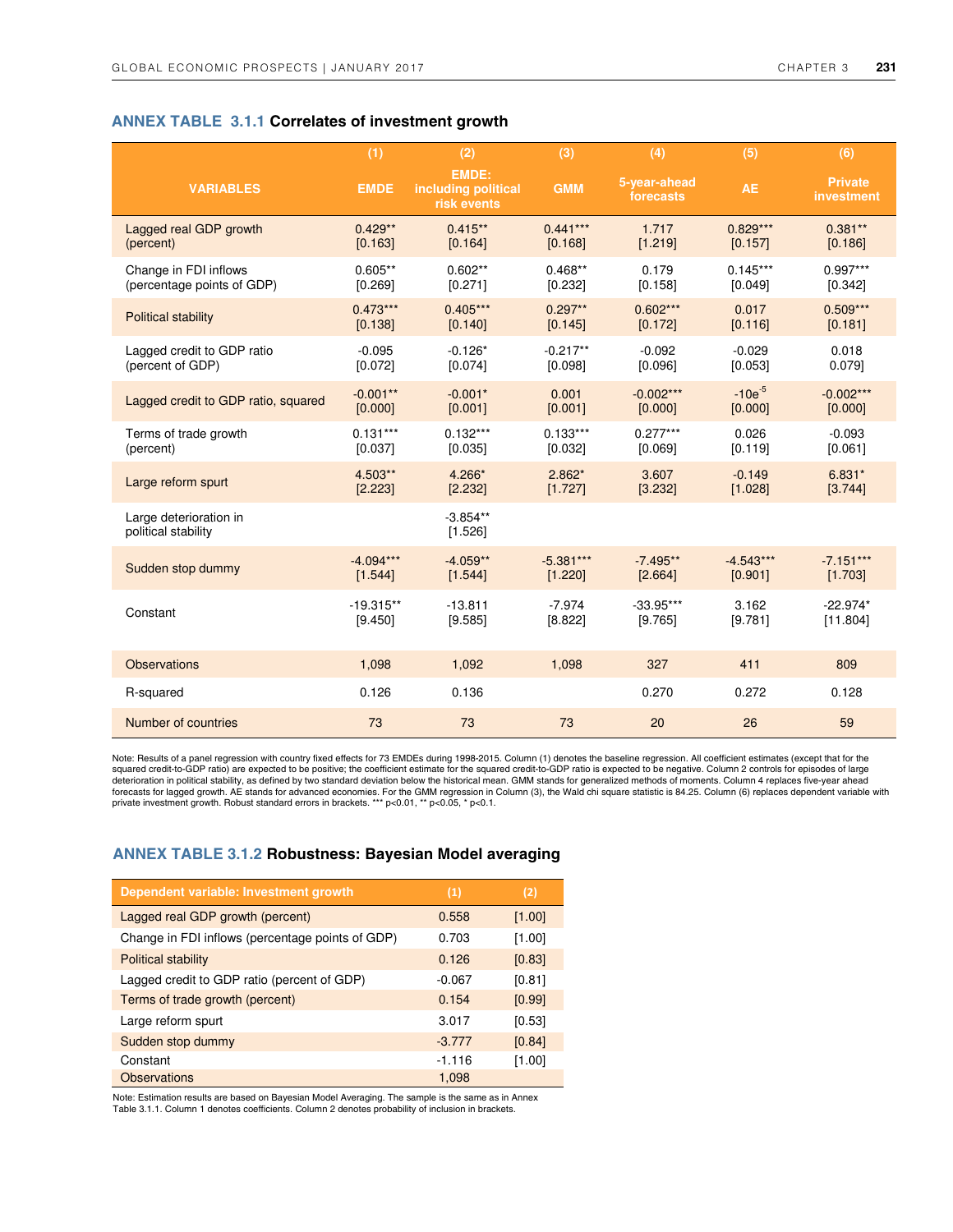# **ANNEX 3.2 Definitions and methodology**

# A. Investment-less credit booms

Data for the broadest definition of credit are provided by the Bank for International Settlements for 14 EMDEs from 1980 to 2015 (Argentina, Brazil, China, Hungary, India, Indonesia, Malaysia, Mexico, Poland, Russia, Saudi Arabia, South Africa, Thailand, and Turkey).

For other EMDEs, where credit from the domestic banking system remains the main source of credit (Ohnsorge and Yu 2016), annual data on claims by banks on the private sector, provided by the IMF's International Financial Statistics, are used as proxies for credit to the nonfinancial private sector. This broadens the sample by another 41 countries, mainly from 2000 onwards. These include Azerbaijan, Bahrain, Bangladesh, Bulgaria, Bolivia, Botswana, Colombia, Chile, Costa Rica, Cote d'Ivoire, Croatia, Egypt, Gabon, Georgia, Ghana, Guatemala, Honduras, Jamaica, Jordan, Kazakhstan, Kenya, Kuwait, Mauritius, Mongolia, Namibia, Nigeria, Oman, Pakistan, Philippines, Panama, Paraguay, Peru, Qatar, Senegal, Serbia, Tunisia, Sri Lanka, Ukraine, Uruguay, República Bolivariana de Venezuela, and Zambia.

Advanced economies (AEs) included in the sample are Australia; Austria; Belgium; Canada; Denmark; Finland; France; Germany; Greece; Hong Kong SAR, China; Ireland; Israel; Italy; Japan; Republic of Korea; Luxembourg; Netherlands; New Zealand; Norway; Portugal; Singapore; Spain; Sweden; Switzerland; United Kingdom; and United States.

# B. Implications of rising uncertainty on investment in EMDEs

To assess the role of uncertainty for EMDE investment during 1998Q1-2016Q2, aggregate vector autoregressive models for 18 EMDEs are applied. Given limited data availability, the sample varies for each indicator of uncertainty. Therefore, a series of separate vector autoregressive models are

estimated. The results are statistically significant within the usual 16-84 percent confidence bands.

The sample includes 18 EMDEs with available data for key quarterly macroeconomic indicators and stock market indexes: Brazil, Bulgaria, Chile, Costa Rica, Hungary, India, Indonesia, Malaysia, Mexico, Paraguay, Peru, Philippines, Poland, Romania, Russia, South Africa, Thailand, and Turkey. The literature on uncertainty often uses the option-induced volatility measure VXO (e.g., Bloom 2009) or rich monthly macro-data (279 macro and financial series in the case of Jurado, Ludvigson, and Ng 2015) to construct uncertainty measures. However, for many EMDEs, such measures cannot be constructed.

There are two sources of uncertainty: domestic and global.

- *Global* uncertainty is captured by financial market and policy uncertainty in the United States and the European Union (EU). Financial market uncertainty is proxied by the VIX for the United States and by the standard deviation of daily stock price changes for the Euro Area. Policy uncertainty is captured by the Economy Policy Uncertainty Index for the United States and the EU.
- *Domestic* financial market uncertainty is proxied by the standard deviation of daily stock market changes; domestic policy uncertainty is proxied by the ICRG index of political risk or, for Brazil, the Economic Policy Uncertainty Index.

# *Global uncertainty*

Vector autoregressions are used to estimate the impact of global uncertainty on EMDE investment. The data consist of investmentweighted averages for 18 EMDEs for 1998Q1- 2016Q2. Endogenous variables follow this Cholesky ordering: global financial market or policy uncertainty, EMDE stock price index; EMDE bond price index, and aggregate real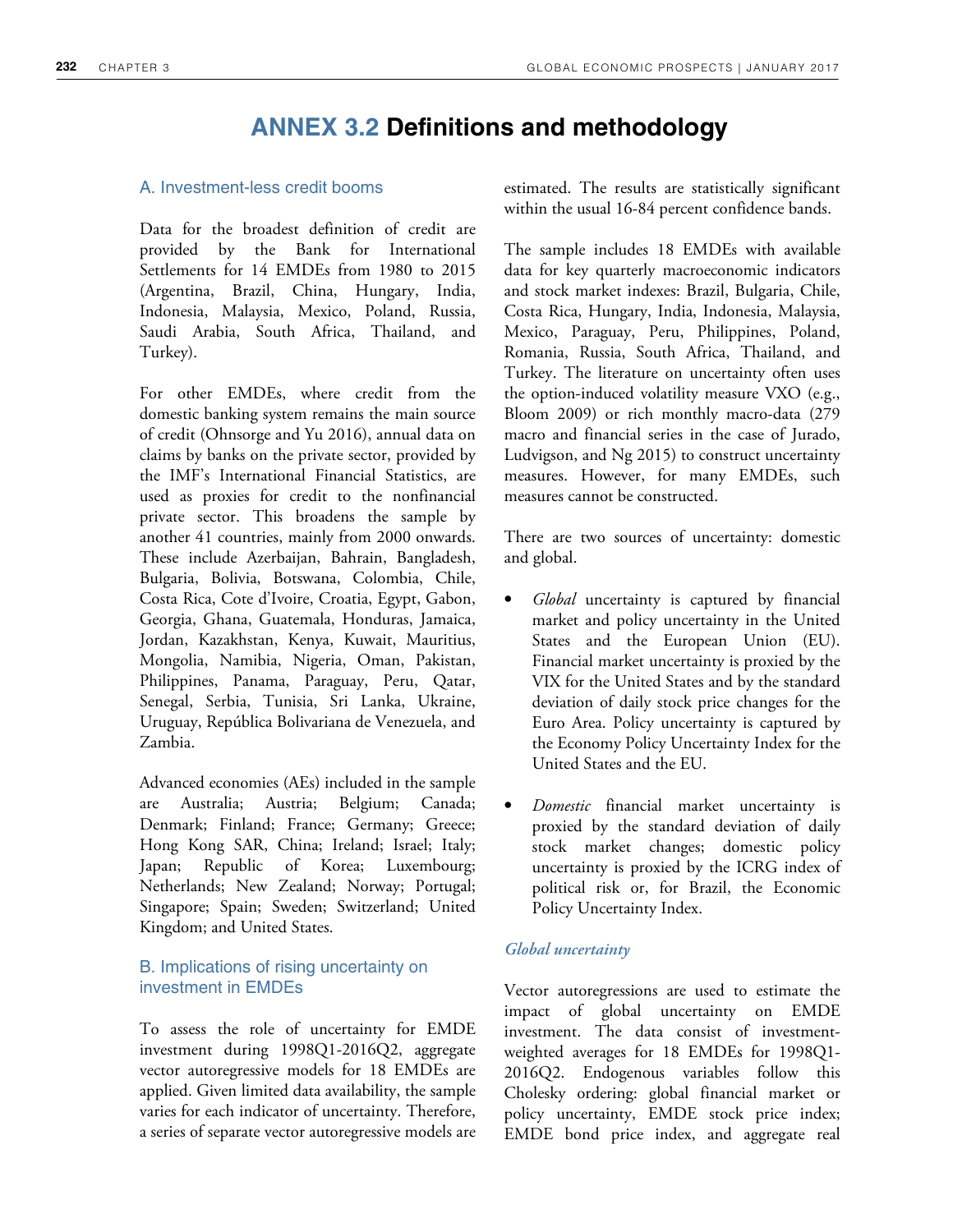output and investment in EMDEs. Exogenous regressors, included with two lags, are: G7 real GDP growth, world stock price index, and U.S. 10-year bond yields. For the estimation of the impact of EU uncertainty (as measured by the EPU), the sample includes EMDEs in Europe and Central Asia (Bulgaria, Hungary, Poland, Romania, Russia, Turkey).<sup>1</sup> The results are statistically significant within the usual 16-84 percent confidence bands.

#### *Domestic uncertainty*

Country-specific vector autoregressions are used to estimate the impact of domestic uncertainty on EMDE investment growth. The sample includes data for the same 18 EMDEs as listed above for 1998Q1-2016Q2. The variables include, in this Cholesky ordering: global financial market uncertainty, domestic financial market or political uncertainty, domestic stock prices, short-term interest rates, and domestic real investment. G7 real GDP growth is included as an exogenous regressor to preserve degrees of freedom. The regression is estimated with two lags. The model is adapted from the Bloom (2009) U.S. model, with these changes: employment is dropped due to data constraints, global uncertainty measures are added, and quarterly data replaces monthly data.

For the full sample of emerging market and developing economies, on average, the impact of domestic uncertainty—whether financial or political in nature—is insignificant throughout the forecast horizon. These results are not reported in the text. Data for the International Country Risk Guide variables are quite smooth; a short-term quarterly vector autoregression model therefore struggles to identify any significant correlations. Economic Policy Uncertainty data show more variance for the Brazilian economy; in these cases, the estimated impact of domestic uncertainty (as measured by the EPU) on domestic investment is highly significant.

# C. Spillovers from the United States, the Euro Area, and China

In order to quantify spillovers from an output slowdown in the United States and the Euro Area, a Bayesian structural vector autoregression is estimated for 1998Q1–2016Q2, using weighted average data for 18 EMDEs. The sample includes Brazil, Bulgaria, Chile, Costa Rica, Hungary, India, Indonesia, Malaysia, Mexico, Paraguay, Peru, Philippines, Poland, Romania, Russia, South Africa, Thailand and Turkey. The regression includes, in this Cholesky ordering: weighted average output growth in major advanced economies and China (excluding either the United States or the Euro Area), U.S. or Euro Area output growth, proxies for global financial conditions (U.S. 10-year sovereign bond yield and JP Morgan's EMBI index), and aggregate output growth or investment growth in EMDEs (excluding China). To conserve degrees of freedom, oil price growth is included as an exogenous regressor in the model.

A similar estimation is applied to estimate the impact of a slowdown in China's output or investment growth on EMDE output growth. The regression includes, in this Cholesky ordering: weighted average output growth in major advanced economies, proxies for global financial conditions (U.S. 10-year sovereign bond yield and JP Morgan's EMBI index), China's output growth or China's non-investment growth and China's investment growth, and output growth in EMDEs (excluding China). The oil price is again included as exogenous regressor.

# D. Crowding-in of private investment by public investment

A vector autoregression is conducted to estimate crowding-in of private investment by public investment for eight EMDEs with available data for 1998Q1-2016Q2. A decomposition of investment into private and public investment is only available for a restricted sample of EMDEs. The sample includes Bulgaria, Czech Republic, Hungary, Mexico, Poland, Romania, Slovak Republic, and Turkey. These countries are highly open and rank above the EMDE average in the

<sup>&</sup>lt;sup>1</sup>A similar estimation for other EMDEs yielded insignificant results, likely reflecting weaker trade and financial links with the EU.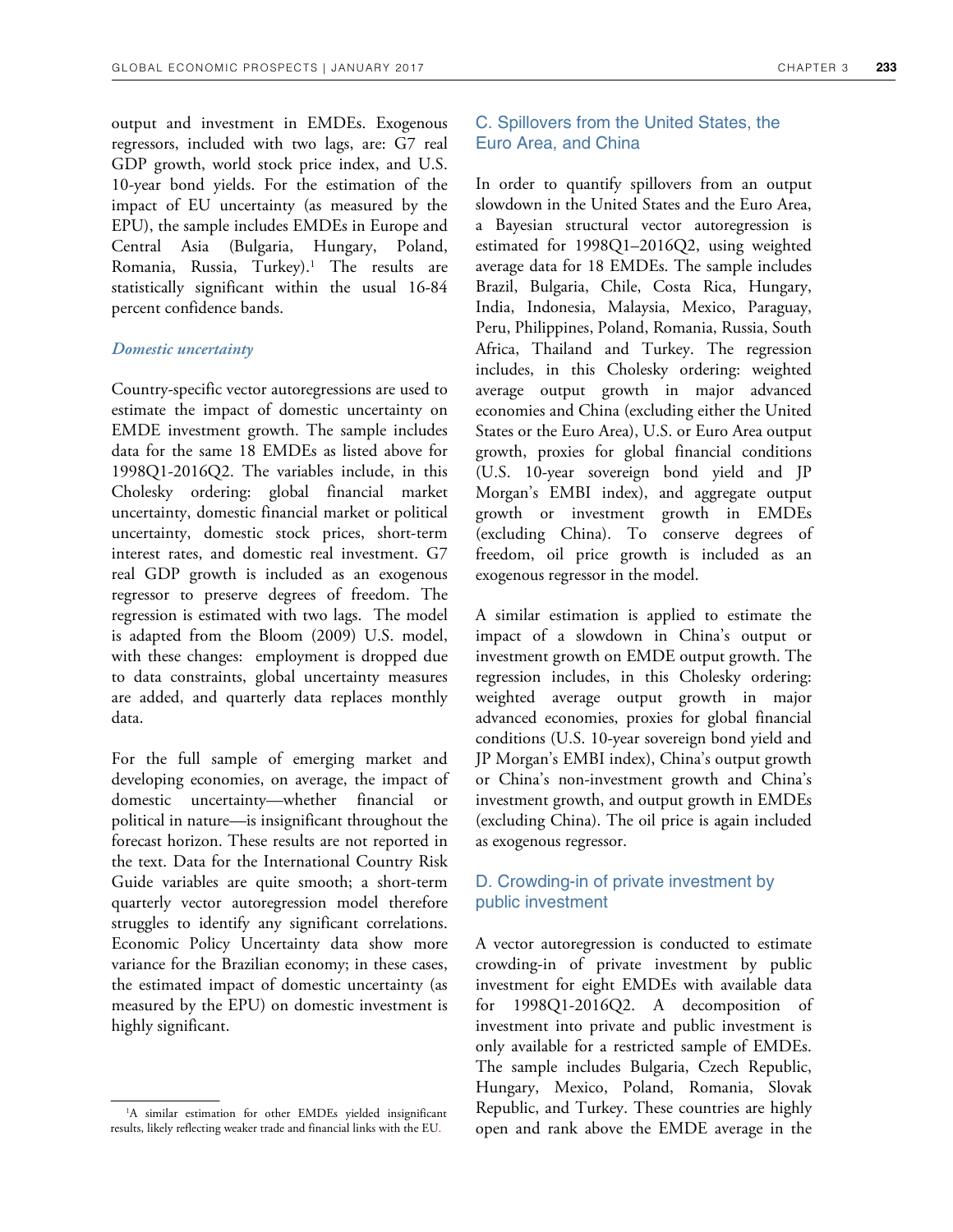World Bank Doing Business indicators. Variables included are, in this ordering: real government investment, real GDP, real private investment, current account balance, and the real effective exchange rate. The results are statistically significant within the usual 16-84 percent confidence bands.

# E. Investment growth and reforms

Values in columns of Figure 3.19 are based on a panel data regression in which the dependent variable is real investment growth. A spurt (setback) is defined as a two-year increase (decrease) by two standard deviations in one or more of the following four measures of the Worldwide Governance Index (WGI): regulatory quality, government effectiveness, rule of law, and control of corruption. The WGI indicators are principal components of a wide range of surveybased and other indicators. For each index, the standard deviation is measured as the average of the standard errors of the WGI Index in the beginning and at the end of each two-year interval. Episodes in which there were improvements in one measure and simultaneous setbacks in another are excluded. The sample spans 97 EMDEs over 1996‐2015, and excludes EMDEs with populations less than 3 million.

Let t denote the end of a two-year spurt or setback. The coefficients are dummy variables for spurts and setbacks over the [t-3, t+2] window around these episodes. In Figure 3.19, "Reform" denotes the t=[-1,0] window (i.e., around the two years of improvement/deterioration). All coefficients show the investment growth differential of economies during an episode compared to those that experienced neither improvements nor setbacks. All estimates include time-fixed effects to control for global common shocks and country-fixed effects to control for time‐invariant heterogeneity at the country‐level. Robust standard error estimates during the reform spurt window are jointly significant at the ten percent level (Annex Table 3.2.1).

## **ANNEX Table 3.2.1 Investment growth around governance reform spurts and setbacks**

| Dependent variable: investment growth |         |
|---------------------------------------|---------|
|                                       | $-1.52$ |
| $t-3$                                 | (2.74)  |
| t-2                                   | $-2.67$ |
|                                       | (2.37)  |
| $t-1$                                 | 0.84    |
|                                       | (2.69)  |
| Period t of reform spurt              | 4.58**  |
|                                       | (2.01)  |
| $t+1$                                 | 2.32    |
|                                       | (2.37)  |
| $t+2$                                 | $-0.46$ |
|                                       | (2.96)  |
| $s-3$                                 | $-2.33$ |
|                                       | (3.58)  |
| $s-2$                                 | $-1.05$ |
|                                       | (2.18)  |
| $s-1$                                 | $-1.81$ |
|                                       | (2.86)  |
| Period s of reform setback            | $-2.17$ |
|                                       | (2.56)  |
| $s+1$                                 | $-2.02$ |
|                                       | (2.83)  |
| $s+2$                                 | $-0.78$ |
|                                       | (2.97)  |
| <b>Observations</b>                   | 1,582   |
| R-squared                             | 0.127   |

Note: The regression includes time and country fixed effects. t indicates the period of the significant reform spurt, s the period of the significant reform setback as defined in Annex E. Robust standard errors in parentheses. \*\*\* p<0.01, \*\* p<0.05, \* p<0.1.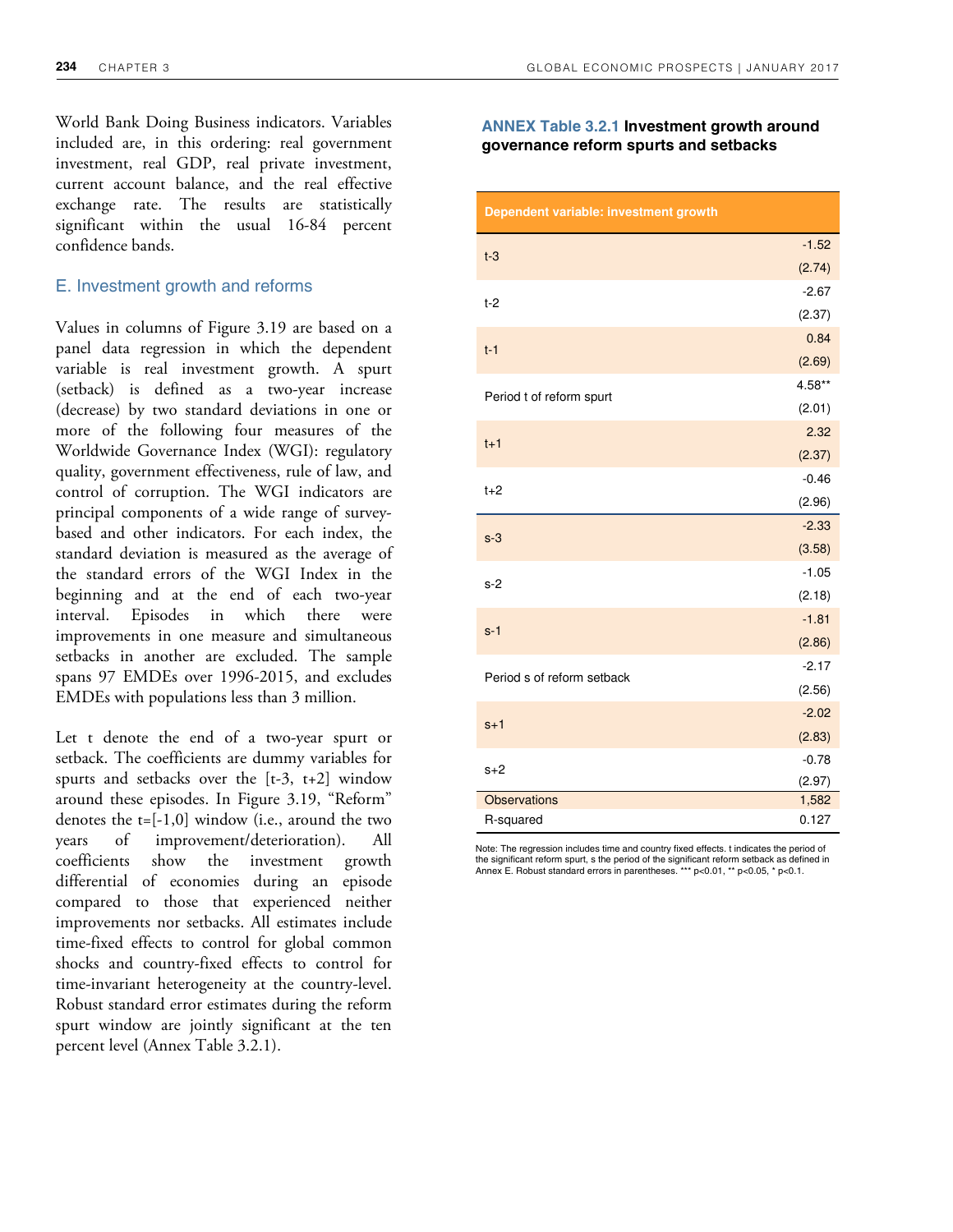# **References**

Abiad, A., D. Furceri, and P. Topalova. 2015. "The Macroeconomic Effects of Public Investment: Evidence from Advanced Economies." Working Paper 15/95. International Monetary Fund, Washington, DC.

Adhvaryu, A., N. Kala, and A. Nyshadham. 2016. "The Light and the Heat: Productivity Cobenefits of Energy-Saving Technology." Private Enterprise Development in Low-Income Countries (PEDL) Research Note 1775, Department for International Development, London.

Aghion, P., P. Howitt, and F. Murtin. 2011. "The Relationship between Health and Growth: When Lucas Meets Nelson-Phelps." *Review of Economics and Institutions* 2 (1): 1-24.

Ahuja, A., and M. Nabar. 2012a. "The Spillover Effects of a Downturn in China's Real Estate Investment." Working Paper 12/266, International Monetary Fund, Washington, DC.

Ahuja, A., and M. Nabar. 2012b. "Investment-Led Growth in China: Global Spillovers." Working Paper 12/267, International Monetary Fund, Washington, DC.

Albino-War, M., S. Cerovic, J. C. Flores, K. Javier, H. Qu, Y. Said, and B. Shukurov. 2014. "Making the Most of Public Investment in MENA and CCA Oil-Exporting Countries." IMF Staff Discussion Note. International Monetary Fund, Washington, DC.

Alesina, A., and R. Perotti. 1996. "Income Distribution, Political Instability, and Investment." *European Economic Review* 40 (6): 1203-1228.

Alfaro, L., A. Chanda, S. Kalemli-Ozcan, and S. Sayek. 2004. "FDI and Economic Growth: The Role of Local Financial Markets." *Journal of International Economics* 64(1): 89–112.

Alfaro, L. and E. Hammel. 2007. "Capital Flows and Capital Goods." *Journal of International Economics* 72 (1): 128–150.

Anand, R. and V. Tulin. 2014. "Disentangling India's Investment Slowdown." Working Paper 14/47, International Monetary Fund, Washington, DC.

Andrews, D., C. Criscuolo, and P. N. Gal. 2015. "Frontier Firms, Technology Diffusion and Public Policy: Micro Evidence from OECD Countries." Productivity Working Paper 2015-02, Organisation for Economic Co-operation and Development, Paris.

Arena, M., S. Bouza, E. Dabla-Norris, K. Gerling, and L. Njie. 2015. "Credit Booms and Macroeconomic Dynamics: Stylized Facts and Lessons for Low-Income Countries." Working Paper 15/11, International Monetary Fund, Washington, DC.

Aschauer, D. 1989. "Is Public Expenditure Productive?" *Journal of Monetary Economics* 23 (2): 177-200.

Azman-Saini, W., S. Law, and A. Ahmad. 2010. "FDI and Economic Growth: New Evidence on the Role of Financial Markets." *Economics Letters* 107(2): 211-213.

Azzimonti, M. 2016. "The Politics of FDI Expropriation." Working Paper 22705, National Bureau of Economic Research, Cambridge, MA.

Baffes, J., M. A. Kose, F. Ohnsorge, and M. Stocker. 2015. "The Great Plunge in Oil Prices: Causes, Consequences, and Policy Responses." Policy Research Note 1, World Bank, Washington DC.

Bahal, G., M. Raissi, and V. Tulin. 2015. "Crowding-Out or Crowding-In? Public and Private Investment in India." Working Paper 15/264. International Monetary Fund, Washington, DC.

Bailey, M., J. Manyika, and S. Gupta. 2013. *U.S. Productivity Growth: An Optimistic Perspective.* Washington, DC: Brookings Institution.

Baker, S., N. Bloom, and S. J. Davis. 2016. "Measuring Economic Policy Uncertainty." *Quarterly Journal of Economics* 131(4): 1593-1636.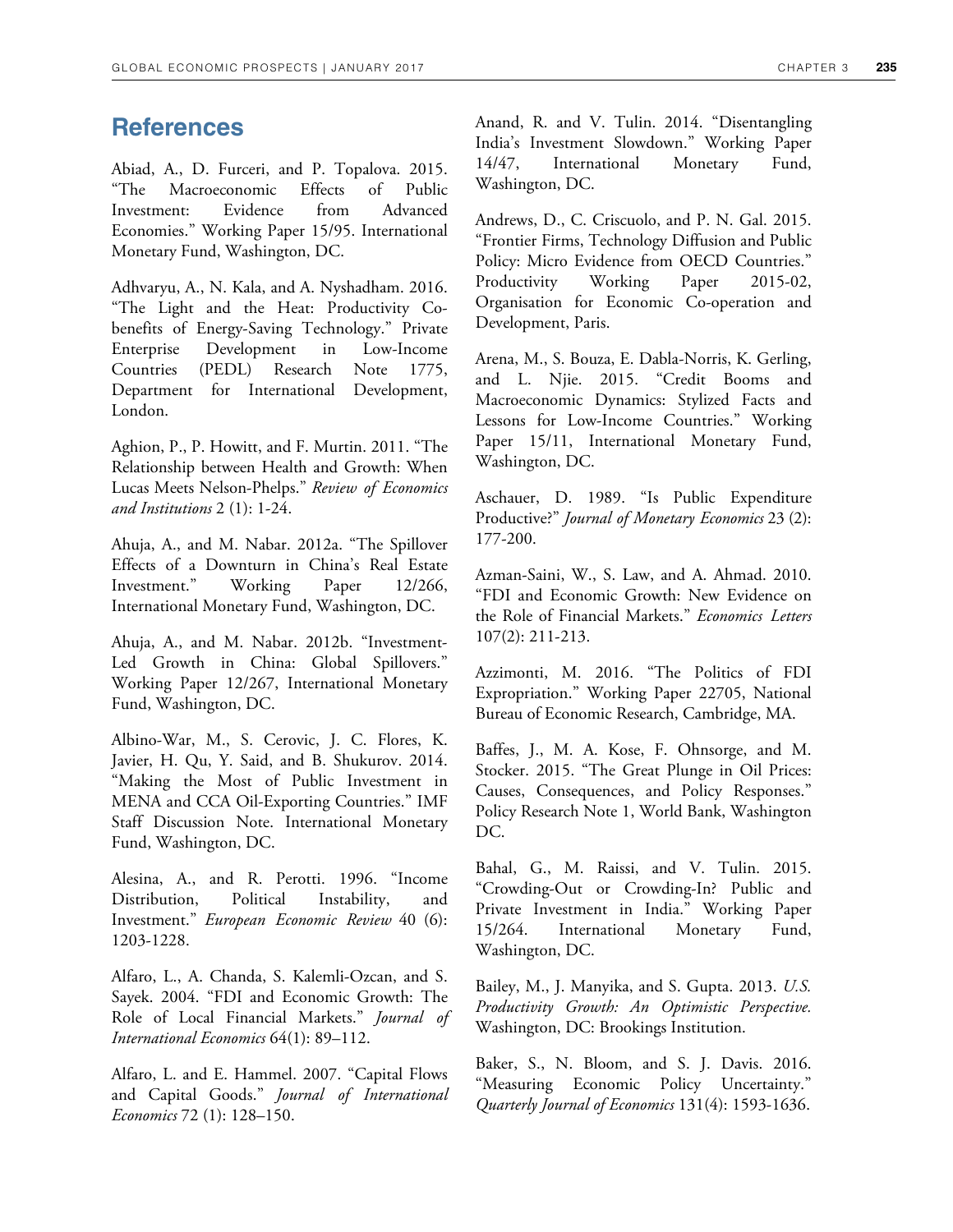Baker, S., N. Bloom, B. Canes-Wrone, S. J. Davis, and J. Rodden. 2014. "Why Has U.S. Policy Uncertainty Risen Since 1960?" *American Economic Review, Papers & Proceedings* 104 (5): 56 -60.

Banerjee, R., J. Kearns, and M. Lombardi. 2015. "(Why) Is Investment Weak?" BIS Quarterly Review, March. Bank for International Settlements, Geneva.

Barkbu, B., S. P. Berkmen, P. Lukyantsau, S. Saksonovs, and H. Schoelermann. 2015. "Investment in the Euro Area: Why Has It Been Weak?" Working Paper 15/32, International Monetary Fund, Washington, DC.

Barro, R. J. 2013. "Health and Economic Growth." *Annals of Economics and Finance* 14 (2): 329-366.

Barro, R., and J.-W. Lee. 2015. *Education Matters Global Schooling Gains from the 19th to the 21st Century*. Oxford: Oxford University Press.

Bengoa, M., and B. Sanchez-Robles. 2003. "Foreign Direct Investment, Economic Freedom and Growth: New Evidence from Latin America*." European Journal of Political Economy* 19: 529- 545.

Blanchard, O. J., and L. Katz. 1999. "Wage Dynamics: Reconciling Theory and Evidence". NBER Working Paper 6924, National Bureau of Economic Research, Boston.

Bloom, D., D. Canning, and J. Sevilla. 2004. "The Effect of Health on Economic Growth: A Production Function Approach." *World Development* 32 (1): 1–13.

Bloom, N. 2009. "The Impact of Uncertainty Shocks." *Econometrica* 77 (3): 623-685.

Bloom, N., S. Bond, and J. van Reenen. 2007. "Uncertainty and Investment Dynamics" *Review of Economic Studies* 74: 391-415.

Bloomfield, P. 2006. "The Challenging Business of Long-Term Public–Private Partnerships: Reflections on Local Experience." *Public Administration Review* 66 (3): 400-411.

Bom, P. R. D., and J. E. Ligthart. 2014. "What Have We Learned From Three Decades of Research on the Productivity of Public Capital?" *Journal of Economic Surveys* 28 (5): 889–916.

Borensztein, E., J. D. Gregorio, and J.-W. Lee. 1998. ''How Does Foreign Direct Investment Affect Growth?'' *Journal of International Economics* 45 (1): 115–135.

Borio, C., E. Karroubi, C. Upper, and F. Zampolli. 2015. "Labour Reallocation and Productivity Dynamics: Financial Causes, Real Consequences." BIS Working Papers 534. Bank for International Settlements, Basel.

Bourreaua, M., C. Cambinib, and P. Doğanc. 2012. "Access Pricing, Competition, and Incentives to Migrate from 'Old' to 'New' Technology." *International Journal of Industrial Organization* 30 (6): 713-723.

Brynjolfsson, E., and A. McAfee. 2011. *Race Against the Machine: How the Digital Revolution is Accelerating Innovation, Driving Productivity, and Irreversibly Transforming Employment and the Economy.* Lexington: Digital Frontier Press.

Buffie, E. F., A. Berg, C. Pattillo, R. Portillo, and L-F. Zanna. 2012. "Public Investment, Growth, and Debt Sustainability: Putting Together the Pieces." Working Paper 12/144. International Monetary Fund, Washington, DC.

Busse, M., and J. L. Groizard. 2008. "Foreign Direct Investment, Regulations and Growth." *The World Economy* 31: 861–886.

Bussiere, M., L. Ferrara, and J. Milovich. 2016. "Explaining the Recent Slump in Investment: The Role of Expected Demand and Uncertainty." *IMF Research Bulletin* 17 (1): 1-3.

Bussolo, M., J. Koettl, and E. Sinnott. 2015. *Golden Aging : Prospects for Healthy, Active, and Prosperous Aging in Europe and Central Asia.* Washington, DC: World Bank.

Calcagnini, G., A. Ferrando, and G. Giombini. 2015. "Multiple Market Imperfections, Firm Profitability and Investment." *European Journal of Law and Economics* 40 (1): 95-120.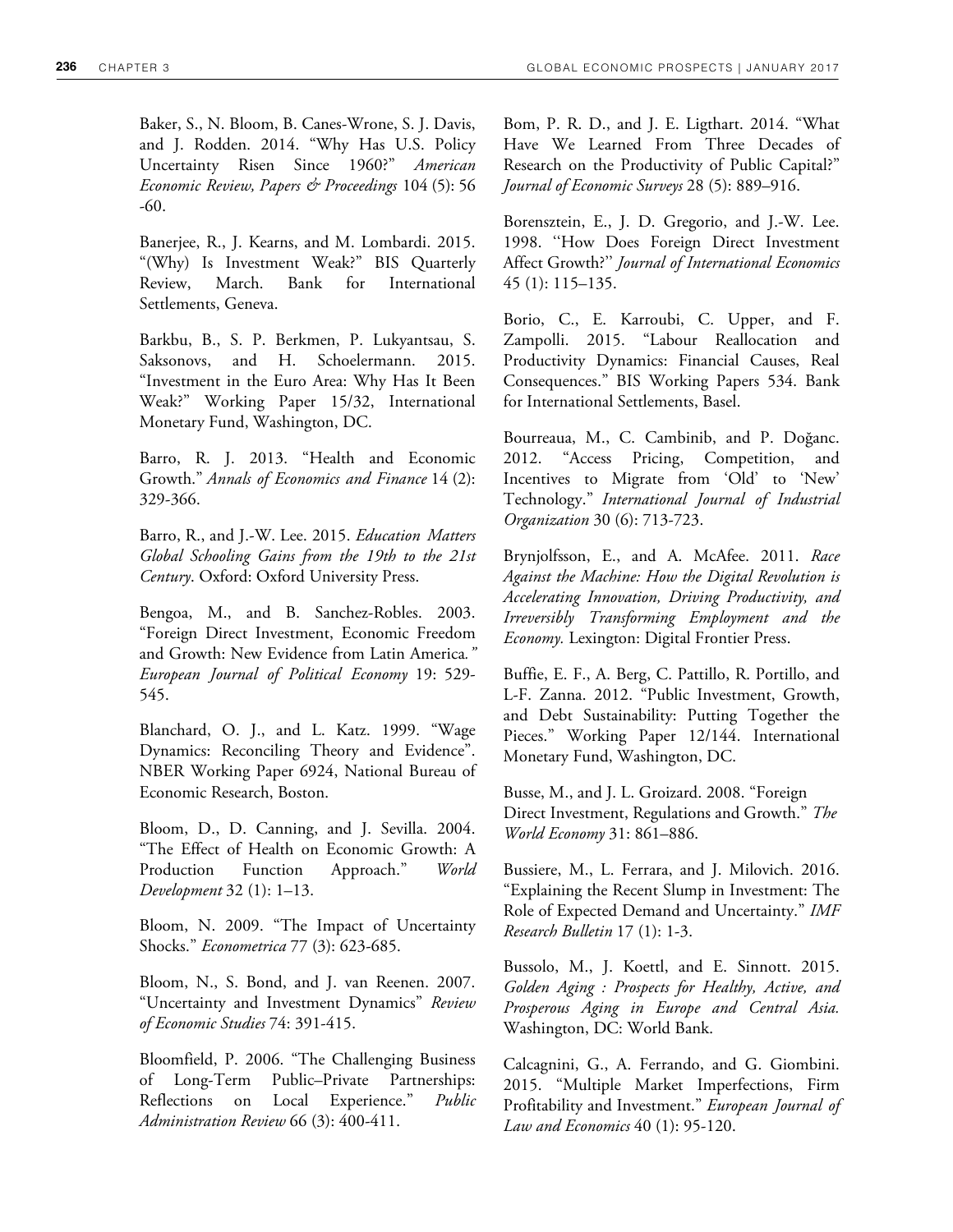Calderón, C., and L. Servén. 2014. "Infrastructure, Growth, and Inequality: An Overview." Policy Research Working Paper 7034. World Bank, Washington, DC.

Calderón, C., E. Moral-Benito, and L. Servén. 2015. "Is Infrastructure Capital Productive? A Dynamic Heterogeneous Approach." *Journal of Applied Econometrics* 30 (2): 177–98.

Carrière-Swallow, Y., and L. F. Céspedes. 2013. "The Impact of Uncertainty Shocks in Emerging Economies." *Journal of International Economics* 90 (2): 316-325.

Caselli, F. 2005. "Chapter 9 Accounting for Cross -Country Income Differences." *Handbook of Economic Growth*, Vol 1(A): 679-741.

Caselli, F., P. Pagano, and F. Schivardi. 2003. "Uncertainty and the Slowdown in Capital Accumulation in Europe." *Applied Economics* 35: 79-89.

Cavallo, E., and C. Daude. 2011. "Public Investment in Developing Countries: A Blessing or a Curse?" *Journal of Comparative Economics* 39 (1): 65–81.

Cerra, V., A. Cuevas, C. Goes, I. Karpowicz, T. Matheson, I. Samake, and S. Vtyurina. 2016. "Highways to Heaven: Infrastructure Determinants and Trends in Latin America and the Caribbean." Working Paper 16/185, International Monetary Fund, Washington, DC.

Chinn, M. D. 2014. "Central Banking: Perspectives from Emerging Economies." La Follette School of Public Affairs Working Paper Series, No. 2014-006.

Citigroup. 2016. "Urbanization: A Major Driver of Infrastructure Spending." Citigroup, New York.

Coflan, A. 2016. "China's State Investment Surge: Stimulus or Statistics?" Rhodium Group Research. http://rhg.com/notes/chinas-state-investmentsurge-stimulus-or-statistics.

Colecchia, A., and P. Schreyer. 2002. "ICT Investment and Economic Growth in the 1990s: Is the United States a Unique Case? A Comparative Study of Nine OECD Countries." *Review of Economics Dynamics* 5 (2): 408-442.

Comin, D., and M. M. Ferrer. 2013. "If Technology Has Arrived Everywhere, Why Has Income Diverged?" Working Paper 19010, National Bureau of Economic Research, Cambridge, MA.

Constantinescu, C., A. Mattoo, and M. Ruta. 2015. "The Global Trade Slowdown: Cyclical or Structural?" Working Paper 15/6, International Monetary Fund, Washington, DC.

Constantinescu, C., A. Mattoo, and M. Ruta. 2016. "Does the Global Trade Slowdown Matter?" Policy Research Working Paper 7673, World Bank, Washington, DC.

Corcoran, A., and R. Gillanders. 2015. "Foreign Direct Investment and the Ease of Doing Business." *Review of World Economics* 151 (1): 103 -26.

Cowen, T. 2011. *The Great Stagnation: How America Ate All the Low-Hanging Fruit of Modern History, Got Sick, and Will (Eventually) Feel Better.* New York: Dutton.

Czernich, N., O. Falck, T. Kretschmer, and L. Woessmann. 2011. "Broadband Infrastructure and Economic Growth." *The Economic Journal* 121: 505–532.

Dabla-Norris, E., J. Brumby, A. Kyobe, Z. Mills, and C. Papageorgiou. 2012. "Investing in Public Investment: An Index of Public Investment Efficiency." *Journal of Economic Growth* 17 (3): 235–66.

Dasgupta, B., L. Somik, and N. Lozano-Gracia. 2014. "Urbanization and Housing Investment." World Bank Policy Research Paper 7110, World Bank, Washington, DC.

Didier, T., M. A. Kose, F. Ohnsorge, and L. S. Ye. 2015. "Slowdown in Emerging Markets: Rough Patch or Prolonged Weakness?" Policy Research Note 4, World Bank, Washington, DC.

Dreger, C., and H. Reimers. 2014. "On the Relationship between Public and Private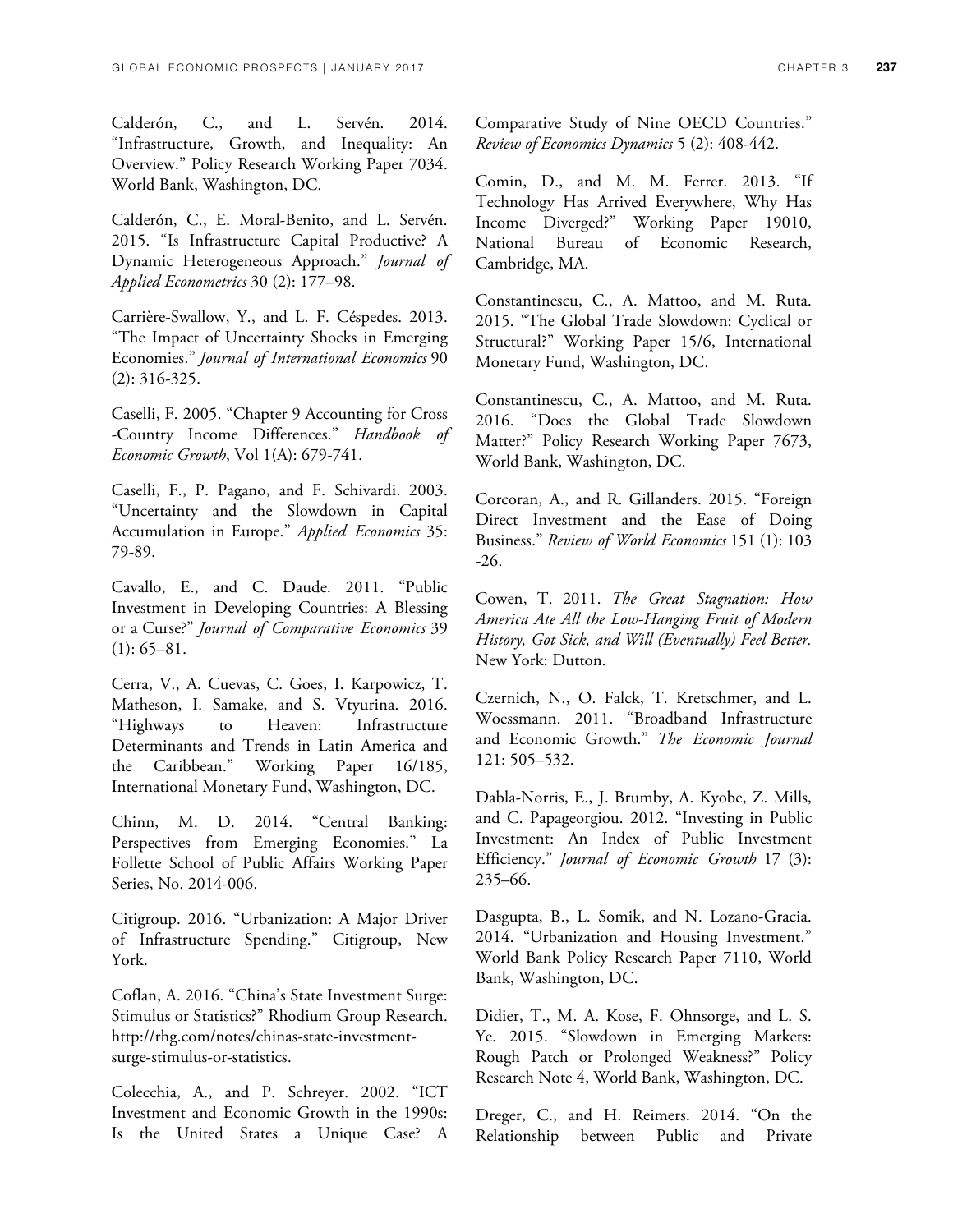Investment in the Euro Area." DIW Berlin Discussion Papers 1365. Berlin, Germany.

ECB (European Central Bank). 2016. "Public Investment in Europe." *ECB Economic Bulletin*  (2): 1–14. European Central Bank, Frankfurt.

Eden, M., and A. Kraay. 2014. "Crowding in and the Returns to Government Investment in Low Income Countries." Development Research Group Working Paper 6781. World Bank, Washington, DC.

Elekdag, S., and Y. Wu. 2013. "Rapid Credit Growth in Emerging Markets: Boon or Boom-Bust?" *Emerging Markets Finance and Trade* 49  $(5): 45-62.$ 

Erden, L., and R. G. Holcombe. 2005. "The Effects of Public Investment on Private Investment in Developing Economies." *Public Finance Review* 33 (5): 575–602.

Ernst & Young. 2016. *Worldwide Corporate Tax Guide.* London: Ernst & Young.

Estache, A., and G. Garsous. 2012. "The Impact of Infrastructure on Growth in Developing Countries." *IFC Economics Notes*. 1. International Finance Corporation, Washington, DC.

Everhart S., J. Martinez-Vazquez, and R. M. McNab. 2009. "Corruption, Governance, Investment and Growth in Emerging Markets." *Applied Economics* 41 (13): 1579-1594.

Feldstein, M. 2008. "Did Wages Reflect Growth in Productivity?" NBER Working Paper 13953, National Bureau of Economic Research, Cambridge, MA.

Fernald, J. G. 1999. "Roads to Prosperity? Assessing the Link between Public Capital and Productivity." *American Economic Review* 89 (3): 619‐638.

Ferreira, F. H. G. 1995. "Wealth Distribution Dynamics with Public-Private Capital Complimentarity." Discussion Paper TE/95/286. London School of Economics and Political Science, London.

Field, E. 2005. "Property Rights and Investment in Urban Slums." *Journal of the European Economic Association 3* (2‐3): 279-290.

Fournier, J.-M., and A. Johansson. 2016. "The Effect of the Size and the Mix of Public Spending on Growth and Inequality." Economics Department Working Paper 1344. Organisation for Economic Co-operation and Development, Paris.

Freund, C. 2016. "The Global Trade Slowdown and Secular Stagnation." Peterson Institute of International Economics blog. https://piie.com/ blogs/trade-investment-policy-watch/global-tradeslowdown-and-secular-stagnation.

G20. 2015. *G20/OECD Report on G20 Investment Strategies. Vol 2.* Organisation for Economic Cooperation and Development, Paris.

\_\_\_\_\_\_. 2016a. "Developments in Investment and Policy Challenges." Paper for G-20, June. Organisation for Economic Co-operation and Development, Paris.

\_\_\_\_\_\_. 2016b. G20 Leaders' Communique, Hangzhou Summit, Sept 4-5.

Getachew, Y. Y. 2010. "Public Capital and Distributional Dynamics in a Two-Sector Growth Model." *Journal of Macroeconomics* 32 (2): 606– 16.

Gilchrist, S., J. Sim, and E. Zakrajsek. 2014. "Uncertainty, Financial Frictions, and Investment Dynamics." Working Paper 20038, National Bureau of Economic Research, Cambridge, MA.

Glaeser, E. L. 2008. *Cities, Agglomeration and Spatial Equilibrium*. Oxford: Oxford University Press.

Gollop, F. M., B. M. Fraumeni, and D. W. Jorgenson. 1987. *Productivity and U.S. Economic Growth.* Cambridge: Harvard University Press.

Gordon, R. J. 2012. "Is U.S. Economic Growth Over? Faltering Innovation Confronts the Six Headwinds." Working Paper 18315. National Bureau of Economic Research, Cambridge, MA.

Griliches, Z. 1988. "Productivity Puzzles and R &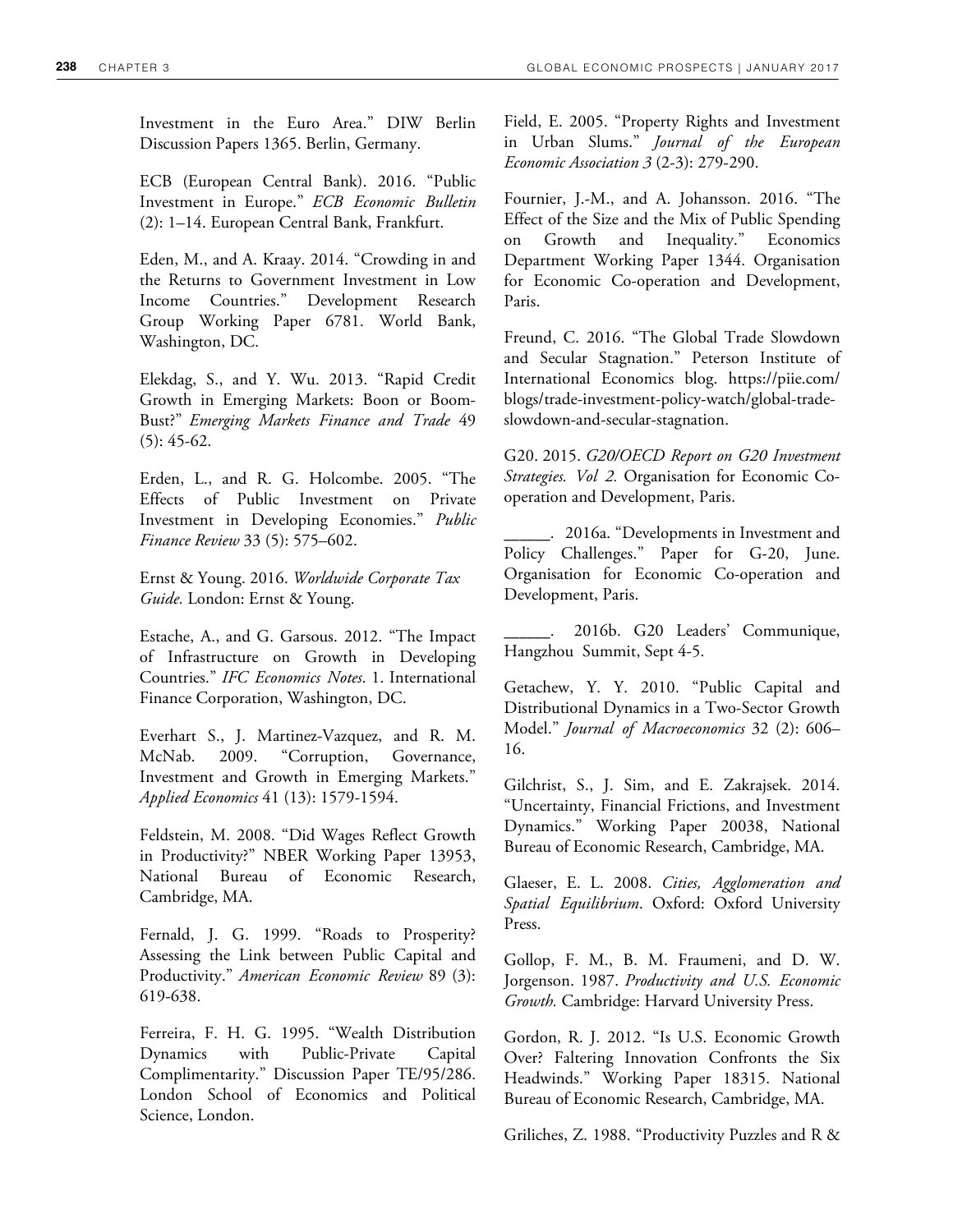D: Another Nonexplanation." *Journal of Economic Perspectives* 2 (4): 9-21.

Hall, R.E., and C. Jones. 1999. "Economic Growth: A Review Essay." *The Quarterly Journal of Economics* 114 (1): 83-116.

Hall, R.E., and D.W. Jorgenson. 1967. "Tax Policy and Investment Behavior." *American Economic Review* 57 (3): 391-414.

Hall, R.E. 2016. "Macroeconomics of Persistent Slumps." NBER Working Paper 22230. National Bureau of Economic Research, Cambridge, MA.

Hennessy, C. 2004. "Tobin's Q, Debt Overhang, and Investment*." Journal of Finance* 59 (4): 1717– 1742.

Herrera, S., and G. Pang. 2005. *Efficiency of Public Spending In Developing Countries: An Efficiency Frontier Approach*. Washington, DC: World Bank.

Holtz-Eakin, D., and M. Mandel. 2015. "Dynamic Scoring and Infrastructure Spending." McGraw Hill Financial Global Institute, New York.

Hong, G.H., J. Lee, W. Liao, and D. Seneviratne. 2016. "China and Asian Global Trade Slowdown." Working Paper 16/105, International Monetary Fund, Washington, DC.

Hsieh, C.‐T. and P. Klenow. 2010. "Development Accounting." *American Economic Journal: Macroeconomics* 2: 207-223.

Huidrom, R., M. A. Kose, and F. Ohnsorge. Forthcoming. "Spillovers from Major Emerging Markets." Mimeo, World Bank, Washington, DC.

IFC (International Finance Corporation). 2016a. "Global Productivity Slowdown and the Role of Technology Adoption in Emerging Markets." Note 6, EMCompass. International Finance Corporation, Washington, DC.

IFC (International Financial Corporation). 2016b. "A New Look at the Determinants of Investment in Emerging Markets." Mimeo, Sept.

30. International Finance Corporation, Washington, DC.

IMF (International Monetary Fund). 2015a. "Private Investment: What's the Holdup?" Chapter 4, *World Economic Outlook*, April. Washington, DC: International Monetary Fund.

\_\_\_\_\_\_. 2015b. People's Republic of China: Staff Report for the 2015 Article IV Consultation. Washington, DC: International Monetary Fund.

\_\_\_\_\_\_. 2016. "Global Trade: What's Behind the Slowdown?" Chapter 2, *World Economic Outlook*, October. Washington, DC: International Monetary Fund.

Inderst, G. 2016 "Infrastructure Investment, Private Finance, and Institutional Investors: Asia from a Global Perspective." ADBI Working Paper 555. Asian Development Bank, Manila.

International Energy Agency. 2014. *World Energy Investment Outlook – Special Report*, Paris: International Energy Agency.

Ismail, N. W., and J. M. Mahyideen. 2015. "The Impact of Infrastructure on Trade and Economic Growth in Selected Economies in Asia." Working Paper Series 553, Asian Development Bank Institute, Manila.

Jones, C. 2003. "Human Capital, Ideas, and Economic Growth." In *Finance, Research, Education, and Growth*, edited by L. Paganetto, and E. Phelps. London: Palgrave McMillian.

Jorgenson, D. 1963. "Capital Theory and Investment Behavior." *American Economic Review*  53 (2): 247-259.

1991. "Productivity and Economic Growth," In *Fifty Years of Economic Measurement: The Jubilee of the Conference on Research in Income and Wealth.* National Bureau of Economic Research, Cambridge, MA.

Jorgenson, D., and C. D. Siebert. 1968. "Optimal Capital Accumulation and Corporate Investment Behavior." *Journal of Political Economy* 76 (6): 1123-1151.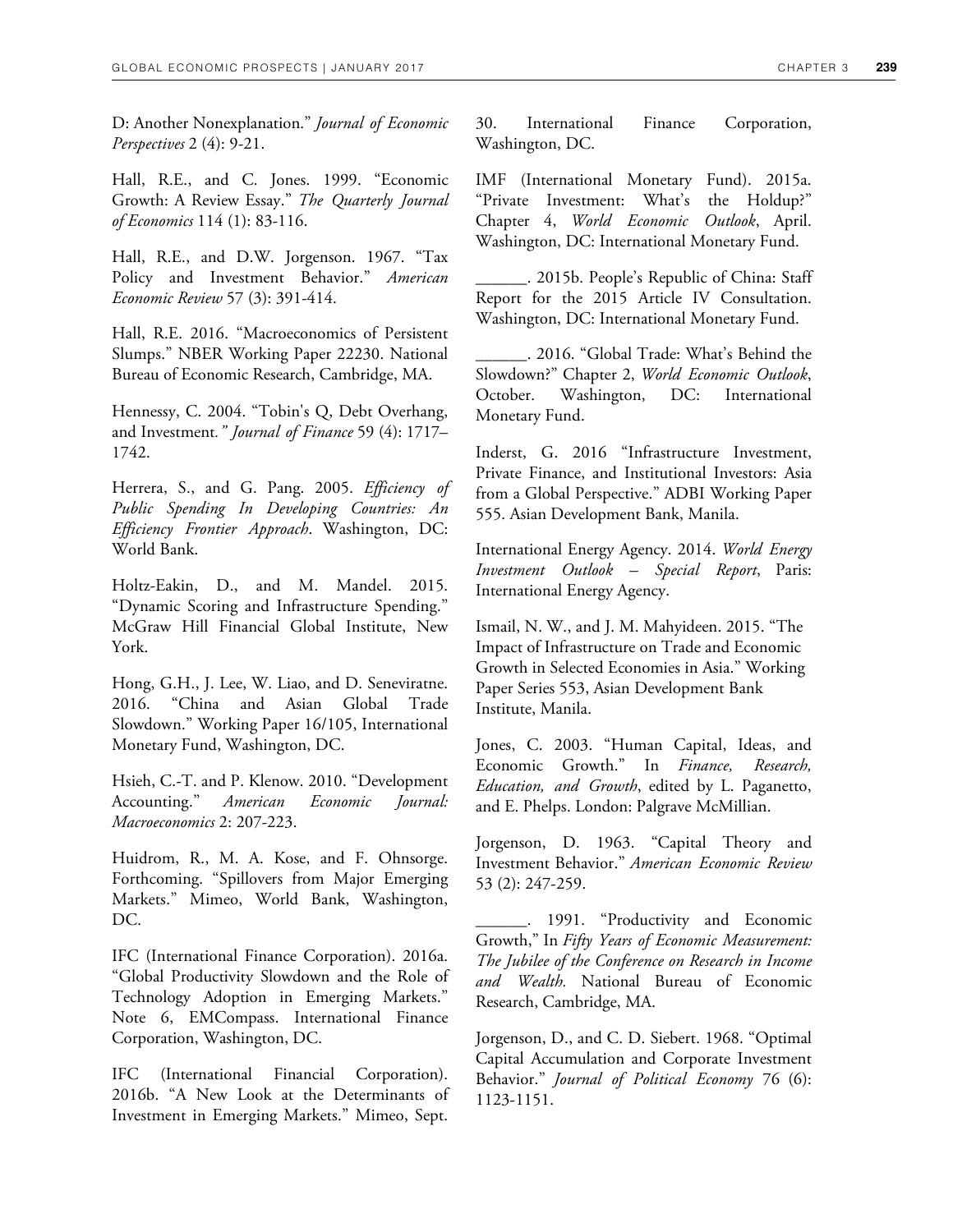Julio, B., and Y. Yook. 2012. "Political Uncertainty and Corporate Investment Cycles." *Journal of Finance* 67 (1): 45‐83.

Jurado, K., S. Ludvigson, and S. Ng. 2015. "Measuring Uncertainty." *American Economic Review* 105 (3): 1177-1216.

Kalemli-Ozcan, S., L. Laeven, and D. Moreno. 2015. "Debt Overhang in Europe: Evidence from Firm-Bank-Sovereign Linkages." Unpublished paper, University of Maryland.

Kang, J.S., and W. Liao. 2016. "Chinese Imports: What's Behind the Slowdown?" Working Paper 16/106, International Monetary Fund, Washington, DC.

Keefer, P. and S. Knack. 2007. "Boondoggles, Rent-Seeking, and Political Checks and Balances: Public Investment under Unaccountable Governments." *The Review of Economics and Statistics* 89 (3): 566-572.

Kessides, I. 2004. "Reforming Infrastructure: Privatization, Regulation, and Competition." Policy Research Report, World Bank, Washington, DC.

Klenow, P., and A. Rodríguez-Clare. 1997. "Economic Growth: A Review Essay." *Journal of Monetary Economics* 40: 597-618.

Kohpaiboon, A. 2003. "Foreign Trade Regimes and the FDI-Growth Nexus: A Case Study of Thailand." *Journal of Development Studies* 40 (2): 55-69.

Kothari, S. P., J. Lewellen, and J. B. Warner. 2015. "The Behavior of Aggregate Corporate Investment." MIT Sloan Research Paper 5112-14, MIT, Cambridge.

Kose, M. A., and M. Terrones. 2015. *Collapse and Revival: Understanding Global Recessions and Recoveries.* Washington, DC: International Monetary Fund.

Kose, M. A., E. Prasad, K. Rogoff, and S. Wei. 2009. "Financial Globalization: A Reappraisal." *IMF Staff Papers* 56 (1): 8-62.

Kose, M. A., S. Kurlat, F. Ohnsorge, and N. Sugawara. Forthcoming. "A Cross-Country Database of Fiscal Space." World Bank Policy Research Working Paper. World Bank, Washington, DC.

Kraay, A. 2014. "Government Spending Multipliers in Developing Countries: Evidence from Lending by Official Creditors." *American Economic Journal: Macroeconomics* 6 (4): 170–208.

Kuijs, L. 2016. "Credit and Investment – Problems and Misunderstandings." Research Briefing-China, Oxford Economics.

Lamont, O. 2002. "Macroeconomic Forecasts and Microeconomic Forecasters." *Journal of Economic Behavior & Organization* 48(3): 265-280.

Lardy, N. R., and Z. Huang. 2016. "China Private Investment Softens, But Not as Much as Official Data Suggest." Peterson Institute for International Economics, Washington, DC. https://piie.com/blogs/china-economic-watch/ china-private-investment-softens-not-muchofficial-data-suggest.

Leboeuf, M., and B. Fay. 2016. "What Is Behind the Weakness in Global Investment?" Staff Discussion Paper 5, Bank of Canada, Ottawa.

Lewis, C., N. Pain, J. Strasky, and F. Menkyna. 2014. "Investment Gaps after the Crisis." Economics Department Working Paper 1168, Organisation for Economic Co-operation and Development, Paris.

Li, D., N. Magud, and F. Valencia. 2015. "Corporate Investment in Emerging Markets: Financing vs. Real Options Channel." Working Paper 15/285, International Monetary Fund, Washington, DC.

Lim, J. 2014. "Institutional and Structural Determinants of Investment Worldwide." *Journal of Macroeconomics* 41 (C): 160-177.

Magud, N., and S. Sosa. 2015. "Investment in Emerging Markets. We Are Not in Kansas Anymore...Or Are We?" Working Paper 15/77, International Monetary Fund, Washington DC.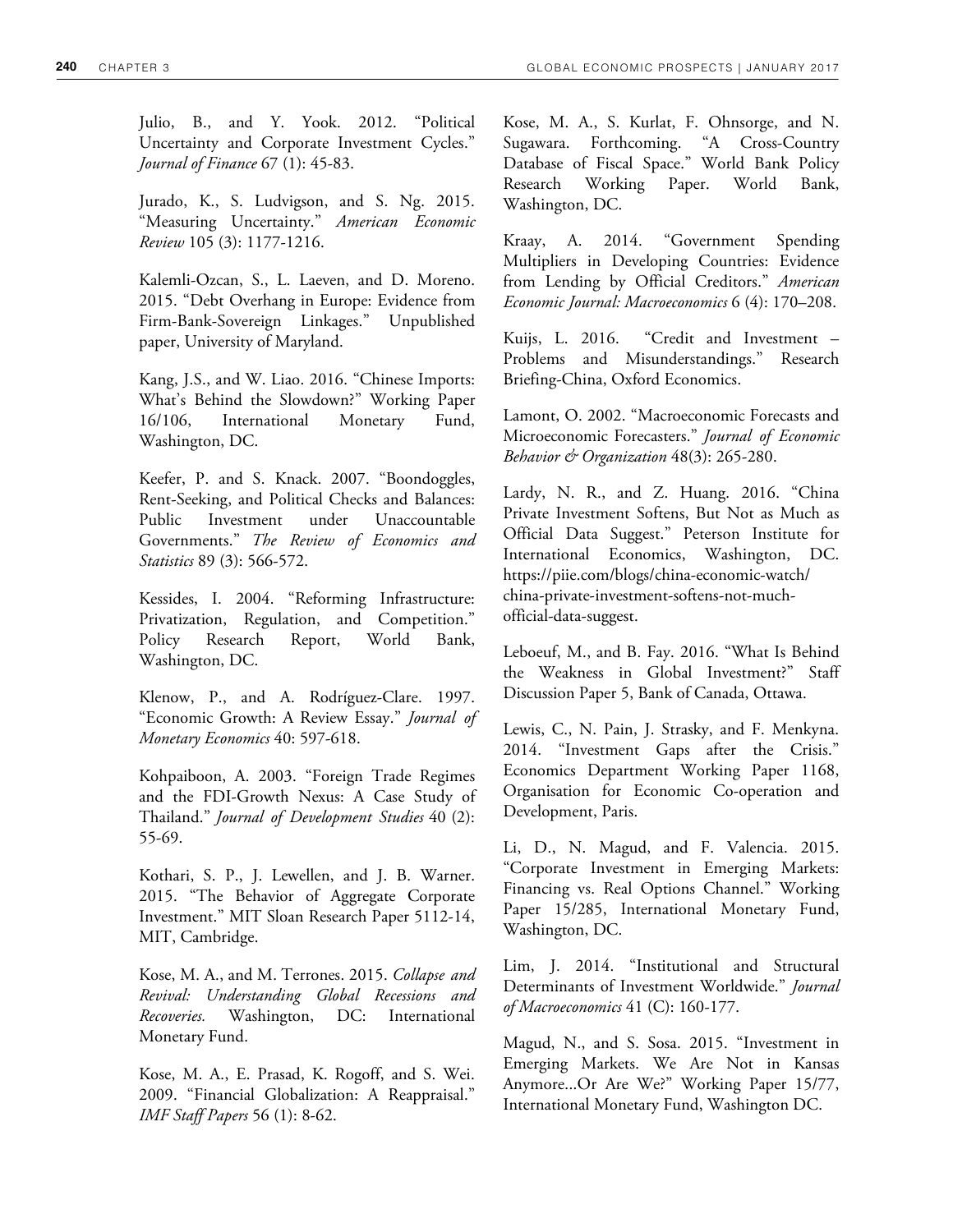Mandl, U., A. Dierx, and F. Ilzkovitz. 2008. "The Effectiveness and Efficiency of Public Spending." European Economy Economic Papers 301. European Commission, Brussels.

Mankiw, N. G. 2012. *Macroeconomics*. New York: Worth Publishers.

Mauro, P. 1995. "Corruption and Growth." *The Quarterly Journal of Economics* 110 (3): 681‐712.

McGowan, M. A., and D. Andrews. 2015. "Labour Market Mismatch and Labour Productivity: Evidence from PIAAC Data." Economics Department Working Paper 1209, Organisation for Economic Co-operation and Development, Paris.

McKinsey & Company. 2016. "Bridging Global Infrastructure Gaps." McKinsey & Company, Brussels.

McQuade, P., and M. Schmitz. 2016. "The Great Moderation in International Capital Flows: a Global Phenomenon?" ECB Working Paper 1952, European Central Bank, Frankfurt.

Melzer, Brian. Forthcoming. "Mortgage Debt Overhang: Reduced Investment by Homeowners at Risk of Default." *Journal of Finance*.

Mendoza, E., and M. E. Terrones. 2012. "An Anatomy of Credits Booms and their Demise." *Journal Economia Chilena* 15 (2): 04-32.

Mishra, P., P. Montiel, P. Pedroni, and A. Spilimbergo. 2014. "Monetary Policy and Bank Lending Rates in Low-income Countries: Heterogeneous Panel Estimates." *Journal of Development Economics* 111: 117-131.

Mody, A., and A. P. Murshid. 2005. "Growing Up with Capital Flows." *Journal of International Economics* 65 (1): 249-266.

Montenegro, C. E., and H. A. Patrinos. 2014. "Comparable Estimates of Returns to Schooling Around the World." Policy Research Working Paper 7020, World Bank, Washington, DC.

Morrissey, O., and M. Udomkerdmongkol. 2012. "Governance, Private Investment and Foreign Direct Investment in Developing Countries."

*World Development* 40 (3): 437-445.

Munemo, J. 2014. "Business Start-Up Regulations and the Complementarity Between Foreign and Domestic Investment." *Review of World Economics* 150 (4): 745-61.

Myers, S. 1977. "Determinants of Corporate Borrowing." *Journal of Financial Economics* 5: 147 -175.

Mutreja, P., B. Ravikumar, and M. J. Sposi. 2014. "Capital Goods Trade and Economic Development." Working Paper 2014-012B, Federal Reserve Bank of St. Louis.

Nabar, N., and J. Joyce. 2009. "Sudden Stops, Banking Crises, and Investment Collapses." *Journal of Development Economies* 90 (2): 163-189.

Naumov, A. 2016. "Global Investment – The Role of Emerging Markets." *Bank Underground*, Bank of England, September 23. https:// bankunderground.co.uk/2016/09/23/globalinvestment-the-role-of-emerging-markets/.

Nordås, H. K., and R. Piermartini. 2004. "Infrastructure and Trade." WTO Staff Working Paper ERSD-2004-04, World Trade Organization, Geneva.

Occhino, F. and A. Pescatori. 2010. "Debt Overhang and Credit Risk in a Business Cycle Model." Working Paper 1003, Federal Reserve Bank of Cleveland, Cleveland.

OECD (Organisation for Economic Co-operation and Development). 2015a. "Lifting Investment for Higher Sustainable Growth." *OECD Economic Outlook*, 1: 205-279.

\_\_\_\_\_\_. 2015b. *Mapping Channels to Mobilise Institutional Investment in Sustainable Energy*. Green Finance and Investment Series. Paris: Organisation for Economic Co-operation and Development.

\_\_\_\_\_\_. 2016a. *Compendium of Productivity Indicators 2016*. Paris: Organisation for Economic Co-operation and Development.

\_\_\_\_\_\_. 2016b. "Global Growth Warning: Weak Trade, Financial Distortions." Interim Economic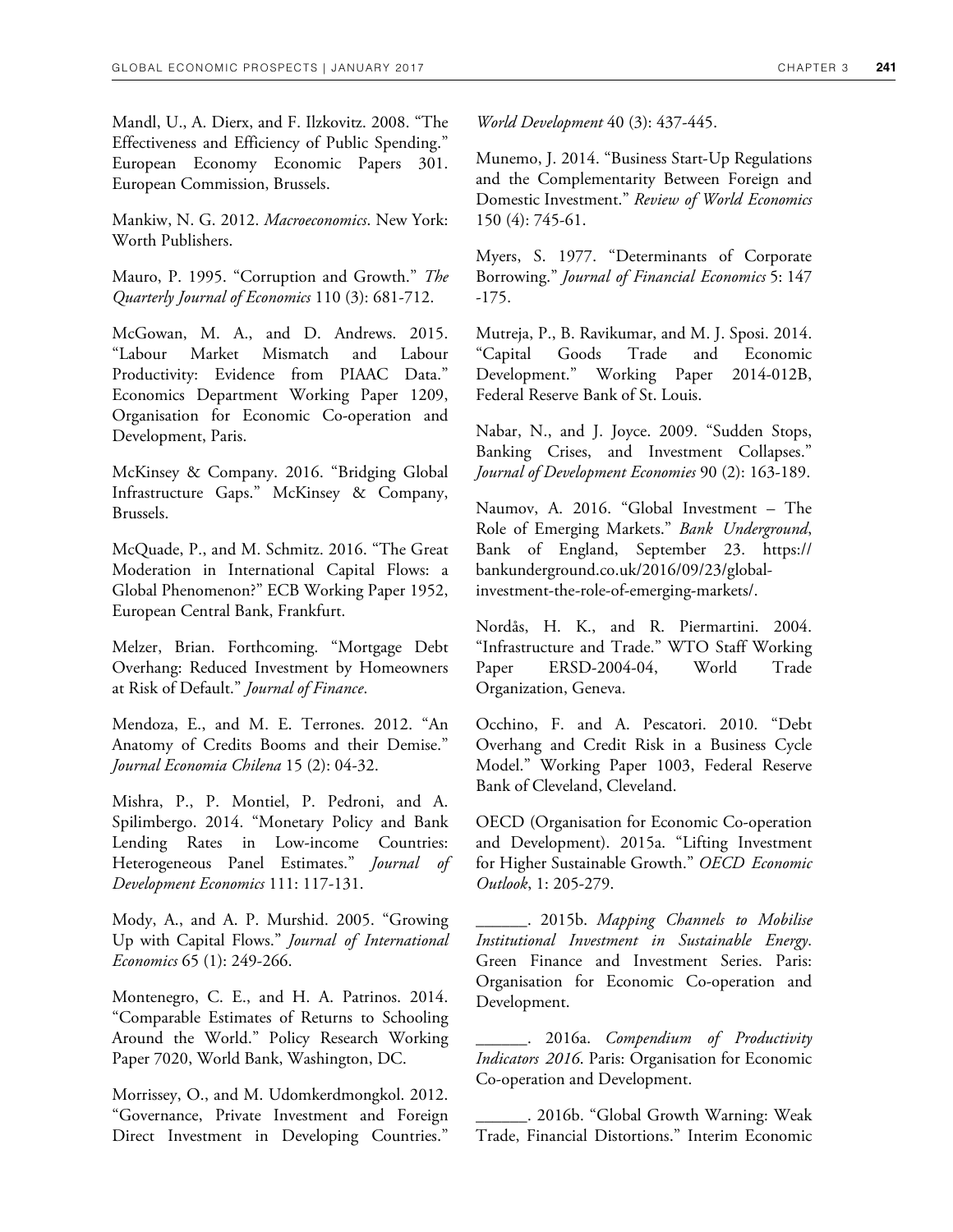Outlook, September. Organisation for Economic Co-operation and Development, Paris.

\_\_\_\_\_\_. 2016c. "Using the Fiscal Levers to Escape the Low-Growth Trap." Chapter 2, *OECD Economic Outlook*, Organisation for Economic Co -operation and Development, Paris.

Ohnsorge, F., and S. Yu. 2016. "Recent Credit Surge in Historical Context." Policy Research Working Paper 7704, World Bank, Washington, DC.

Ollivaud, P., Y. Guillemette, and D. Turner. 2016. "Links Between Weak Investment and the Slowdown in Productivity and Potential Output Growth Across the OECD." Working Paper 1304. Organisation for Economic Co-operation and Development, Paris.

Pang, G., and S. Herrera. 2005. "Efficiency of Public Spending in Developing Countries: An Efficiency Frontier Approach." Policy Research Working Paper 3645. World Bank, Washington, DC.

Pereira, A. M. 2000. "Is All Public Capital Created Equal?" *Review of Economics and Statistics* 82 (3): 513–18.

Pereira, A. M., and J. M. Andraz. 2013. "On the Economic Effects of Public Infrastructure Investment: A Survey of the International Evidence." College of William and Mary Department of Economics Working Paper 108. Williamsburg, VA.

Petri, P., and M. Plummer. 2016. "The Economic Effects of the Trans-Pacific Partnership: New Estimates." Working Paper 16-2, Peterson Institute for International Economics, Washington, DC.

Pongsiri, N. 2002. "Regulation and Public‐Private Partnerships." *International Journal of Public Sector Management* 15 (6): 487 – 495.

Presbitero, A. F. 2016. "Too Much and Too Fast? Public Investment Scaling-up and Absorptive Capacity." *Journal of Development Economics* (120) 17–31.

Qu, H., and J. Wang. 2016. "China: Why is Private Investment Still Slowing?" In *Asian Economics Quarterly Report* 19-24. HSBC Global Research, Hong Kong SAR, China.

Qureshi, Z., J. L. Diaz‐Sanchez, and A. Varoudakis. 2015. "The Post‐Crisis Growth Slowdown in Emerging Economies and the Role of Structural Reforms." *Global Journal of Emerging Market Economies* 7 (2): 179-200.

Rajaram, A., T. M. Le, N. Biletska, and J. Brumby. 2010. "A Diagnostic Framework for Assessing Public Investment Management." Policy Research Working Paper 5397, World Bank, Washington, DC.

Reinikka, R., and J. Svensson. 2002. "Coping with Poor Public Capital." *Journal of Development Economics* 69: 51-69.

Schivardi, F., and E. Viviano. 2011. "Entry Barriers in Retail Trade." *The Economic Journal* 121 (551): 145-170.

Sokoloff, K. L. 1988. "Inventive Activity in Early Industrial America: Evidence from Patent Records, 1790–1846." *The Journal of Economic History* 48 (04): 813–850.

St. Aubyn, M., A. Pina, F. Garcia, and J. Pais. 2009. "Study on the Efficiency and Effectiveness of Public Spending on Tertiary Education." European Economy Economic Papers 390. European Commission, Brussels.

Straub, S. 2011. "Infrastructure and Development: A Critical Appraisal of the Macro-Level Literature." *Journal of Development Studies* 47 (5): 683–708.

Summers, L. H. 2014. "Reflections on the 'New Secular Stagnation Hypothesis'." In *Secular Stagnation: Facts, Causes, and Cures,* 27-40. Center for Economic Policy Research. London: UK.

Teulings, C., and R. Baldwin, eds. 2014. *Secular Stagnation: Facts, Causes, and Cures.* Center for Economic Policy Research. London: UK.

UNCTAD (United Nations Conference on Trade and Development). 2014. "Investment in SDGs: